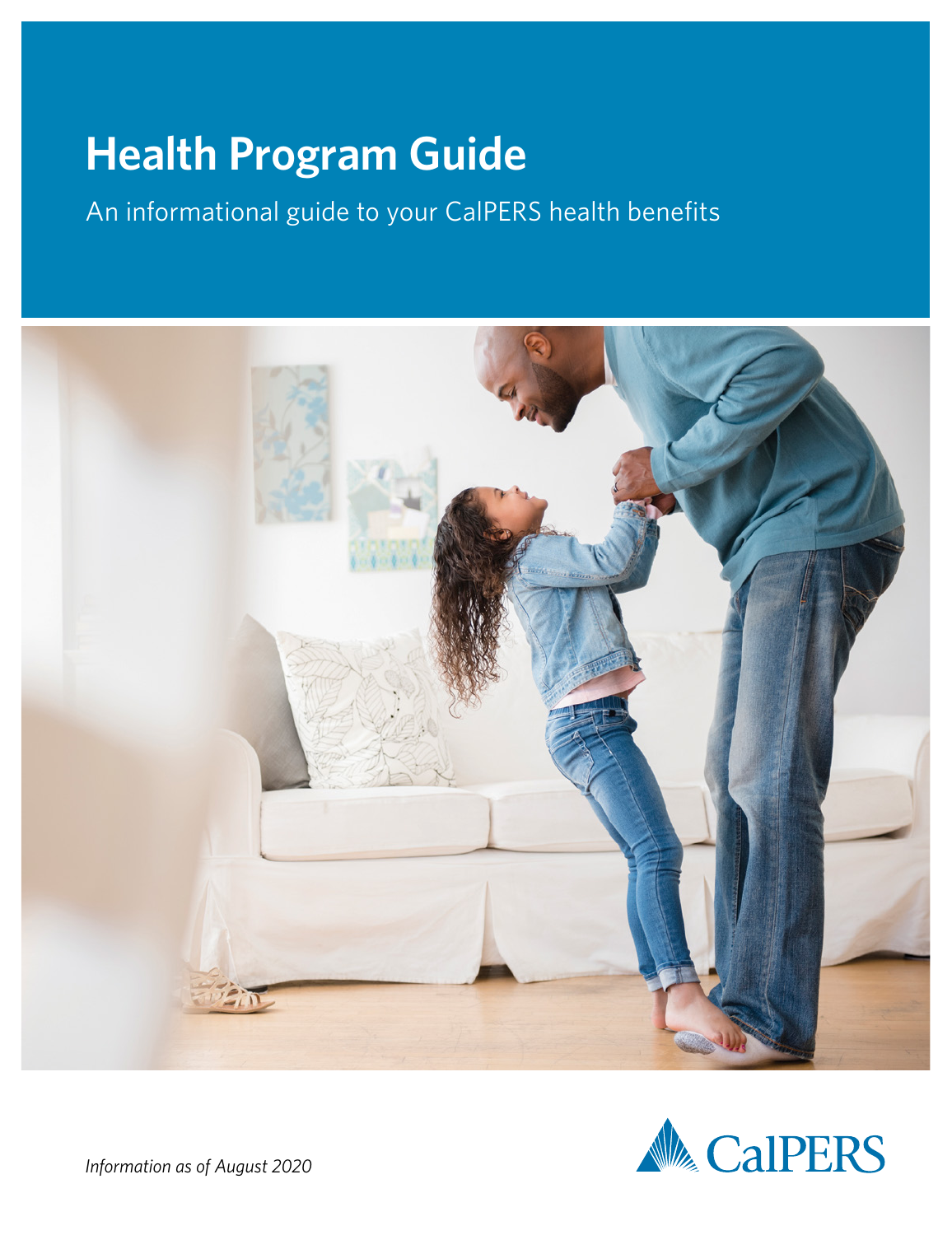## About CalPERS

The CalPERS Health Benefits Program is a nationally recognized leader in the health care industry. We put our expertise and influence to work to help us deliver quality, affordable health care for our members and employers.

CalPERS is the largest purchaser of public employee health benefits in California, and the second largest public purchaser in the nation after the federal government. Our program provides benefits to approximately 1.5 million public employees, retirees, and their families.

Depending on where you reside or work, CalPERS offers active employees and retirees health plans, which may include:

- Health Maintenance Organization (HMO)
- Preferred Provider Organization (PPO)
- Exclusive Provider Organization (EPO) (for members in certain California counties)

The CalPERS Board of Administration annually determines health plan availability, covered benefits, health premiums, and co-payments Whether you are working or retired, your employer or former employer makes monthly contributions toward your health premiums.

## About This Publication

The *Health Program Guide* describes CalPERS Basic health plan eligibility, enrollment, and choices. It provides an overview of CalPERS health plan types and tells you how and when you can make changes to your plan (including what forms and documentation you will need). It also describes how life changes or changes in your employment status can affect your benefits and eligibility.

This publication is one resource CalPERS offers to help you choose and use your health plan. Others include:

- *Health Benefit Summary:* Provides valuable information to help you make an informed choice about your health plan; compares benefits, covered services, and co-payment information for all CalPERS health plans
- *CalPERS Medicare Enrollment Guide:* Provides information on how Medicare works with your CalPERS health benefits

You can obtain the above publications, required forms, and other information about your CalPERS health benefits through the CalPERS website at **[www.calpers.ca.gov](http://www.calpers.ca.gov)** or by calling CalPERS at **888 CalPERS** (or **888**-225-7377).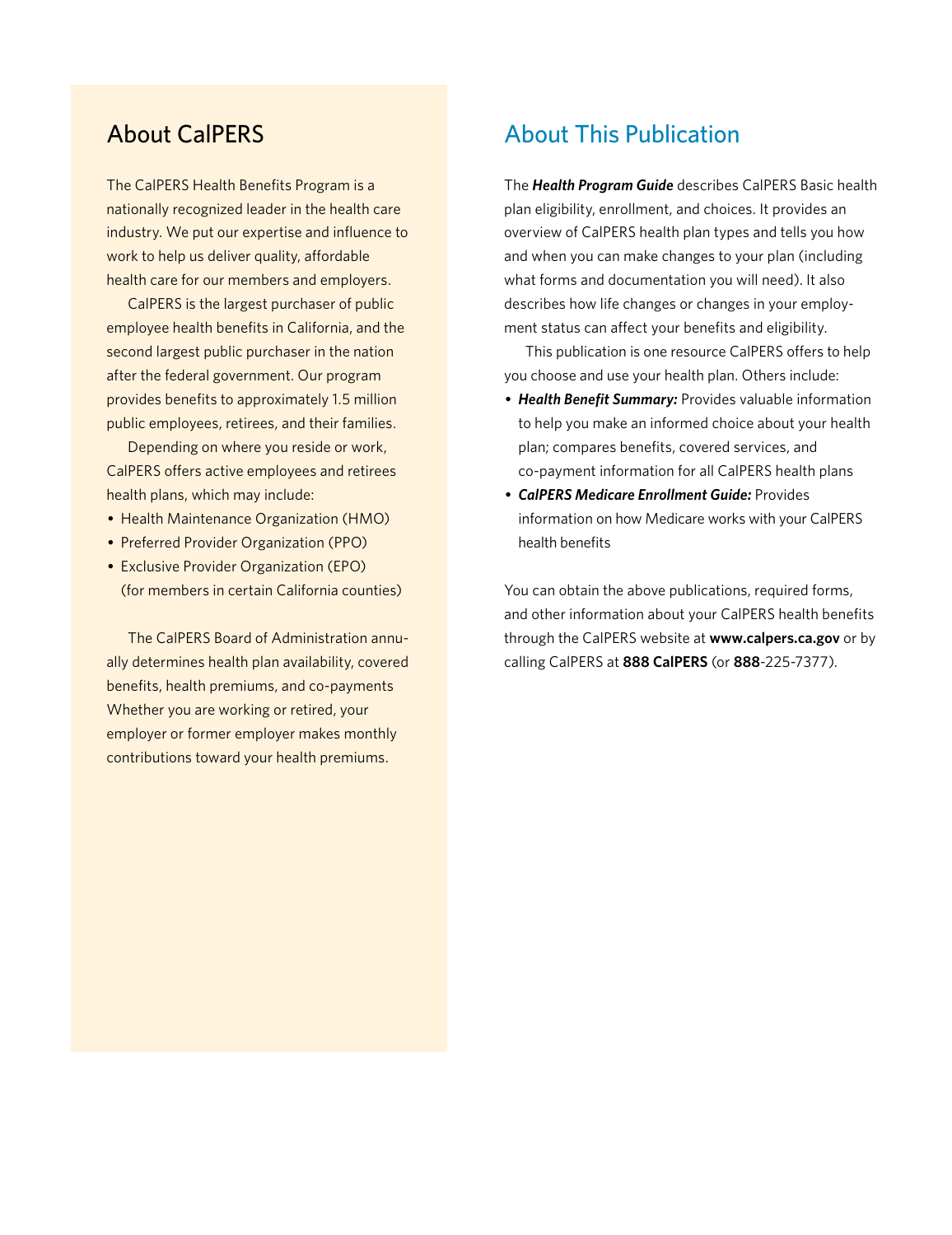## **Contents**

| Eligibility and Enrollment 2                            |  |
|---------------------------------------------------------|--|
| Who Is Eligible for the CalPERS Health Program? 2       |  |
| Who Is Not Eligible for the CalPERS Health Program? . 3 |  |
| Enrolling Yourself and Eligible Family Members. 4       |  |
| Additional Enrollment Opportunities 7                   |  |
| Dependent Eligibility Verification                      |  |
| (State and CSU only) 8                                  |  |

## [Circumstances That Can Affect](#page-10-0)

| Your Health Benefits 9                       |  |  |  |
|----------------------------------------------|--|--|--|
| Life Changes 9                               |  |  |  |
| Changes in Employment Status 11              |  |  |  |
| Losing Your Coverage 12                      |  |  |  |
| 13. Vhen Can You Change Your Health Plan? 13 |  |  |  |

| Health Plan Options 14           |  |  |  |  |  |
|----------------------------------|--|--|--|--|--|
| Choosing a Health Plan 14        |  |  |  |  |  |
| CalPERS Basic Health Plans 15    |  |  |  |  |  |
| CalPERS Medicare Health Plans 16 |  |  |  |  |  |

## [Information for Members](#page-18-0)

| Who Are Retiring or Retired 17                   |  |  |
|--------------------------------------------------|--|--|
| How Retirement Affects Your Health Benefits 17   |  |  |
| Where to Get Help Once You Are Retired. 17       |  |  |
| Your Separation Date and Your Retirement Date 18 |  |  |

[Enrollment Option upon Retirement After](#page-20-0) 

| Reinstatement - On or after January 1, 2014 19  |  |  |
|-------------------------------------------------|--|--|
| Health Premium Contributions. 19                |  |  |
| State Vesting Requirements. 19                  |  |  |
| CSU Vesting Requirements 20                     |  |  |
| Contracting Agency Vesting Requirements 21      |  |  |
| Enrolling in a CalPERS Medicare Health Plan. 21 |  |  |
| Certifying Your Medicare Status 21              |  |  |
| Qualifying Information 22                       |  |  |

## [Enrollment Forms and](#page-24-0)

| 11 | Supporting Documentation. 23                    |
|----|-------------------------------------------------|
| 12 | Getting the Information You Need 24             |
| 13 | Required Documentation for Enrollment Change 24 |

| Getting Assistance with Your Health Benefits 26   |  |  |
|---------------------------------------------------|--|--|
| Contacting Your Health Plan 27                    |  |  |
| Resolving Problems with Your Health Enrollment 27 |  |  |
| Patient Bill of Rights. 28                        |  |  |
| CalPERS Notice of Privacy Practices. 30           |  |  |
|                                                   |  |  |
| Definition of Terms. 36                           |  |  |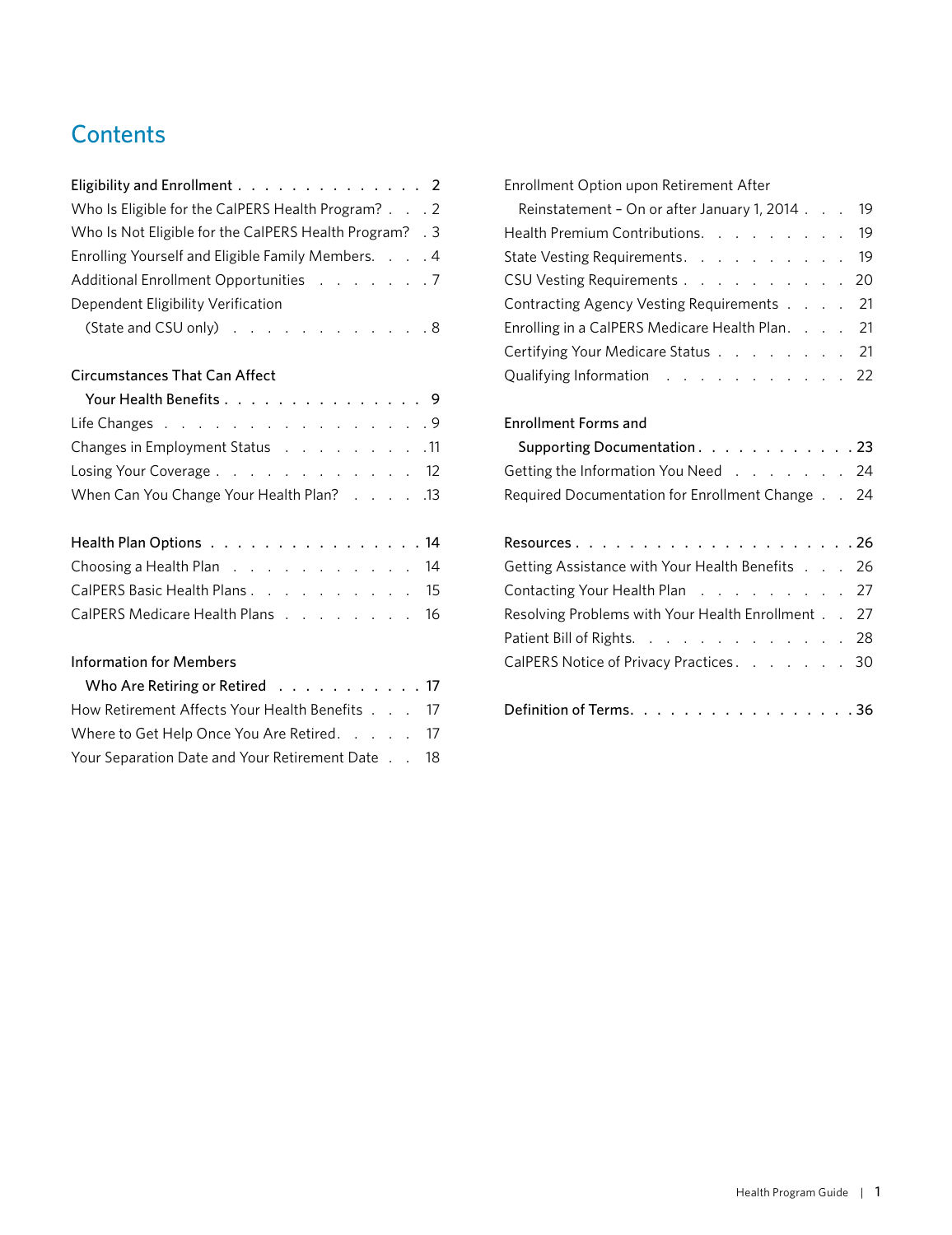## <span id="page-3-0"></span>**Who Is Eligible for the CalPERS Health Program?**

Employees and annuitants of the State of California ("State") and contracting agencies may enroll in the CalPERS Health Program. Annuitants are eligible retirees or their surviving family member. To enroll in the program, you must meet certain eligibility requirements.

### Employees

Eligibility is based on tenure and time base of your qualifying appointment. You must work at least half-time and have a permanent appointment or a "limited term" appointment with a duration of more than six months. If you are a temporary or variable-hour employee, you may be eligible for health coverage due to new provisions in the Public Employee Medical and Hospital Care Act (PEMHCA) that help large contracting employers meet the Affordable Care Act (ACA) requirements. To check if you meet the expanded eligibility criteria, contact your employer.

### State Permanent-Intermittent (PI) Employees

If you are a State Permanent-Intermittent (PI) employee, you may enroll if you have credit for a minimum of 480 paid hours at the end of a "control period." A control period is six months from January 1 to June 30 or July 1 to December 31. You cannot become eligible in the middle of a control period even if the minimum hours are met. To continue to qualify for coverage, you must be credited with at least 480 paid hours at the end of each control period or at least 960 hours in two consecutive periods. Checkpoints to determine whether the hours have been met are June 30 and December 31.

### Retirees

You are eligible to enroll in a CalPERS health plan if you meet all of the following criteria:

- Your retirement date is within 120 days of separation from employment
- You were eligible for health benefits upon separation
- You receive a monthly retirement allowance
- You retire from the State, California State University (CSU), or an agency that currently contracts with CalPERS for health benefits for your specific bargaining unit

### Family Members

The terms "family member" and "dependent" are used interchangeably. Eligible family members include:

- Spouse
- Registered domestic partner
- Children (natural, adopted, domestic partner's, or step) up to age 26
- Children, up to age 26, if the employee or annuitant has assumed a parent-child relationship and is considered the primary care parent
- Certified disabled dependent children age 26 and older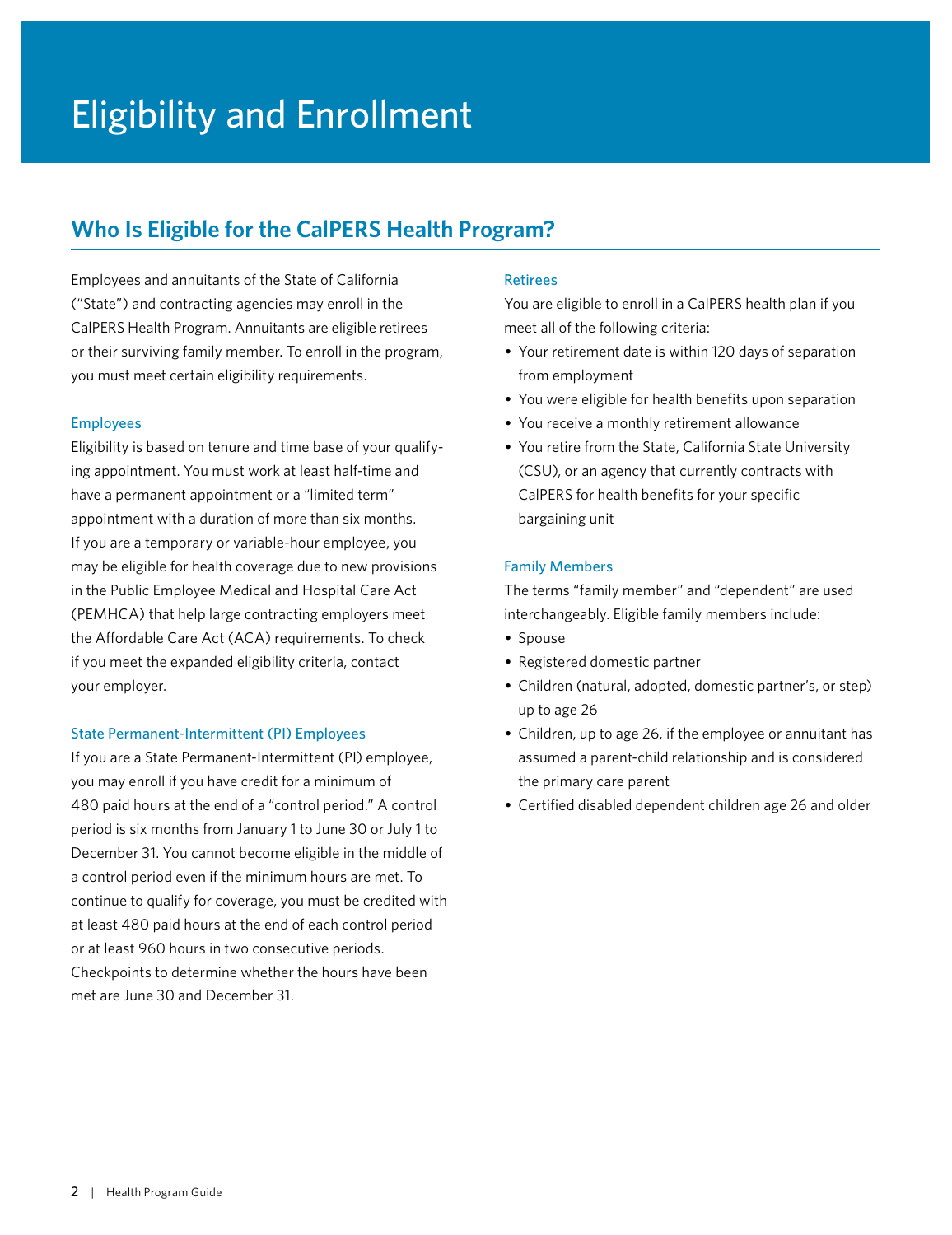## <span id="page-4-0"></span>**Who Is Not Eligible for the CalPERS Health Program?**

Certain State or contracting agency employees and family members are not eligible for CalPERS health benefits.

#### Ineligible Employees

- Those working less than half time\* (except for certain California State University and contracting agency employees whose contracts provide health benefits for less than half time work)
- Those whose appointment lasts less than six months\*
- Those whose job classification is "Limited-Term Intermittent"\* (seasonal or temporary)
- Those classified as "Permanent-Intermittent" who do not meet the hour requirements within the control period
- Those whose employer does not have a contract or has terminated its contract with CalPERS

#### Ineligible Family Members

- Former spouses/former registered domestic partners
- Children age 26 and older
- Disabled children over age 26 who were never enrolled or who were deleted from coverage
- Children of a former spouse/former registered domestic partner (unless the former stepchild is certified as a parent-child relationship dependent)
- Foster children
- Grandparents
- Parents

### Do Not Enroll Ineligible Family Members

It is against the law to enroll ineligible family members. If you do so, CalPERS will retroactively cancel the enrollment and you must pay all costs incurred by the ineligible person from the date the coverage began.

## Where to Get Help With Your Health Benefits Enrollment

If you are an active employee, contact your health benefits officer to make all health benefit enrollment changes. Your health benefits officer is usually located in your personnel office or human resources department.

Once you retire, CalPERS becomes your health benefits officer. As a retiree, you may make changes to your health plan in any of the following ways:

- Online through myCalPERS at **[my.calpers.ca.gov](http://my.calpers.ca.gov)**
- By writing to us at P.O. Box 942715, Sacramento, CA 94229-2715
- By calling us toll free at **888 CalPERS** (or **888**-225-7377).

For general information about health benefits, go to the CalPERS website at **[my.calpers.ca.gov](http://my.calpers.ca.gov)**.

The chart on pages 24-25 indicates the forms and supporting documentation needed for most changes.

*\*The Affordable Care Act has provisions which expand eligibility criteria for certain variable-hour employees. For additional information, please contact your employer. CalPERS cannot advise on the timekeeping and documentation requirements of variable-hour employees under the Affordable Care Act.*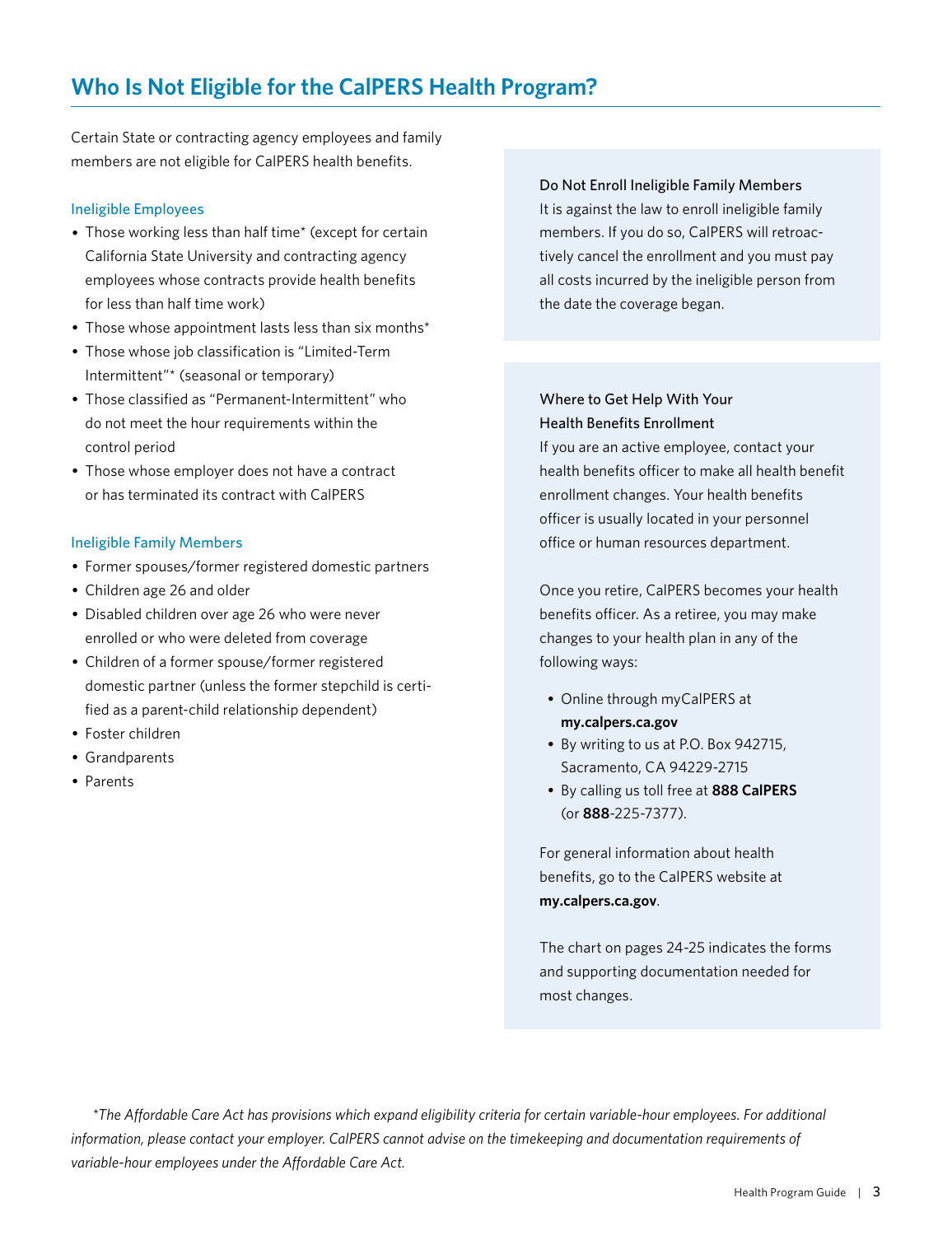<span id="page-5-0"></span>This section provides you information about enrollment timeframes and effective dates for enrolling yourself and family members. If your initial timeframe expires, you may enroll during the next Open Enrollment period, or use a special or late enrollment opportunity. (See "Additional Enrollment Opportunities" on page 7 for more information.)

All health plan changes made during Open Enrollment will be effective January 1 following the Open Enrollment period. The chart on pages 22–23 helps you identify the forms and supporting documentation required to enroll eligible family members.

### Employees

You have 60 days from the date of your initial appointment to enroll, or decline to enroll, yourself or yourself and all eligible family members in a health plan (Permanent Intermittent employees have 60 days from the end of the qualifying control period to enroll). The effective date is the first day of the month following the date your health benefits officer receives the *Health Benefits Plan Enrollment for Active Employees* form (HBD-12).

When you enroll, you must enroll yourself or yourself and all eligible family members, unless the family member is:

- Covered under another health plan
- A spouse not living in your household
- A child who has attained the age of 18
- A member of the armed forces

You must complete the *Health Benefits Plan Enrollment for Active Employees* (HBD-12) coverage form during your initial eligibility period, whether you elect to enroll or decline health coverage.

If you or your eligible family members decline to enroll during the initial enrollment period, enrollment can occur at a later date. (See "Split Enrollments" on page 6 and "Additional Enrollment Opportunities" on page 7.)

### **Annuitants**

An annuitant is an individual who has retired within 120 days of separation from employment and who receives a retirement allowance. An annuitant can also be a surviving family member who receives the retirement allowance in place of the deceased, or a survivor of a

deceased employee entitled to special death benefits and survivor allowance under certain laws.

### **Retirees**

As an eligible retiree you may enroll yourself and all eligible family members in a health plan within 60 days of your retirement date. The effective date is the first day of the month following the date CalPERS receives the *Health Benefits Plan Enrollment for Retirees and Survivors* form (HBD-30). You may also enroll during any future Open Enrollment period or due to other qualifying events. See page 7.

If you are enrolled in a CalPERS health plan at separation from employment and want to continue your enrollment into retirement, your coverage will automatically continue as long as your separation and retirement dates are within 30 days of each other. (See the section "Information for Members Who are Retiring or Retired" beginning on page 16 for more details.) If you do not wish to continue your CalPERS health coverage, contact your health benefits officer (CalPERS, if already retired) to cancel your coverage.

*Note: As you transition from employment to retirement, be sure to inform CalPERS if you or your dependents have Medicare coverage.*

### **Survivors**

You may enroll in a health plan as a survivor if you were eligible for enrollment as a dependent on the date of death of a CalPERS retiree and receive a monthly survivor check. If you meet eligibility requirements, you may enroll in a health plan within 60 days of the employee or annuitant's death. You may also enroll during any future Open Enrollment period or due to other qualifying events. See page 7. If your survivor benefits are pending approval, you may elect to enroll in Consolidated Omnibus Budget Reconciliation Act (COBRA). The effective date of enrollment is the first day of the month following the date CalPERS receives your request. Exceptions may apply for certain contracting agency survivors who do not receive a monthly survivor check. Contact your spouse's former employer for additional information.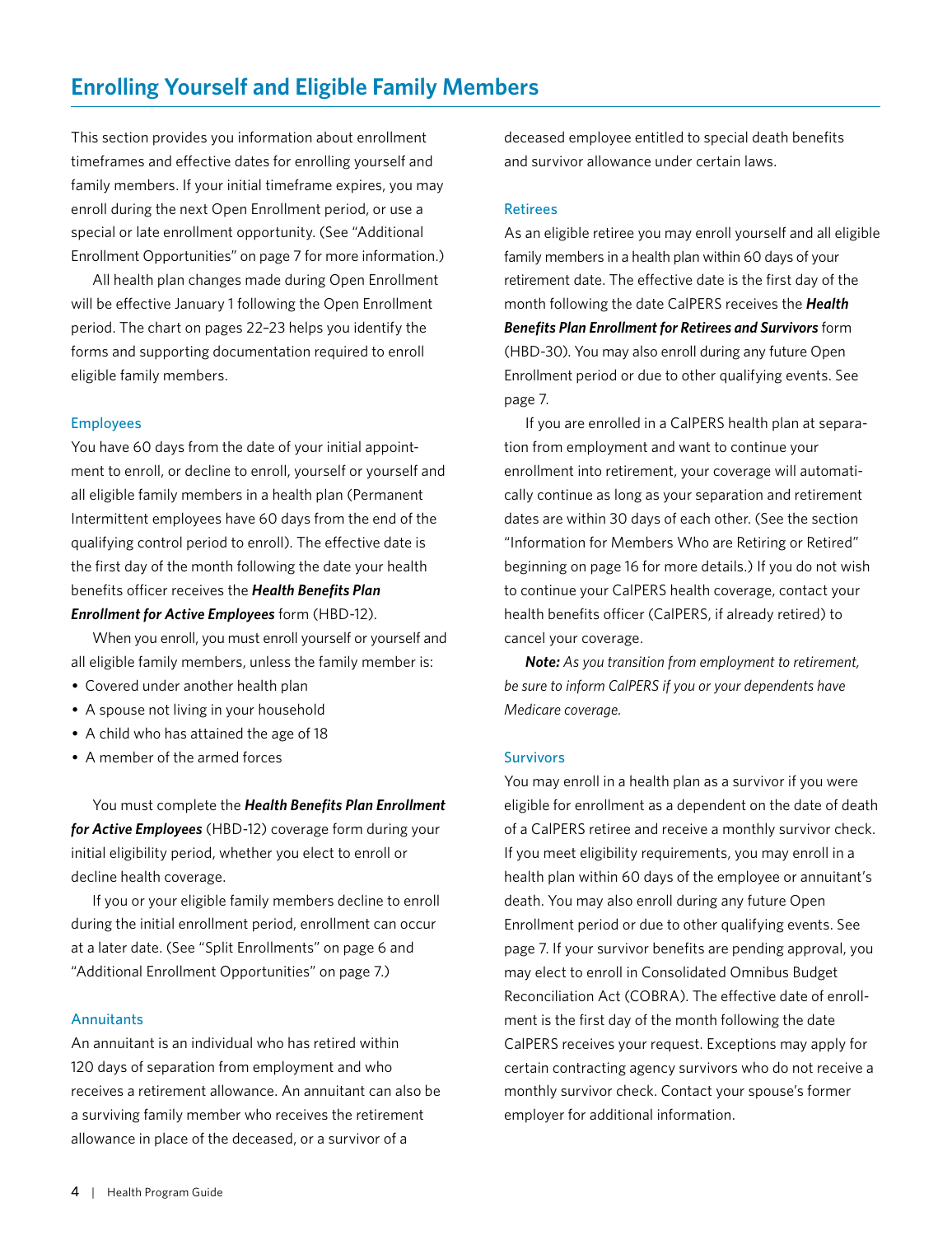If you are enrolled in a CalPERS health plan as a dependent on the date of death of the retiree, CalPERS will automatically enroll you as a survivor once your first monthly survivor check is released. A survivor can only enroll dependents who were eligible for CalPERS health benefits at the time of the retiree's death.

For more information regarding health coverage options for survivors, see the section on "Life Changes" on page 9.

#### Spouse

You may add your spouse to your health plan within 60 days of your marriage. You are required to provide a copy of the government issued marriage certificate and the spouse's Social Security Number and Medicare card (if applicable). Your spouse's coverage will become effective the first day of the month following the date your health benefits officer receives the *Health Benefits Plan Enrollment for Active Employees* form (HBD-12).

*Note: If your spouse does not have a Social Security number, they can still be enrolled in CalPERS health benefits. Contact your health benefits officer.*

#### Registered Domestic Partner

You may add your registered domestic partner to your health plan within 60 days of registration of the domestic partnership. The coverage will become effective the first day of the month following the date your health benefits officer receives the *Health Benefits Plan Enrollment for Active Employees* form (HBD-12).

To add a domestic partner to your health plan, you must register your domestic partnership through the California Secretary of State's Office or equivalent office from another state. Upon registration, that office will provide you with a Declaration of Domestic Partnership. CalPERS requires that you submit a copy of the approved Declaration of Domestic Partnership, the domestic partner's Social Security number, and a copy of their Medicare card (if applicable).

*Note: If your registered domestic partner does not have a Social Security number, they can still be enrolled in CalPERS health benefits. Contact your health benefits officer.*

Same sex domestic partnerships between persons who are both at least age 18 are eligible to register with the Secretary of State. Opposite sex domestic partnerships between persons who are both at least age 18 are eligible to register with the Secretary of State effective January 1, 2020. For more information about domestic partnership registration, visit the Secretary of State's website at **[www.sos.ca.gov](http://www.sos.ca.gov)**.

#### Children

Natural-born, adopted, domestic partners, and stepchildren who are under age 26 may be added to your health plan, as outlined below:

- Newborn children may be added within 60 days of birth. Coverage is effective from the date of birth.
- Newly adopted children may be added within 60 days of physical custody. Coverage is effective from the date physical custody is obtained.
- Stepchildren or a domestic partner's children under age 26 can be added within 60 days after the date of your marriage or registration of your domestic partnership. The coverage will become effective the first day of the month following the date your health benefits officer receives the *Health Benefits Plan Enrollment for Active Employees* form (HBD-12).

#### Disabled Children Over Age 26

A child age 26 and over who is incapable of self-support because of a mental or physical condition may be eligible for enrollment. The disability must have existed prior to reaching age 26 and continuously since age 26, as certified by a licensed physician. You are required to complete and submit the Member Questionnaire for the *CalPERS Disabled Dependent Benefit* form (HBD-98) to CalPERS. The physician must complete and submit a Medical Report for the *CalPERS Disabled Dependent Benefit* form (HBD-34) to CalPERS for approval. The initial certification of the Disabled Dependent must occur during one of the following two eligibility periods (whichever applies):

- Within 90 days before and ending 60 days after the child's 26<sup>th</sup> birthday
- Within 60 days of a newly eligible employee's initial enrollment in the CalPERS Health Program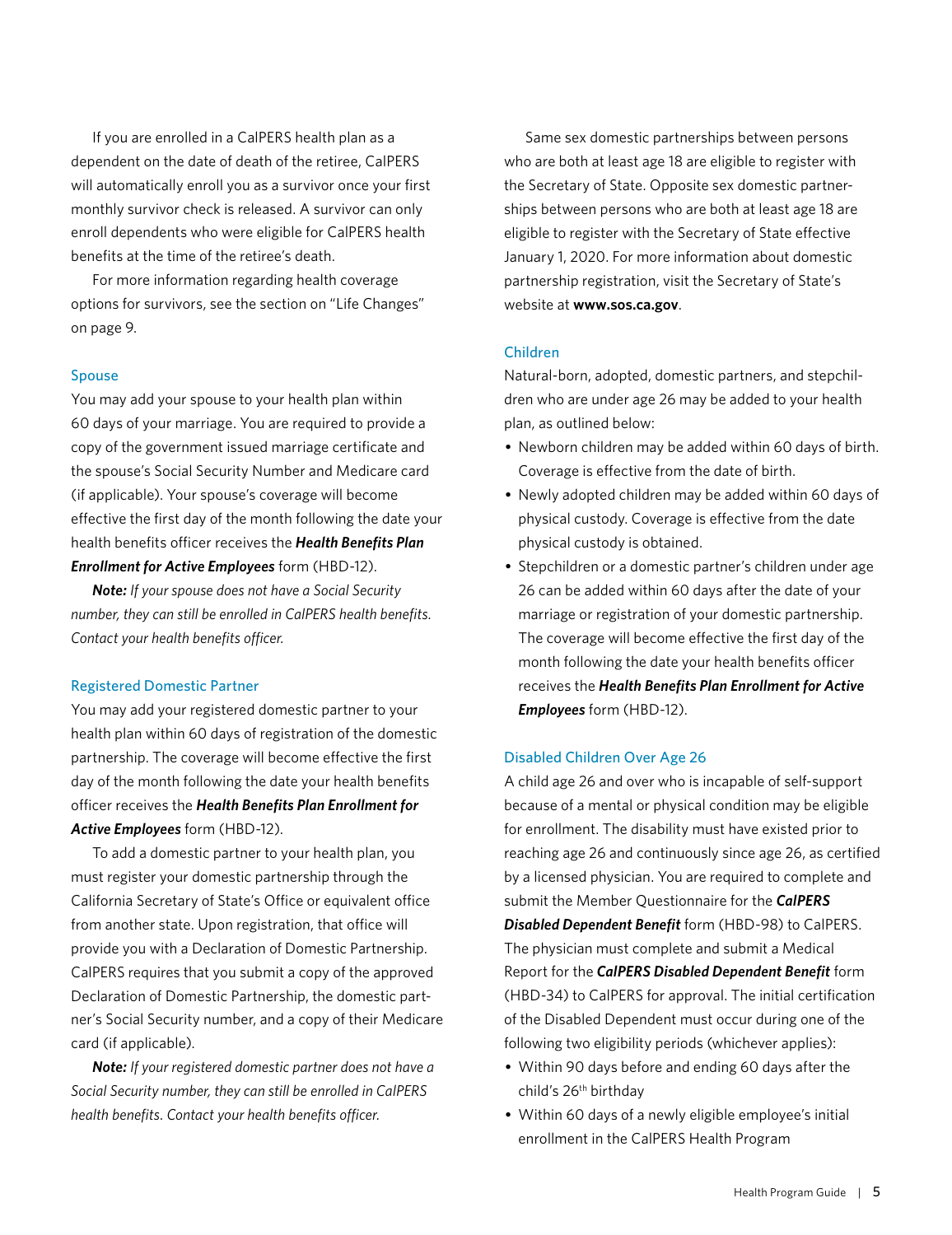Upon certification of eligibility, the dependent's CalPERS health and dental coverage must be continuous and without lapse. Upon expiration of the certification, you will be required to submit an updated questionnaire and medical report for re-certification. These documents must be received no earlier than 90 days prior to the expiration date, and no later than the expiration date.

*Note: If the disabled child has a Social Security-Disability (SSD), provide CalPERS with a completed Certification of Medicare Status and a copy of the Medicare card showing the Medicare Benefit Identifier (MBI) and effective dates for Medicare Parts A&B.*

#### Disabled Children Not Eligible for Coverage

The following disabled children are not eligible for coverage:

- Dependent children whose disability occurred after age 26
- Dependents who initially continued coverage as disabled dependents beyond age 26 under the PEMHCA program and who were later deleted from the enrollment
- Dependents who are capable of self-support
- Disabled dependents whose coverage (extension) was not requested in a timely manner

#### Dependents in a Parent-Child Relationship

A child other than an adopted, step, or recognized natural child up to age 26 may be added to your health plan if you have assumed parental status, or assumed the parental duties as certified at the time of enrollment of the child, and annually on your birth month, thereafter up to the age of 26.

You have 60 days from the date you obtained custody of the child to enroll him or her on your health plan. Prior to enrollment of a dependent who is in a parent-child relationship, you must complete and submit an Affidavit of Parent-Child Relationship. You will be required to provide supporting documentation as indicated on the *Affidavit of Parent-Child Relationship* (HBD-40). Coverage will become effective the first day of the month following the date your health benefits officer receives the *Health Benefits Plan Enrollment for Active Employees* form (HBD-12).

For dependents under the age of 19, the annual re-certification will require a copy of the first page of your income tax return from the previous year listing the child

as a tax dependent. In lieu of a tax return, for a time not to exceed one tax filing year, you may submit other documents that substantiate the child's financial dependence.

For dependents from age 19 up to age 26, the annual re-certification requires: A copy of the first page of your income tax return from the previous tax year listing the child as a tax dependent; or Documents that substantiate that the child is financially dependent, provided that the child: either lives with you for more than 50% of the time, or is a full-time student; and, is dependent upon you for more than 50% of his or her support.

#### Split Enrollments

When two active or retired CalPERS members are married to each other or in a domestic partnership, each member can enroll separately. However, when these individuals enroll in a CalPERS health plan in their own right, one parent must carry all dependents on one health plan. Parents cannot split enrollment of dependents. CalPERS will retroactively cancel split enrollments. You will be responsible for all costs incurred from the date the split enrollment began.

#### Enrolling in Two CalPERS Health Plans

Dual CalPERS coverage occurs when you are enrolled in a CalPERS health plan as both a member and a dependent or as a dependent on two enrollments. This duplication of coverage is against the law. When dual CalPERS coverage is discovered, the enrollment that caused the dual coverage will be retroactively canceled. You will be responsible for all costs incurred from the date the dual coverage began.

Members may enroll in both a CalPERS health plan and a health plan provided through a non-CalPERS employer. For example, a spouse may enroll in a CalPERS plan and in the plan from his or her private employer. In this case, the two plans may coordinate benefits.

#### Identification Cards

You will need your health plan identification card when you seek medical care. Identification cards are issued by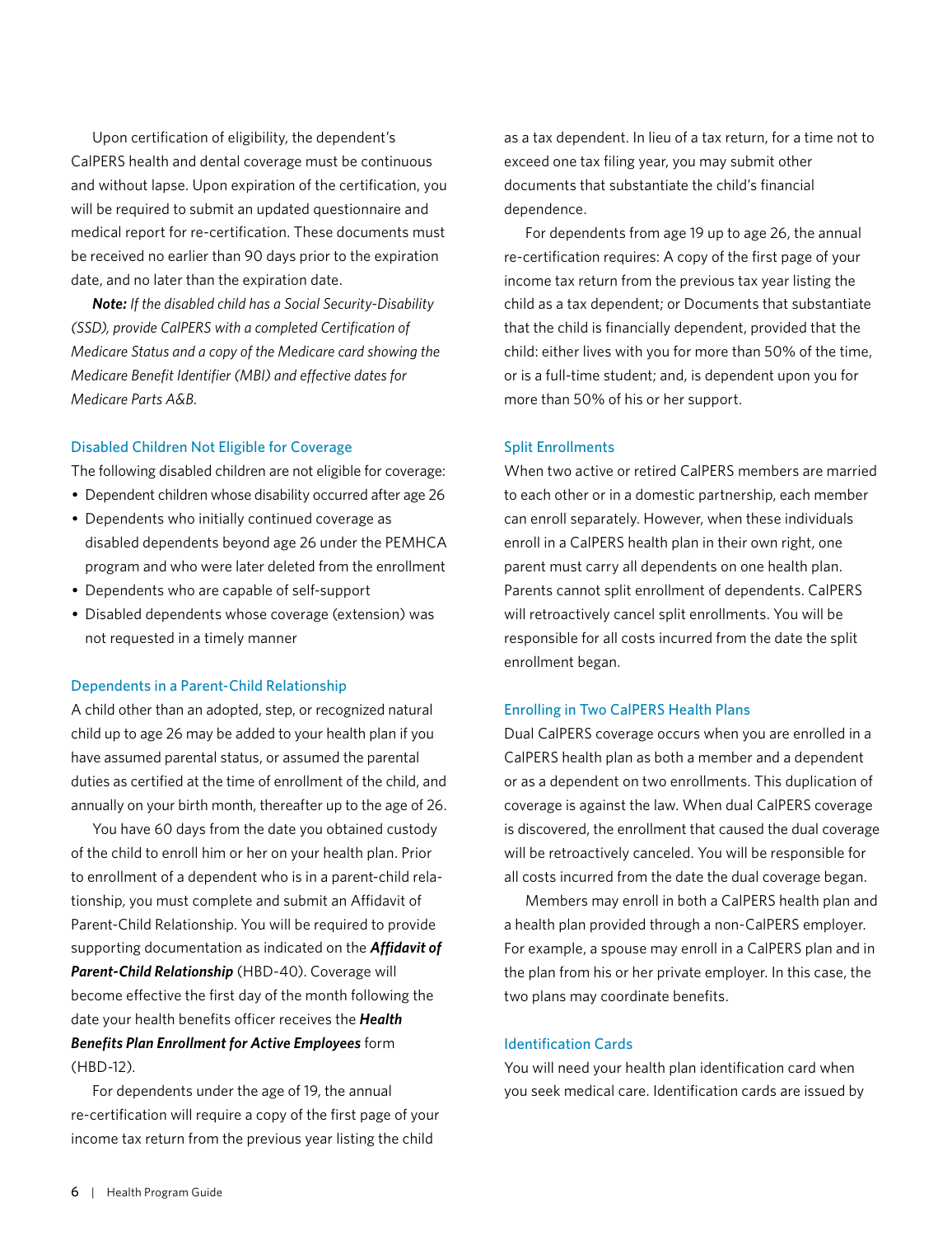each health plan, not by CalPERS. Contact your health plan directly if:

- You do not receive your card by the effective date of your initial enrollment
- You need care before your card arrives
- You need additional cards

#### Check Your Health Plan Premium Deduction

When you enroll for the first time, change health plans, or add/delete dependents, carefully check the "Statement of Earnings and Deductions" section of your pay warrant to verify that the health premium is being paid to the correct health plan in the correct amount.

If you change health plans during Open Enrollment but your January pay warrant does not reflect your new plan's premium payment, do not continue to use the prior health plan's services after the first of the year. The premium payment will be adjusted during the subsequent pay period. If your Open Enrollment health plan change is not reflected on your next pay warrant, contact your employer's health benefits officer (or CalPERS, if retired).

A \$0.00 deduction for your health plan showing on your pay warrant indicates that your employer (or former employer) is paying the entire premium on your behalf. If you change health plans, you should check to make sure the new plan name is listed on your warrant

## **Additional Enrollment Opportunities**

New employees and their dependents may initially enroll in a CalPERS health plan as indicated in the previous sections. Additional enrollment options and guidelines are described below.

In 1996, Congress enacted the Health Insurance Portability and Accountability Act (HIPAA) to improve portability and continuity of health insurance coverage in the group insurance markets. HIPAA requirements for CalPERS took effect in 1998. HIPAA offers two provisions for employees and family members to enroll in CalPERS health plans outside of the initial enrollment period and the Open Enrollment period.

#### Special Enrollment

Special Enrollment refers to certain types of enrollment after your initial enrollment, but outside of the Open Enrollment period. You may need Special Enrollment under the following circumstances:

**You lose other health coverage:** If you initially declined (or canceled) enrollment for yourself or your dependents (including your spouse) because you had other private or CalPERS health coverage at that time, you may be able to enroll in a CalPERS health plan if the other coverage involuntarily ends. To qualify, you will need to request enrollment within 60 days after the other coverage ends

and provide proof that the other coverage has ended.

**You have new family members:** When you enroll, you must enroll yourself or yourself and all eligible family members. If you later have a new dependent as a result of marriage, domestic partnership registration, birth, change of custody, adoption, or placement for adoption, you may enroll yourself and all eligible dependents within 60 days of that event.

The effective date for a Special Enrollment is the first day of the month following the date your health benefits officer receives the *Health Benefits Plan Enrollment for Active Employees* form (HBD-12)

#### Late Enrollment

If you decline or cancel enrollment for yourself or your dependents and the Special Enrollment exceptions do not apply, your right to enroll (or add dependents) will be limited. You will either have to wait for a 90-day period or until the next CalPERS Open Enrollment period. The earliest effective date of enrollment will be the first of the month following the 90-day waiting period or the January 1 following the Open Enrollment period.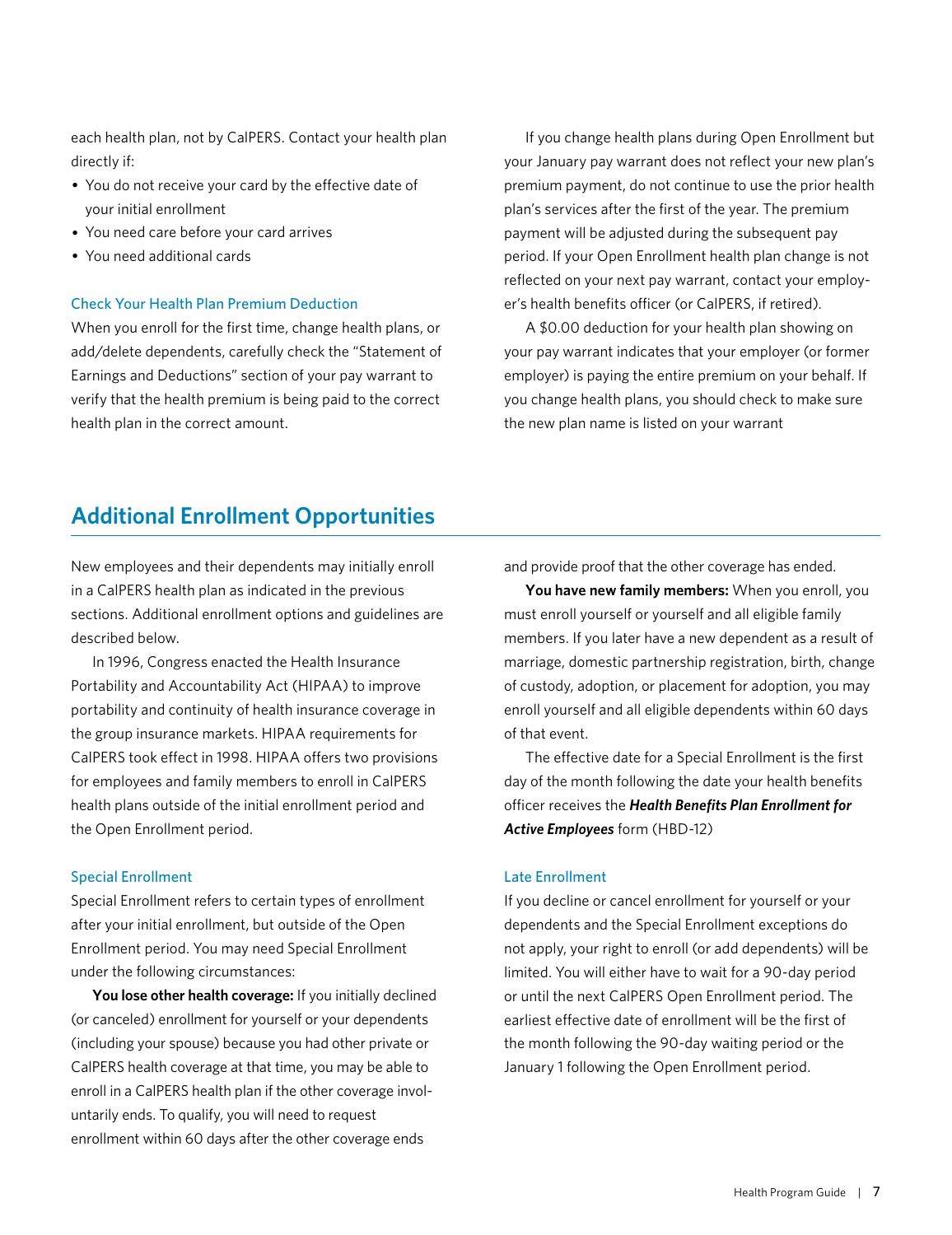## <span id="page-9-0"></span>**Dependent Eligibility Verification (State and CSU only)**

In June 2015, SB 98 passed creating Government Code 22843.1, requiring the employing office of State employees and annuitants to verify the continued eligibility of family members enrolled in a health benefit plan once every three years. Government Code 22959 authorizes the verification of family members enrolled in a dental benefit plan.

The Public Employees' Retirement System (CalPERS) is the employing office of all state annuitants.

Beginning February 1, 2018, recurring dependent verification will be required for:

- Spouses
- Registered domestic partners
- Natural born children
- Adopted children
- Stepchildren
- Children of registered domestic partners

### Required Documentation

### *Spouse or Domestic Partner\**

- 1. A copy of your government-issued marriage certificate or domestic partnership registration, filed with the California Secretary of State or a comparable agency in another jurisdiction; and
- 2. A copy of the first page of the subscriber's federal or state income tax return from the previous tax year, listing the subscriber and the spouse or domestic partner; or
- 3. A copy of a document dated within the last 60 days showing current relationship status, such as a recurring household bill or joint statement of account. The document must list employee's name, the name of the spouse, and address. In the situation of spouses who keep their finances separate, employees may provide separate household bills or account statements, if the documents show the same address and are not older than 60 calendar days.

*\* The first document establishes the life event allowing the enrollment of the dependent (i.e., marriage or registering as domestic partners). The second document substantiates the relationship is current.*

#### *Natural-born and Adopted Children*

• A copy of the birth certificate naming the subscriber as the parent

#### *Stepchildren*

• A copy of the birth certificate naming the subscriber's current spouse as the parent

### *Domestic Partner Children*

• A copy of the birth certificate naming the subscriber's current registered domestic partner as the parent

### Verification Schedule

Your dependents' eligibility will be verified once every three years. The verification cycle is based on your birth month. This three-year cycle repeats. If you enroll family members within six months of your birth month, their eligibility will be verified during your next cycle. Please visit our website to view a schedule of the verification process.

### Verifying Family Members

Ninety (90) calendar days before your birth month, CalPERS will send you a letter with the verification due date, a list of enrolled family members you must verify, and the acceptable verification documents. Included will be all other instructions on how and where to send verification documents.

If you don't respond or provide the required documents to your employing office during your verification cycle, CalPERS will remove your dependents from your health and/or dental benefits. If you provide verification documents for disenrolled, eligible dependents after the verification due date, those dependent will be re-enrolled prospectively for health and/or dental benefits. This may result in a gap of benefit coverage.

Note that the Dependent Eligibility Verification (DEV) process is separate from the process to recertify a parent child relationship dependent and a disabled dependent.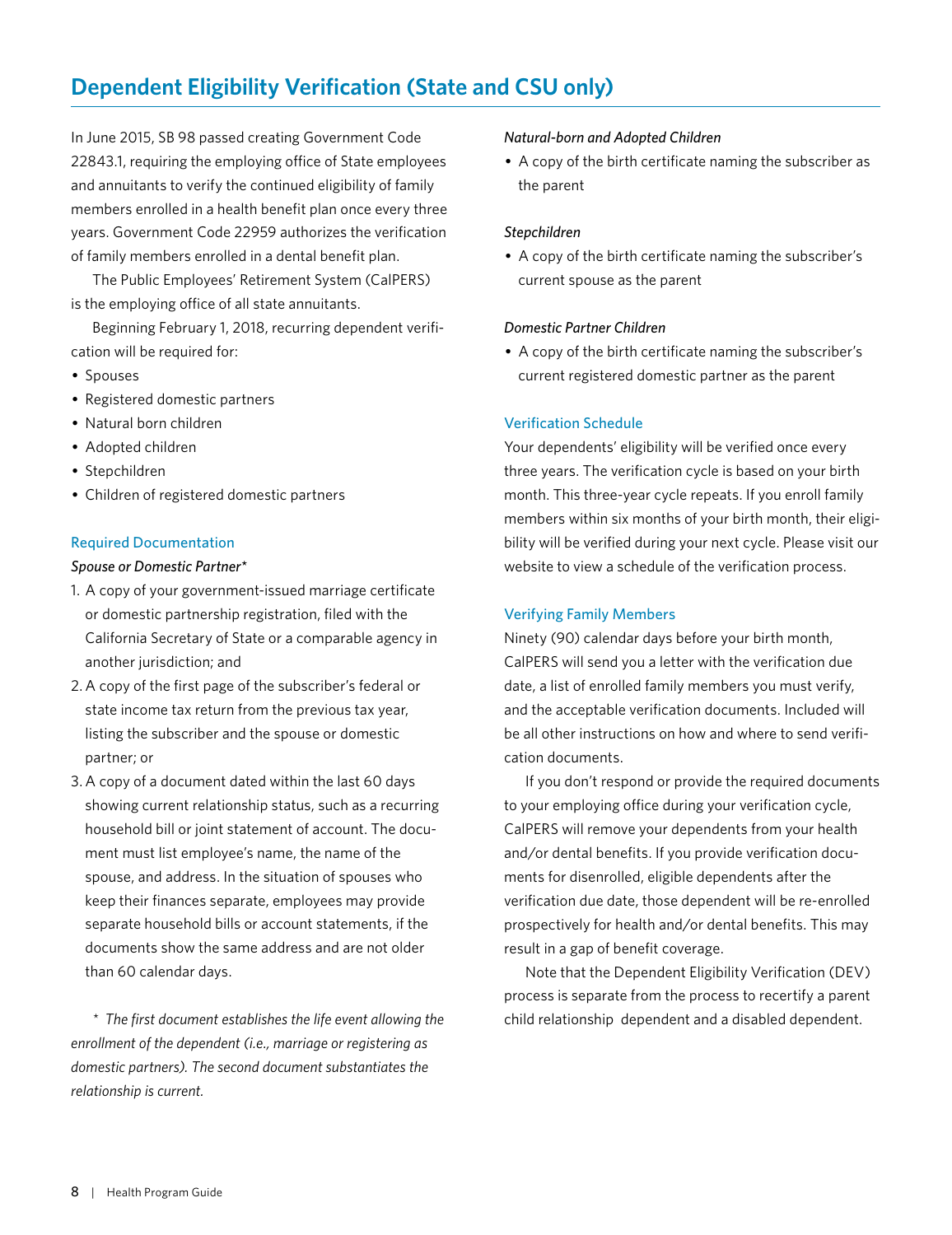## <span id="page-10-0"></span>**Life Changes**

You are responsible for ensuring that the health enrollment information about you and your family members is accurate, and for reporting any changes in a timely manner. If you fail to maintain current and accurate health enrollment information, you will be liable for the reimbursement of health premiums or health care services incurred during the entire ineligibility period.

State law limits the health premium reimbursement period to six months for certain life-changing events. For example, if your divorce or dissolution occurred in 2010, yet you did not report it until 2013, your former spouse or registered domestic partner will be retroactively deleted from coverage effective the first of the month following the divorce or dissolution. The health premiums will be adjusted for a period of no more than six months from the date your health benefits officer receives copies of supporting documentation.

#### Disenroll Ineligible

#### Family Members Immediately

It is against the law to continue enrollment of an ineligible family member. If you do so, you will have to pay all costs incurred by the ineligible person during the ineligibility period.

The following changes must be reported to CalPERS so we can make the appropriate change to your health coverage. If you are an active employee, contact your health benefits officer. If you are a retiree, contact CalPERS toll free at **888 CalPERS** (or **888**-225-7377).

#### Marital Status or Registered Domestic Partnership

Changes in marital status as a result of marriage, divorce, or death may affect your health plan enrollment. Establishing or terminating a registered domestic partnership may also result in changes.

When you divorce or terminate a registered domestic partnership, your former spouse or registered domestic partner and former step children are no longer eligible to receive CalPERS health benefits under your coverage. The coverage terminates on the first day of the month following the date the divorce decree or termination of registered domestic partnership is granted. A copy of the final Divorce Decree or Termination of Domestic Partnership is required when you delete a former spouse or registered domestic partner from your health plan.

*Note: Although a member's divorce decree may stipulate that they must provide health benefits for the ex-spouse, the ex-spouse cannot remain enrolled in CalPERS health benefits, as they are no longer an eligible family member. The member would need to purchase private health insurance for the ex-spouse.*

#### Medicare Eligibility

If you are retired and you, your spouse, or a dependent becomes Medicare eligible due to age, disability, End Stage Renal Disease (ERSD), or Amyotrophic Lateral Sclerosis (ALS), notify CalPERS immediately so that you are enrolled in a CalPERS Medicare health plan. If the Social Security Administration determines that you are no longer eligible for Medicare because of changes to your disability status, notify CalPERS immediately. You will need to enroll in a non-Medicare health plan.

If you later become eligible for Medicare you must enroll in Medicare Part A and B and transition to a CalPERS Medicare health plan. Refer to the CalPERS *Medicare Enrollment Guide* for additional information on how Medicare works with your CalPERS health benefits.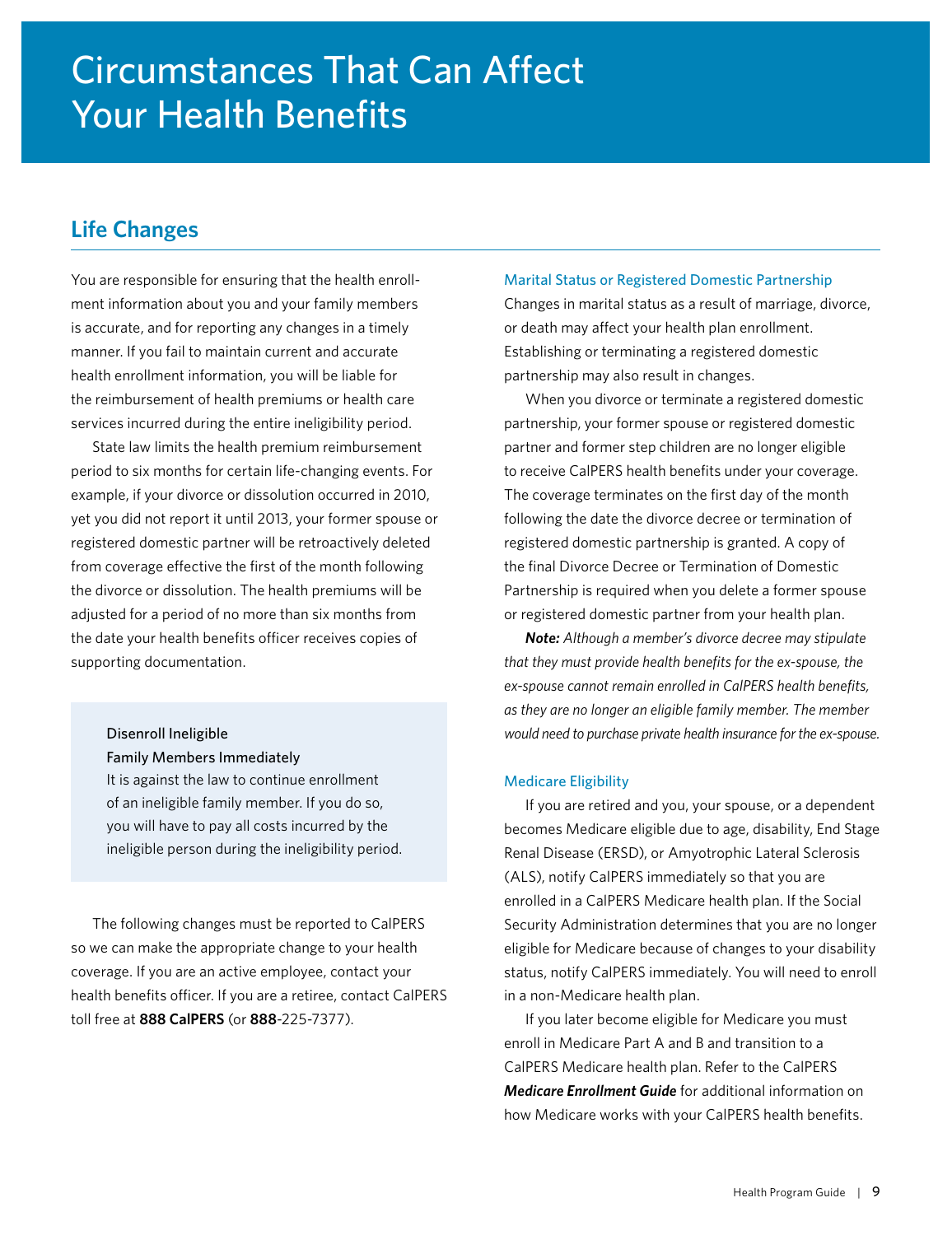If you have questions regarding your Medicare eligibility, contact the Social Security Administration at (800) 772-1213 or TTY (800) 325-0778, or visit their website **[www.ssa.gov](http://www.ssa.gov)**.

#### Change of Residence or Work Address

When you move or change employers, you must update your address so that the correct ZIP Code is used to establish your eligibility in a health plan. You cannot use a P.O. Box to establish eligibility for health plan enrollment. If you use a P.O. Box as your mailing address, you must also provide your residential address. If you are an active employee, contact your employer to update your address and determine availability of health plans in your residence or work service area. If you are a retiree, contact CalPERS. You must change health plans if you move out of your health plan's service area. You can use the **Search Health Plans** tool on our website to determine if you are out of your service area and choose a new health plan if necessary.

## Death of a Spouse, Registered Domestic Partner, or Dependent

You must report the death of a spouse, registered domestic partner, or dependent to your health benefits officer (if active) or CalPERS (if retired) as soon as possible.

### Death of an Employee or Retiree

When a member dies, the surviving spouse, registered domestic partner, or a family member must notify CalPERS at **888 CalPERS** (or **888-**225-7377).

#### *Death of an Employee*

Upon the death of an employee while in State service, the law requires the State employer to continue to pay contributions for all enrolled eligible dependents' health coverage for up to 120 days after the death.

If a member was eligible to retire on the date of death, the surviving family members will be eligible for continuation of health benefits provided they were eligible at the time of death and qualify for a monthly survivor check.

Surviving family members who do not meet the above qualifications may be eligible for Consolidated Omnibus Budget Reconciliation Act (COBRA) Continuation Coverage. (See page 11 for more information about COBRA.)

#### *Death of a Retiree*

Surviving family members will be eligible for continued health benefit coverage provided they qualify for a monthly survivor check, were eligible dependents at the time of the annuitant's death, and continue to qualify as eligible family members.

Surviving family members who do not meet the above qualifications may be eligible for Consolidated Omnibus Budget Reconciliation Act (COBRA) Continuation Coverage. (See page 11 for more information about COBRA.)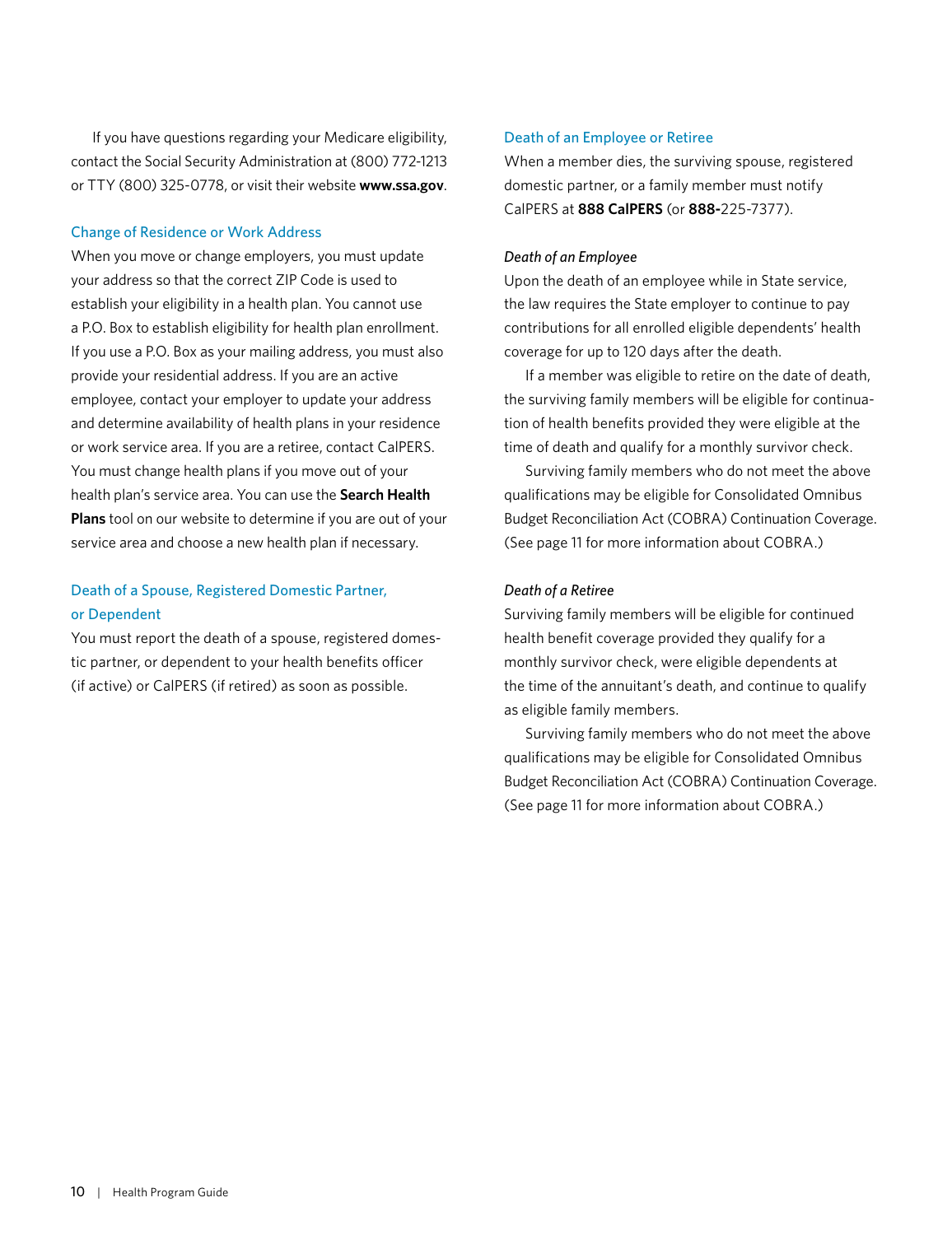## <span id="page-12-0"></span>**Changes in Employment Status**

As your employment status changes, so can your eligibility for CalPERS health benefits. Following are examples of some of those changes and information on how you can maintain your health coverage eligibility.

### Off-Pay Status/Temporary Leave

You may continue your coverage during off-pay status or while on temporary leave by paying the entire monthly health premium directly to your health plan. You are eligible for direct payment if you:

- Take a leave of absence without pay
- Take temporary disability leave and do not use sick leave or vacation time
- Are waiting for approval of disability retirement or "regular" service retirement
- Are waiting for approval of Non-Industrial Disability Insurance benefits
- Are suspended from your job
- Institute legal proceedings appealing a dismissal from your job
- Are a State Permanent-Intermittent employee eligible for health benefits, but are on non-pay status (Direct pay may only be elected through the end of the qualifying control period.)

To initiate direct payment, contact your health benefits officer for a *Direct Payment Authorization* form (HBD-21). You must submit requests for the direct payment option to your employer prior to the beginning of your leave, but no later than the last day of the month of coverage. If you do not elect the direct payment option during off-pay status, your health coverage will be canceled. You can re-enroll when you return to pay status with your CalPERS covered

employer if your earnings are sufficient to cover your share of the monthly premium.

### Military Duty

When you take a leave of absence for military duty, you may continue coverage by paying the monthly health premium directly to your health plan. When you direct pay, there are no administrative costs and your employer does not contribute to your health premium. Your CalPERS health coverage will resume the day you return to pay status. To initiate direct payment, contact your health benefits officer for a *Direct Payment Authorization* form (HBD-21). You also have the option to cancel coverage, and may re-enroll upon returning from military duty.

*Note for Contracting Agency Employees: Check with your health benefits officer to coordinate continuation of coverage when your employment status changes.*

#### Leaving Your Job

If you leave your job for reasons other than retirement, you are covered until the first day of the second month following the last date you were employed. This is subject to you having sufficient earnings to cover your share of the health premium.

If you elect to cancel your coverage before you leave your job, your benefits will not continue, and you will not be eligible for COBRA Continuation Coverage.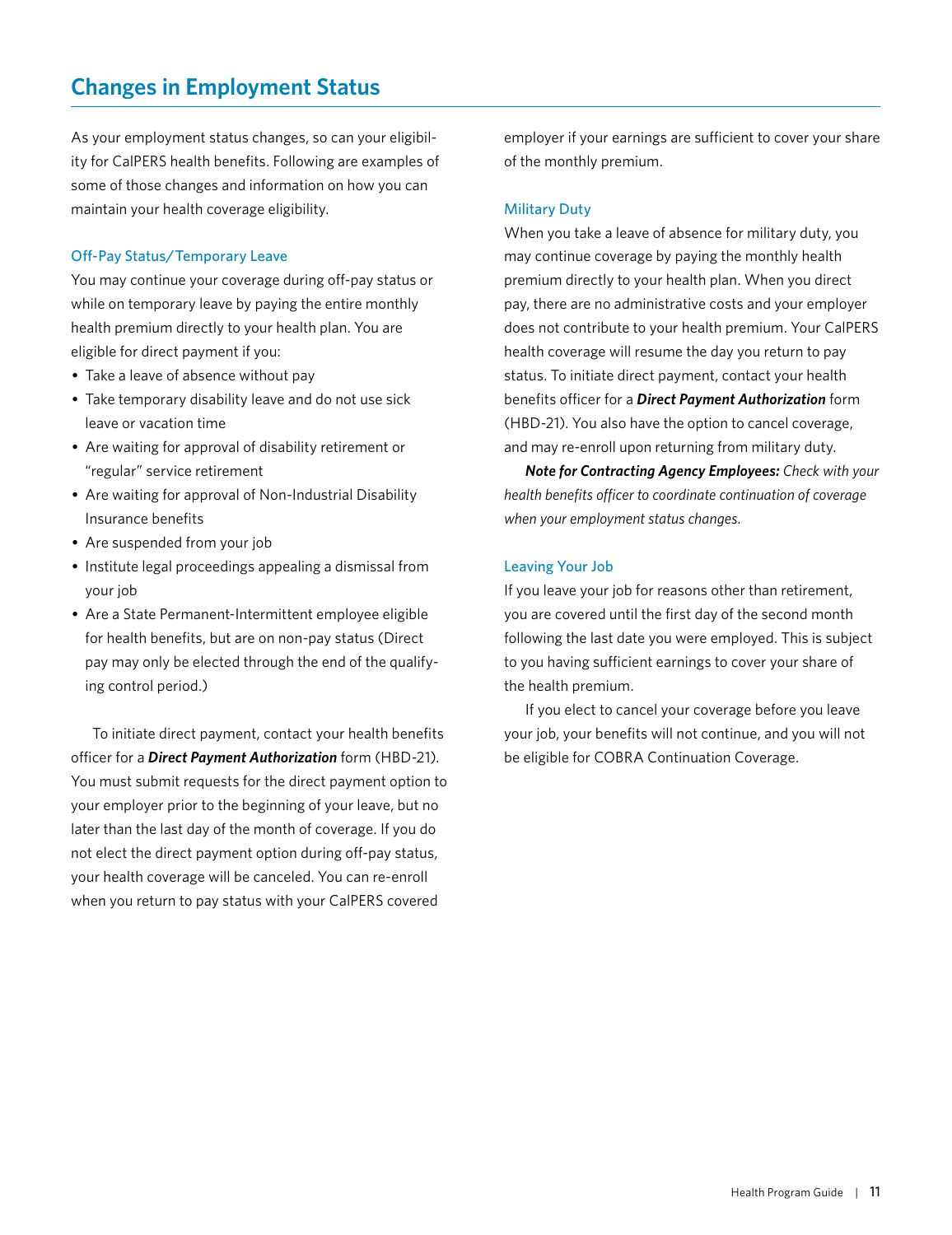## <span id="page-13-0"></span>**Losing Your Coverage**

If you lose your CalPERS health coverage, you have two options to continue your health benefits: COBRA Continuation Coverage or an Individual Conversion Policy.

#### COBRA Continuation Coverage

COBRA allows you and your dependents to continue health coverage for a limited time under certain circumstances such as job loss (for reasons other than gross misconduct), reduction in hours worked, death, divorce, and other life events. Your cost under COBRA may include an additional fee, but your total generally will not exceed 102% of the monthly group premium rate.

If you or your dependents are eligible for COBRA, you will be notified by your employer (or by CalPERS if retired). You must complete and return a *Group Continuation Coverage* form (HBD-85 for active employees and HBD-85R for retirees) within 60 days of notification. Return the form to the employer (or CalPERS, if retired). Coverage must be continuous from the date your CalPERS coverage ends. You must make your premium payments directly to the health plan.

Guidelines for COBRA Continuation Coverage are as follows:

#### **Active Employees**

You may continue COBRA coverage for 18 months if either of the following applies:

- You separate from employment for reasons other than dismissal due to gross misconduct
- You have a reduction in work hours to less than half-time (or less than 480 hours in a control period for State Permanent-Intermittent employees)

Coverage for either of the above reasons applies to you and any dependents currently enrolled under your eligibility

#### **Disabled Employees**

If you qualify for Social Security Disability or the Supplemental Security Income program, you may continue coverage for up to 29 months. The cost to you cannot exceed 102% of the monthly group premium for the first 18 months, and 150% of the monthly group premium for

months 19 to 29. This COBRA coverage applies to you and any dependents currently enrolled under your eligibility.

#### **Dependents**

Dependents may also enroll in COBRA for up to 36 months as a result of any of the following:

- Death of the member under which they were dependents. Eligibility applies whether the member was working or retired at the time of death (dependent must have been enrolled in the health plan at the time of member's death)
- Divorce, termination of registered domestic partnership, or legal separation
- Enrolled child reaches age 26

#### Cancellation of COBRA Coverage

COBRA coverage for you or your dependents remains in effect until one of the following events occurs:

- You fail to pay the premium
- You receive coverage through another group health plan
- You become entitled to Medicare
- Your coverage time limit ends
- You request cancellation

#### Extension of COBRA Coverage

Under certain conditions, California law permits an extension of COBRA benefits. This extension does not apply to out-of-state COBRA enrollees.

If you exhaust your federal COBRA benefit, and have had less than 36 months of COBRA coverage, Cal-COBRA may extend the benefit up to a total of 36 months. This Cal-COBRA extension premium cannot exceed 102% of the current group rate. Contact your health carrier to enroll in Cal-COBRA.

#### Individual Conversion Policy

An Individual Conversion Policy is an alternative to COBRA or can follow COBRA coverage. If you lose your CalPERS health benefits or COBRA coverage, you can request an Individual Conversion Policy through your prior health plan. You must request this new policy within 30 days of losing coverage. All CalPERS health plans offer this Individual Conversion Policy option, but your cost and benefits will differ from your previous coverage.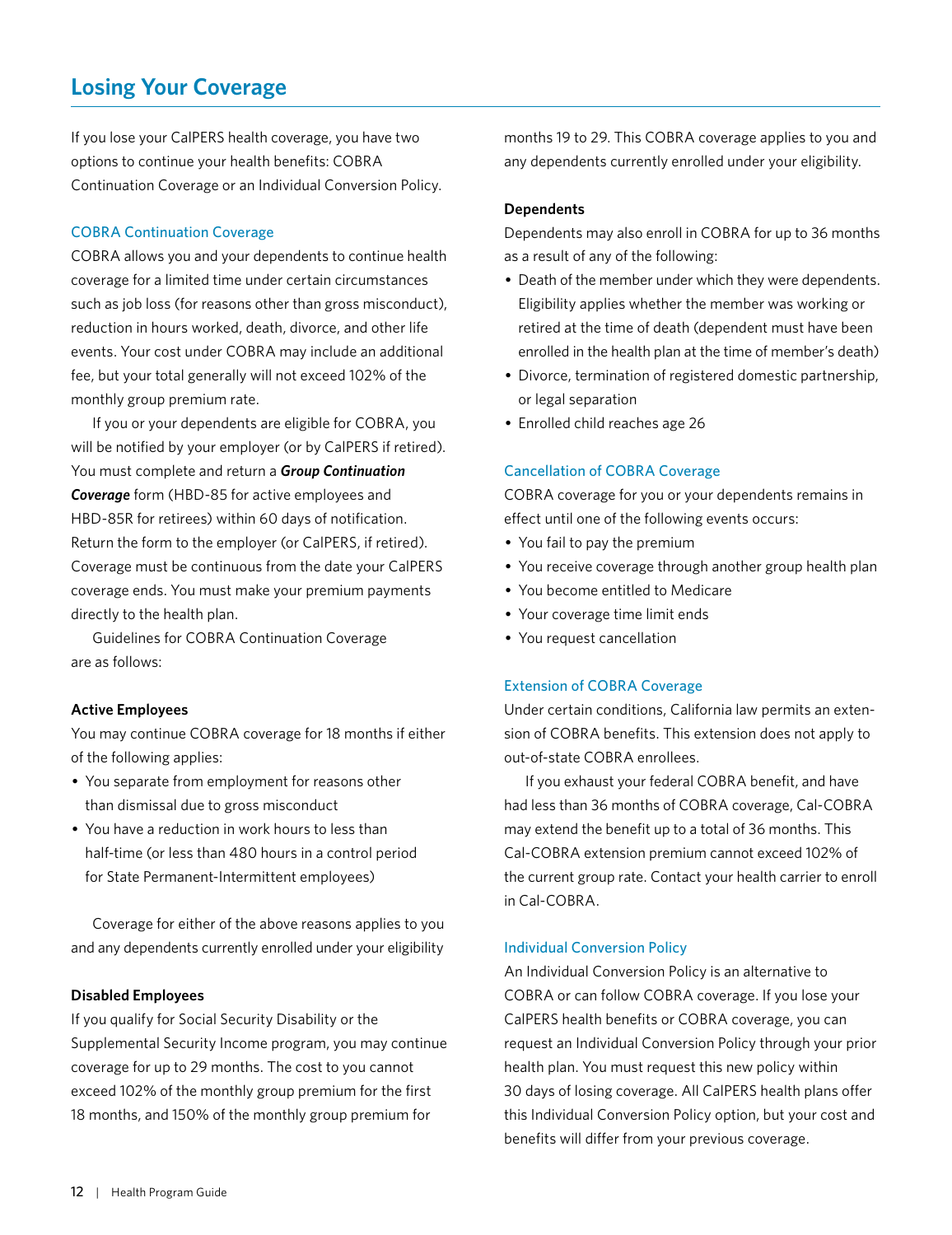<span id="page-14-0"></span>You may change your health plan at the following times:

**If you move:** You must change plans if you move out of your health plan's service area. Until you make the change, your previous health plan may limit coverage to emergency or urgent care only. When you move or change employment, you may submit your health plan change up to 60 days after the move. The effective date of the change will be the first of the month following the date your health benefits officer receives your request.

**When you retire:** You may change health plans within 60 days of your retirement date. You may select any health plan available in your residential ZIP Code area. If you are a working retiree, you can use the ZIP Code of a current employer for eligibility purposes. The effective date of the change will be the first of the month following the date your health benefits officer receives your request.

If you are a working retiree enrolled in a Medicare plan, you must use your residential address for eligibility. You cannot use your work address or a P.O. Box to enroll.

**When you qualify for Medicare:** As a retiree, when you first become eligible for Medicare, you must request a change from a CalPERS Basic health plan to a CalPERS Medicare health plan. You may also change health plans within 60 days from the effective date of your Medicare enrollment. The effective date of the change will be the first of the month following the date your health benefits officer receives your request.

**During the CalPERS Open Enrollment period:** Open Enrollment is held each fall, and changes become effective the following January 1. Additionally, if you did not include eligible family members in your initial health plan enrollment or add them within the applicable 60-day eligibility period, you may enroll them during the Open Enrollment period. To make changes during Open Enrollment, active members should contact their health benefits officer. Retirees should contact CalPERS.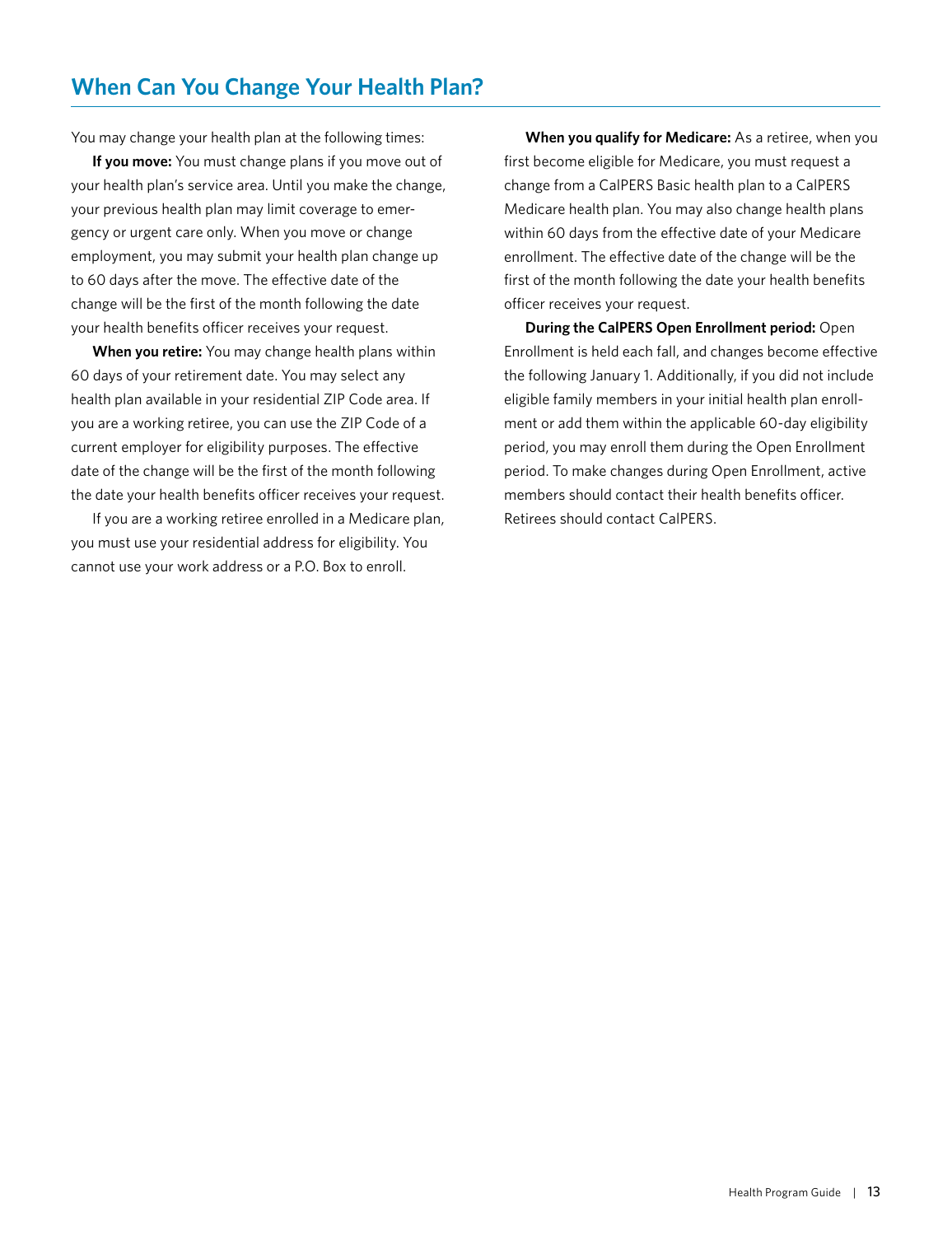# <span id="page-15-0"></span>Health Plan Options

## **Choosing a Health Plan**

While CalPERS provides a variety of health plans, only you can decide which is best for yourself and your family. Although cost is a key factor in choosing a health plan, as with other major purchases, you will want to consider other factors, such as the available doctors and hospitals in your area, the location of care facilities, and how the plan works with other health plans like Medicare. When you choose a health plan, be sure to review the plan's covered and non-covered services and the restrictions on your choice of providers. The right health plan for you will be the one that best fits your specific situation.

If you need help selecting a health plan, visit **[www.calpers.ca.gov](http://www.calpers.ca.gov)** to access the following tools and resources:

- The *Search Health Plans* tool lets you compare and rank health plans and search for specific doctors.
- The *Health Benefit Summary* provides a side-by-side comparison of health plans and benefits, covered services, and co-payment information to help you make an informed choice about your health plan.

#### Health Plan Availability

In general, if you are an active employee or a working CalPERS retiree, you may enroll in a health plan using either your residential or work ZIP Code. You cannot use a P.O. Box to establish eligibility, but may use it for mailing purposes. To enroll in a Medicare plan, you must use your residential address.

If you are a retired CalPERS member, you may select any health plan in your residential ZIP Code area. If you are a working retiree, you may use the ZIP Code of your current employer for health plan eligibility.

If you use your residential ZIP Code, all enrolled dependents must reside in the health plan's service area. When you use your work ZIP Code, all enrolled dependents must receive all covered services (except emergency and urgent care) within the health plan's service area, even if they do not reside in that service area.

To determine if the health plan you are considering provides service where you reside or work, contact the plan before you enroll. You may also use our online service, the *Search Health Plans* tool, available at **[www.calpers.ca.gov](http://www.calpers.ca.gov)** and on myCalPERS at **[my.calpers.ca.gov](http://my.calpers.ca.gov)**.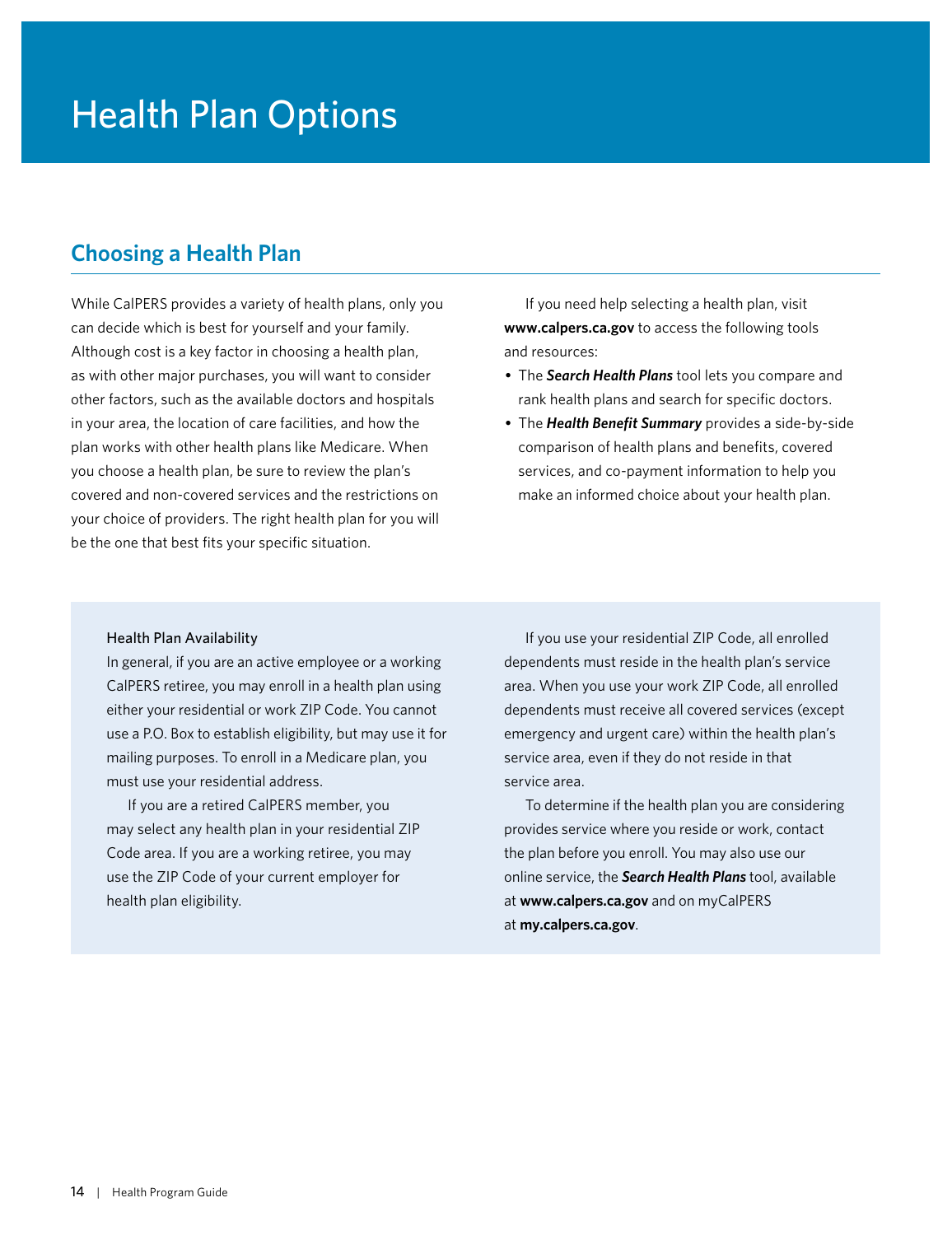## <span id="page-16-0"></span>**CalPERS Basic Health Plans**

Depending on where you reside or work, one or more of the following Basic health plan types may be available to you. (For a full listing of health plan options, refer to the *Health Benefit Summary*.)

## Health Maintenance Organization (HMO) Basic Health Plans

HMOs offer members a range of health benefits, including preventive care. The HMO will give you a list of doctors from which you select a primary care provider (PCP). Your PCP coordinates your care, including referrals to specialists. Other than applicable co-payments, you pay no additional costs when you receive pre-authorized services from the HMO's contracted providers.

Except for emergency and urgent care, if you obtain care outside the HMO's provider network without a referral from the health plan, you will be responsible for the total cost of services.

## Preferred Provider Organization (PPO) Basic Health Plans

Unlike an HMO, where a primary care physician directs all your care, a PPO allows you to select a primary care provider and specialists without referral. A PPO is similar to a traditional "fee-for-service" health plan, but you must use doctors in the PPO network or pay higher co-insurance (percentage of charges). In a PPO health plan, you must meet an annual deductible before some benefits apply. You are responsible for a certain co-insurance amount, and the health plan pays the balance up to the allowable amount.

When you use a non-participating provider you are responsible for any charges above the amount allowed.

## Exclusive Provider Organization (EPO) Health Plan

The EPOs serve certain California counties. You can use the *Search Health Plans* tool on our website to determine if an EPO is available in your area. The health plans offer the same covered services as the provider's HMO health plan, but members seek services from the EPO network of preferred providers. Members are not required to select a personal primary care physician.

### Out-of-State Health Plan Choices

Basic and Medicare-eligible members living outside of California may select a PPO plan, or in some areas, an HMO.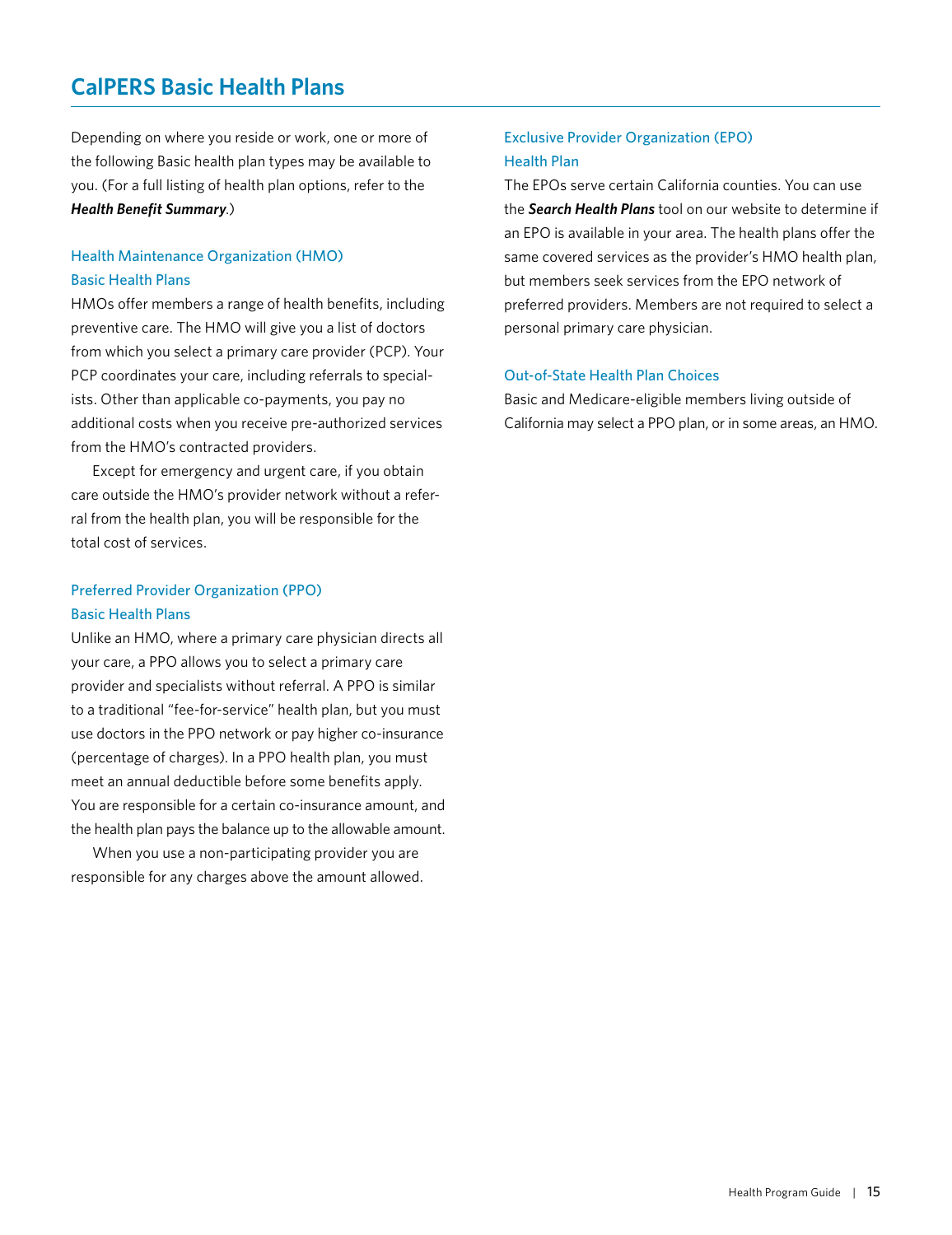## <span id="page-17-0"></span>**CalPERS Medicare Health Plans**

Depending on where you reside or work, one or more of the following Medicare health plan types may be available to you. (For a full listing of health plan options, refer to the *Health Benefit Summary*.)

For more information about how the CalPERS Health Program works with Medicare, please refer to the *CalPERS Medicare Enrollment Guide*. You can obtain this publication on the CalPERS website at **[www.calpers.ca.gov](http://www.calpers.ca.gov)** or by calling CalPERS toll free at **888 CalPERS** (or **888**-225-7377).

#### HMO Supplement to Medicare Plans

With an HMO Supplement to Medicare health plan, benefits are similar to those in a Basic HMO. The health plan reimburses providers for some services not covered by Medicare. You may use your Medicare card to obtain services outside of your HMO network. However, when you use non-participating providers, you are responsible for any co-payments or deductibles not covered by Medicare (except for emergency or out-of-area urgent care services).

## HMO Medicare Managed Care Plans (Medicare Advantage Plans)

Under a Medicare Advantage plan, you work closely with your PCP to receive care, similar to a Basic HMO. Medicare Advantage plans are approved by the Medicare program and receive a monthly premium directly from Medicare to provide your Medicare benefits. Therefore, you must elect to have the health plan administer your Medicare benefits by completing the plan's Medicare Advantage Election form. To obtain this form, contact your health plan. After you assign your Medicare benefits to your Medicare Advantage plan, your CalPERS health benefits will be coordinated, including payment for authorized services. To enroll in a Medicare Advantage plan, you must reside within the health plan's service area.

#### PPO Supplement to Medicare Plans

With a PPO Supplement to Medicare plan, your provider bills Medicare for most services and your health plan pays for some services not covered by Medicare. If your providers participate in Medicare, your health plan will pay most bills for Medicare-approved services. If any of your providers do not accept Medicare payments, you will have to pay a larger portion of your health care bills. You can find out if you will have to pay more by asking your providers.

#### Important Reminder

Once you or your family members enroll in a CalPERS Medicare health plan, you may not change back to a CalPERS Basic health plan. This rule does not apply if the Social Security Administration cancels your Medicare benefits for a reason such as a permanent move outside the United States, or you return to work and are eligible for employer group health coverage. If your Medicare benefits are canceled due to non-payment or by your request, you may not change back to a CalPERS Basic health plan.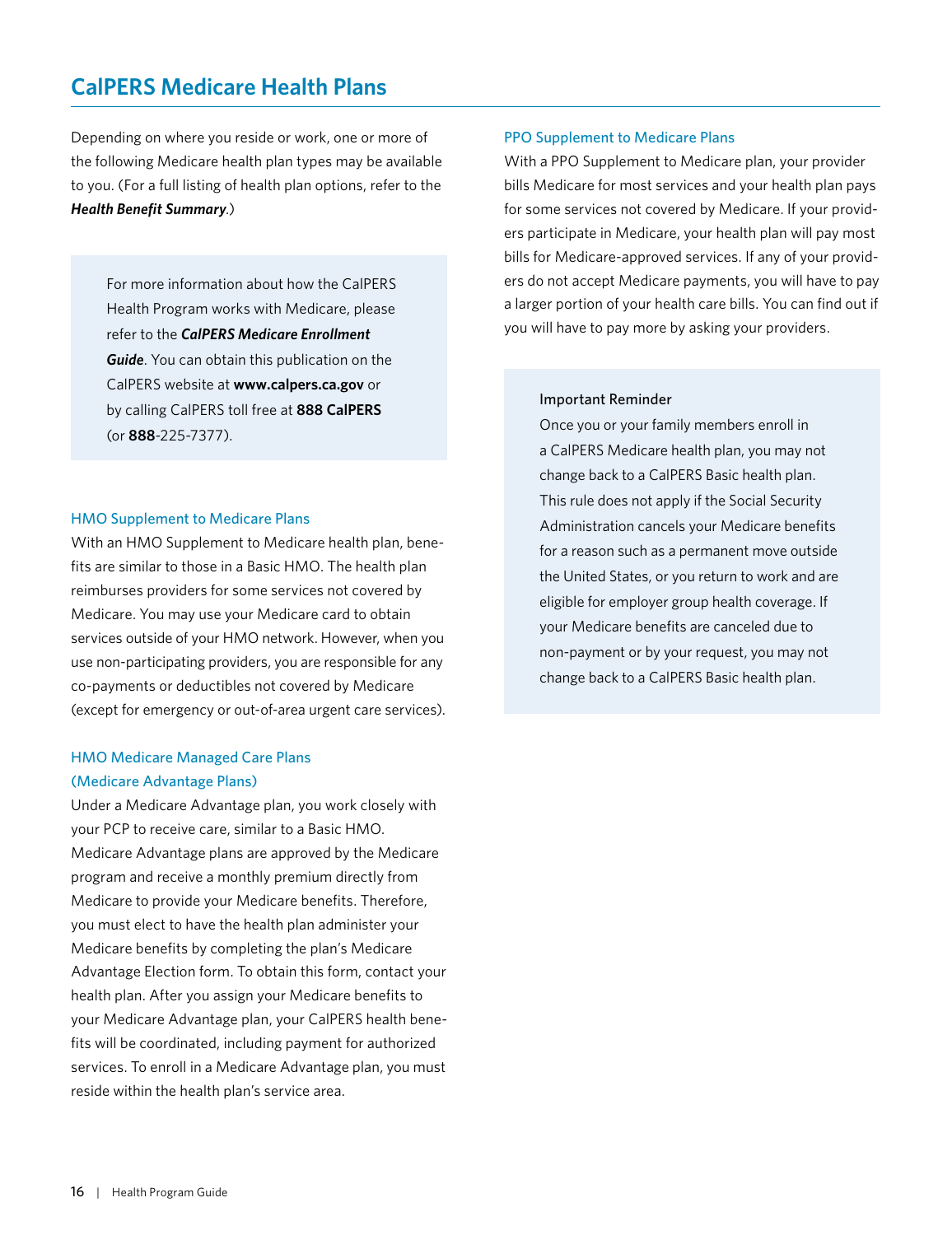## <span id="page-18-0"></span>**How Retirement Affects Your Health Benefits**

If you are nearing retirement, this section provides general information about how retirement will affect your health benefits. You can find more details about how Medicare and CalPERS work together to provide you with health coverage in the *CalPERS Medicare Enrollment Guide*.

This publication is available on the CalPERS website at **[www.calpers.ca.gov](http://www.calpers.ca.gov)**. You can request a printed copy by calling CalPERS at **888 CalPERS** (or **888**-225-7377). If you are still an active employee, refer any questions about your health benefits to your health benefits officer.

## **Where to Get Help Once You Are Retired**

Once you retire, CalPERS becomes your health benefits officer. You can make most changes to your health enrollment when you log into myCalPERS. The Member Self Service function allows you to change plans during Open Enrollment, add a newly acquired dependent, or delete a dependent for certain qualifying life events. You may also request changes by fax (800) 959-6545, by

calling **888 CalPERS** (or **888**-225-7377), or by requesting a change in writing and mailing the request to:

CalPERS Health Account Services P.O. Box 942715 Sacramento, CA 94229-2715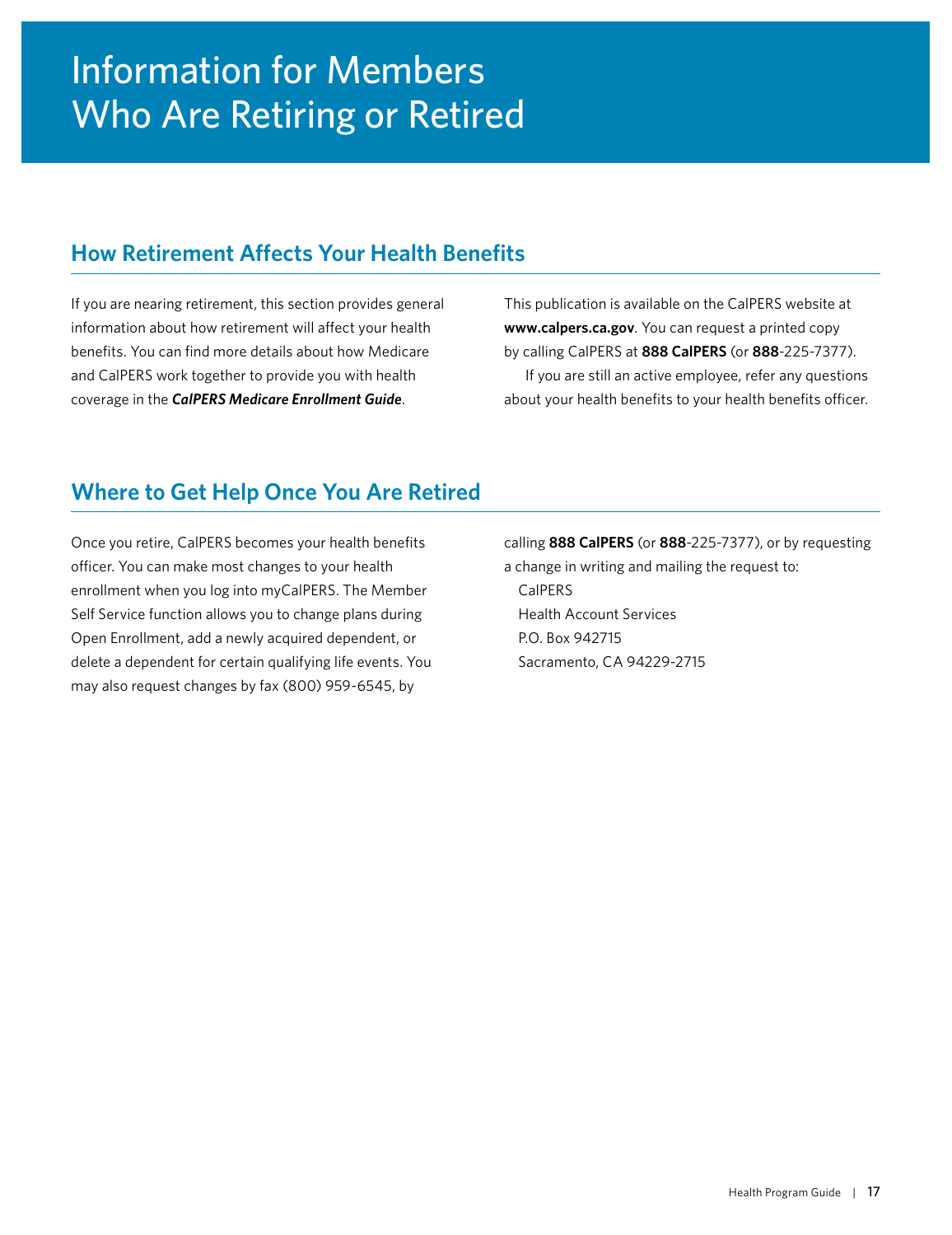<span id="page-19-0"></span>As retirement approaches, two dates are particularly important: your separation date (last day of employment) and your retirement date. If you are not sure when these dates occur, talk to your health benefits officer. If you anticipate a delay in processing your retirement, you can avoid having your coverage suspended between your last day of work and your retirement date by paying the full

monthly premium directly to your health plan. Contact the health benefits officer where you worked and ask for a *Direct Payment Authorization* form (HBD-21). For more information on retiree eligibility, see page 2 of this booklet. The chart below explains how your separation date and your retirement date affect your health plan enrollment:

| If your separation<br>and retirement<br>date are | and                                                                                                    | then your health<br>coverage                                                                                                         | <b>Note</b>                                                                                                                                                                                             |
|--------------------------------------------------|--------------------------------------------------------------------------------------------------------|--------------------------------------------------------------------------------------------------------------------------------------|---------------------------------------------------------------------------------------------------------------------------------------------------------------------------------------------------------|
| within 30 days of<br>each other                  | you are enrolled in a<br>CalPERS health plan at<br>the time of separation                              | will continue into<br>retirement without<br>a break.                                                                                 | If you do not want your health<br>benefits to continue, contact<br>your health benefits officer (if<br>still working) or decline coverage<br>on your CalPERS Retirement<br><b>Election Application.</b> |
| between 31 and 120<br>days of each other         | you are enrolled in a<br>CalPERS health plan at<br>the time of separation                              | will not automatically<br>continue. You may re-<br>enroll within 60 days<br>of your retirement<br>date or during Open<br>Fnrollment. | When your health coverage lapses,<br>you may be eligible for COBRA.                                                                                                                                     |
| within 120 days of<br>each other                 | you are eligible for-<br>but not enrolled in $-$ a<br>CalPERS health plan at<br>the time of separation | eligibility remains valid.                                                                                                           | You may enroll within 60 days of<br>your retirement date or during<br>Open Enrollment.                                                                                                                  |
| more than<br>120 days apart                      | regardless of whether<br>you are enrolled in a<br>CalPERS health plan at<br>the time of separation     | cannot be reinstated.<br>You are no longer<br>eligible for CalPERS<br>health benefits.                                               | There are some exceptions to the<br>rule. Contact CalPERS directly.                                                                                                                                     |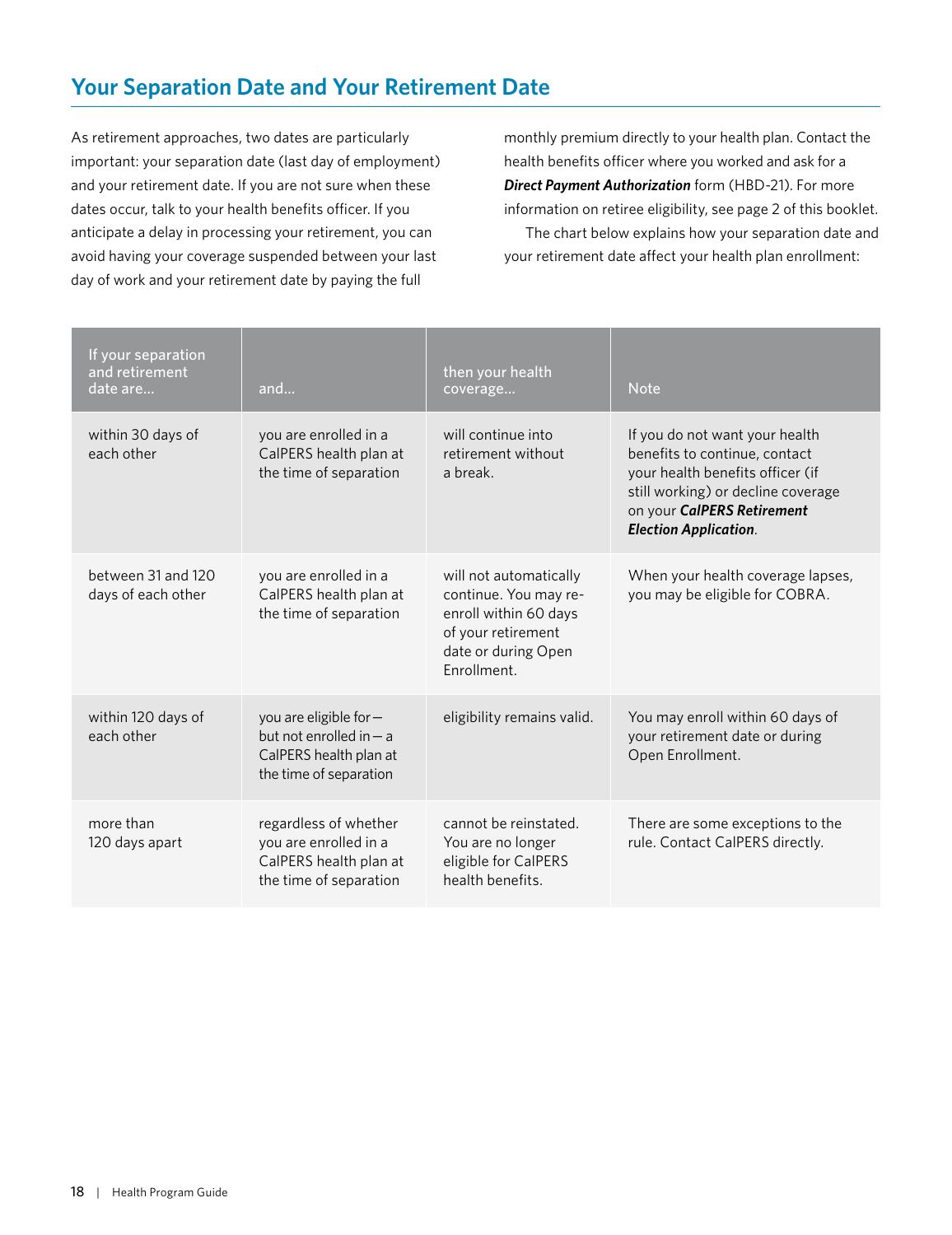## <span id="page-20-0"></span>**Enrollment Option upon Retirement After Reinstatement – On or after January 1, 2014**

Retirees who reinstated to service and then retired again after January 1, 2014, may be eligible to receive health benefits through their first employer. The eligibility will depend on whether the retiree was eligible for retirement health coverage with the first employer, and then separated and retired from the second employer within 120 days. The following criteria must be met:

• You were eligible for retiree health coverage prior to reinstatement from retirement

- You then retire a second time within 120 days of separation
- The post-retirement employer contribution of your first employer is higher than your second employer
- You must initiate the request for health benefits eligibility
- You meet all statutory requirements for both the previous employer and subsequent employer

## **Health Premium Contributions**

The amount of this contribution varies. Your cost may depend on your employer or former employer's contribution to your premium, the length of your employment, and the health plan you choose. For monthly contribution

amounts, active employees should contact their employer; State retirees should contact CalPERS; and contracting agency retirees should contact their former employer.

## **State Vesting Requirements**

For State employees, "vesting" refers to the amount of time you must be employed by the State to be eligible to receive employer contributions toward the cost of the monthly health premium during retirement. Bargaining unit negotiations may affect the State's vesting requirements. State vesting requirements do not apply to California State University retirees, employees of the Legislature, contracting agency retirees, or those on disability retirement. The amount the State contributes toward your health coverage depends on whether you are vested. A state contribution of 100% may not cover the entire cost of the health plan premiums (you will be responsible for the remaining balance). The contribution amount is determined by a formula set by law and the date you were first hired by the State.

- **First hired by the State prior to January 1, 1985:** You are eligible to receive 100% of the State's contribution toward your health premium upon your retirement.
- **First hired by the State between January 1, 1985 and January 1, 1989:** You are subject to vesting requirements, as follows:
	- − 10 years of credited State service: You are fully vested and qualify for 100% of the State's contribution toward your health premium.
	- − Less than 10 years of credited State service: You are eligible for health coverage; however, the State's contribution will be reduced by 10% for each year of service under 10 years. You will be responsible for the difference.

*Note:* Employees of the Judicial Branch are subject to the 10 years' vesting requirement regardless of hire date.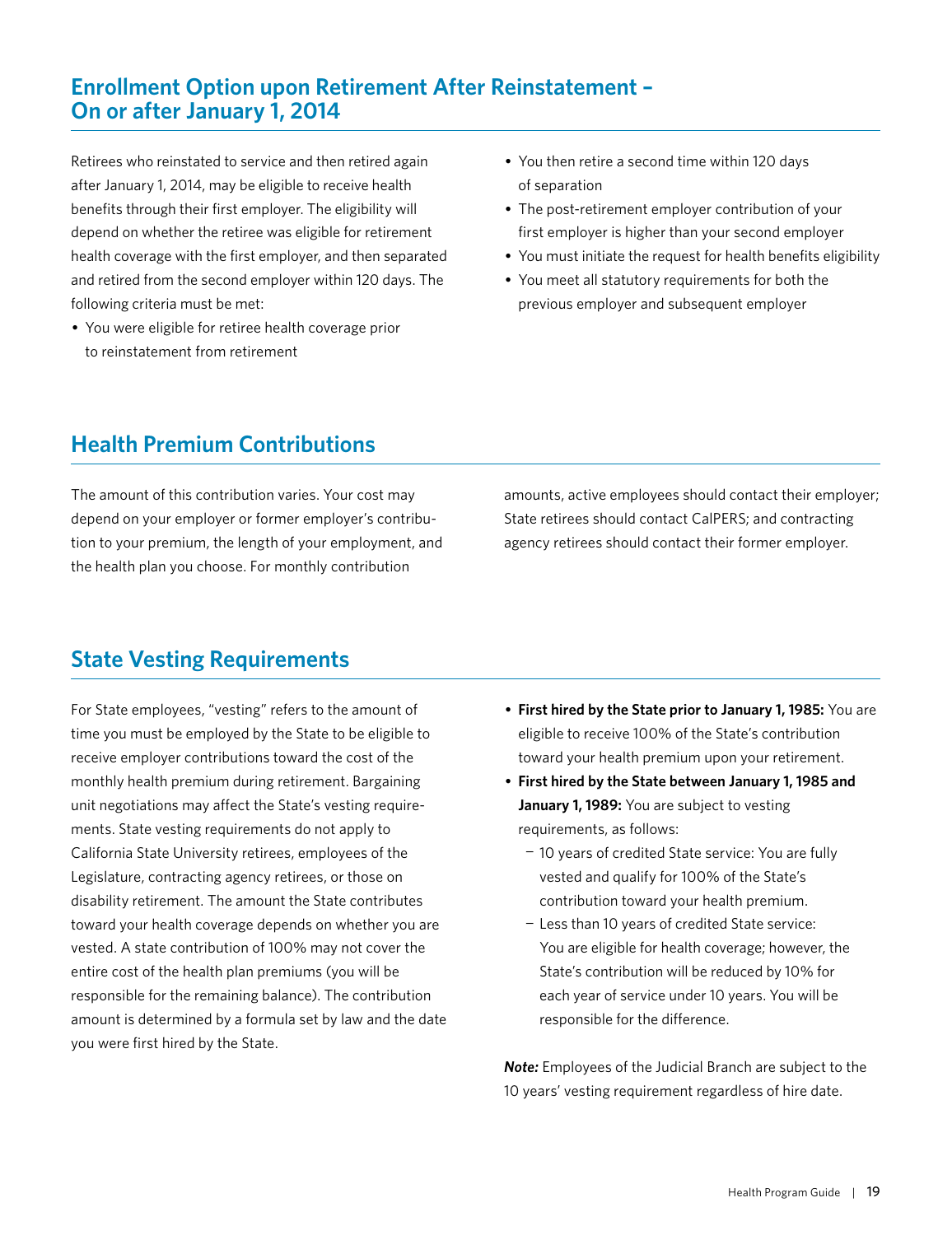<span id="page-21-0"></span>**First hired by the State after January 1, 1989:** The percentage of the State's contribution is based on your completed years of State service as follows:

| Years of<br>credited State<br><b>Agency Service</b> | <b>State Contribution</b>                                           |
|-----------------------------------------------------|---------------------------------------------------------------------|
| Fewer than 10                                       | $0\%$                                                               |
| 10                                                  | 50%                                                                 |
| $10 - 19$                                           | 50%, plus 5% added for each<br>year after the 10 <sup>th</sup> year |
| 20 or more                                          | 100%                                                                |

Some bargaining units have a 25-year vesting schedule for State employees who are hired on or after certain dates. These bargaining units and hire dates are as follows:

- Bargaining Unit 12 January 1, 2011
- Bargaining Units 9, 10, and related employees January 1, 2016
- Bargaining Units 1, 2, 3, 4, 6, 7, 8, 11, 13, 14, 15, 17, 18, 19, 20, 21, related employees and the Judicial Branch - January 1, 2017
- Bargaining Unit 16 and related employees April 1, 2017
- Bargaining Unit 5 and related employees January 1, 2020

## **CSU Vesting Requirements**

Some CSU bargaining units hired on or after certain dates are subject to a 10-year health vesting period for retiree health benefits. Once you reach 10 years of service credit, you are fully vested and qualify for 100% of the State's contribution towards your health premium. The bargaining units and hire dates are as follows:

If you were hired as a state employee in one of these bargaining units or its related employees on or after the date indicated, then once you reach 25 years of state service, you are fully vested and qualify for 100% of the state's contribution toward you health premium. The table below shows the percentage of the state's contribution you will receive based on your years of service credit.

| Years of<br>credited State<br><b>Agency Service</b> | <b>State Contribution</b>                         |
|-----------------------------------------------------|---------------------------------------------------|
| Fewer than 15                                       | $0\%$                                             |
| 15                                                  | 50%                                               |
| $15 - 24$                                           | 50%, plus 5% for each year<br>after the 15th year |
| 25 or more                                          | 100%                                              |

- Bargaining Unit 3 July 1, 2017
- Non-represented employees -- July 1, 2018
- Bargaining Units 1, 2, 4, 5, 6, 7, 9 and 10 July 1, 2018
- Bargaining Unit 11 July 1, 2019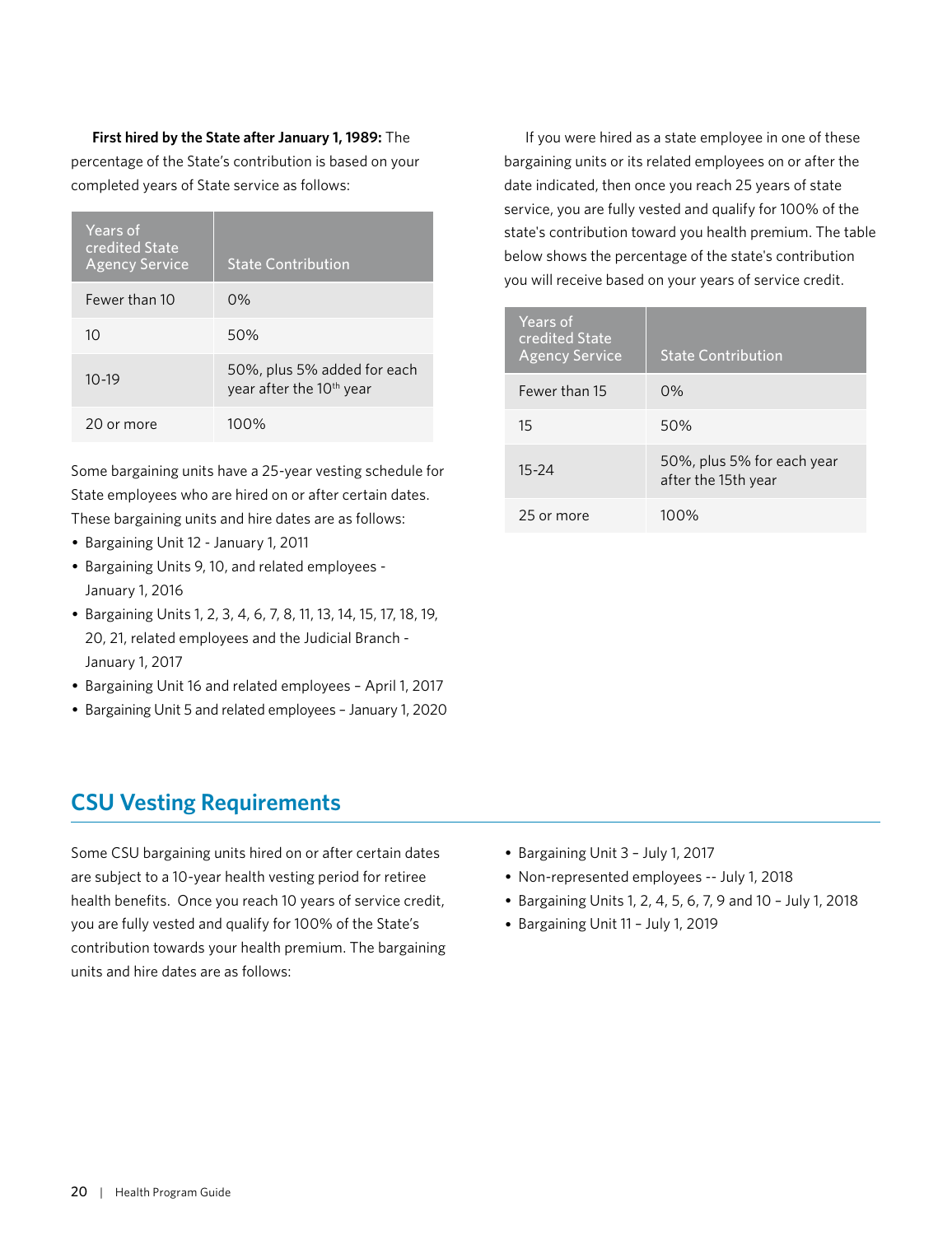## <span id="page-22-0"></span>**Contracting Agency Vesting Requirements**

Contracting agency employees may be subject to vesting requirements. Some contracting agencies elect to participate in vesting requirements for their employees upon retirement. Vesting schedules apply only to employees hired on or after the effective date of the contract or memorandum of understanding that incorporates vesting.

Contact your employer directly to determine if you are affected by vesting requirements and the amount your employer will contribute for your health benefits once you retire.

## **Enrolling in a CalPERS Medicare Health Plan**

Medicare is a federal health insurance program that covers individuals age 65 and older. In some cases, Medicare can also cover individuals under age 65 with certain disabilities and individuals with End-Stage Renal Disease (ESRD), or Amyotrophic Lateral Sclerosis (ALS). The parts of Medicare are:

- Part A Hospital insurance
- Part B Outpatient medical insurance
- Part C Medicare Advantage health plans
- Part D Prescription drug coverage

The Social Security Administration (SSA) is the federal agency responsible for Medicare eligibility determination, enrollment, and premiums. To obtain additional information about Medicare contact the SSA at (800) 772-1213 or TTY (800) 325-0778, or visit their website at **[www.ssa.gov](http://www.ssa.gov)**.

The Centers for Medicare & Medicaid Services (CMS) regulates the Medicare program. The CMS publishes a handbook titled *Medicare & You*, which provides general information and explains the parts of Medicare. You can view or download this publication at **[www.medicare.gov](http://www.medicare.gov)**. For information on Medicare, contact the CMS at (800) 633-4227 or visit their website at **[www.medicare.gov](http://www.medicare.gov)**.

For additional information about how the parts of Medicare work with the CalPERS Health Program, refer to the *CalPERS Medicare Enrollment Guide* available on the CalPERS website at **[www.calpers.ca.gov](http://www.calpers.ca.gov)**.

## **Certifying Your Medicare Status**

You will receive a notice from CalPERS four months prior to the month you turn 65. This notice informs you of CalPERS requirements to continue your health coverage upon reaching age 65. If you are retired or have initiated the process of retiring from active employment, you will also receive a *Certification of Medicare Status* form along with this notice. CalPERS requires that you complete this form and provide proof of your Medicare status. You must certify your Medicare status in order to continue your CalPERS health coverage.

You will need to complete the *Certification of Medicare Status* form and return it to CalPERS with the proper

documentation certifying one of the following choices:

- Enrollment in Medicare Parts A and B (submit a copy of Medicare card or SSA documentation)
- Ineligible for Medicare either in your own right and/or through the work history of a current, former, or deceased spouse (submit SSA documentation)
- Deferred enrollment in Medicare Part B due to your (or your spouse's) employment (submit proof of active group health insurance through the current employer)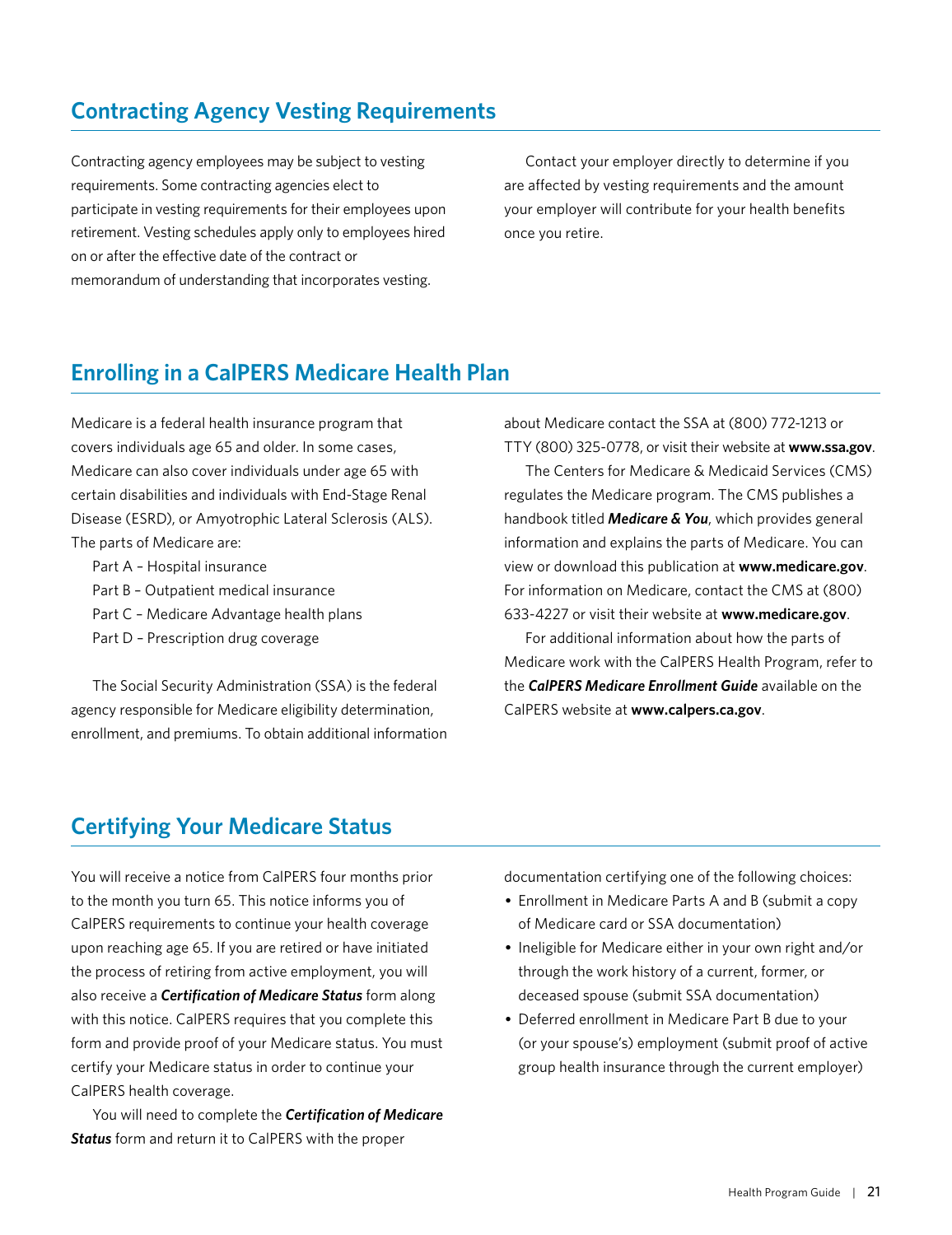<span id="page-23-0"></span>If you are retired, and you do not return the *Certification of Medicare Status* form and/or copies of your supporting documentation to CalPERS by the beginning of your birth month, you will receive a notice of cancellation informing you that health coverage for you and all enrolled dependents will be automatically canceled the first day of the month after you turn 65.

If you need assistance completing the form, contact CalPERS toll free at **888 CalPERS** (or **888**-225-7377).

*Note:* Your CalPERS Medicare health plan will become effective on your Medicare effective date or the first day of the month following CalPERS receipt of the *Certification of Medicare Status* form, whichever is later.

## **Qualifying Information**

You must have Medicare Part B in order to continue your enrollment in a CalPERS Medicare health plan. If you cancel your Part B coverage, you will lose your CalPERS health coverage. If the SSA cancels your Part B benefits for any reason, please inform CalPERS immediately.

If you certify that you are ineligible for premium-free Medicare Part A or defer your Medicare Part B enrollment because you are working and enrolled in an active Employer Group Health Plan, you will remain in a CalPERS Basic

health plan. Once you retire or lose your active Employer Group Health Plan, you must enroll in Medicare Parts A and B and transition to a CalPERS Medicare health plan.

For more information about how the CalPERS Health Program interacts with Medicare, please refer to the *CalPERS Medicare Enrollment Guide*. This publication is available at the CalPERS website at **[www.calpers.ca.gov](http://www.calpers.ca.gov)**. You can also request a copy by calling CalPERS at **888 CalPERS** (or **888**-225-7377).

#### Checklist for Enrolling in a CalPERS Medicare Health Plan

- ✓ Apply for Medicare. Three months before you turn 65, apply for Medicare by contacting the SSA toll free at (800) 772-1213 or TTY (800) 325-0778. Be prepared to provide your and your spouse's Social Security numbers.
- ✓ If you are retired and qualify for Medicare Part A at no cost, you must enroll in Part B when first eligible.
- ✓ Complete and return to CalPERS the *Certification of Medicare Status* form along with a copy of your Medicare card.
- ✓ Change from a CalPERS Basic health plan to a CalPERS Medicare health plan.
	- − Your CalPERS Medicare health plan will become effective on your Medicare effective date or the first day of the month following CalPERS receipt of the *Certification of Medicare Status* form, whichever is later.
	- − Enrollment by you or your family members in a CalPERS Medicare health plan will not affect other family members who are enrolled in a CalPERS Basic health plan. Unless they are Medicare-eligible, they will continue their enrollment in a CalPERS Basic health plan.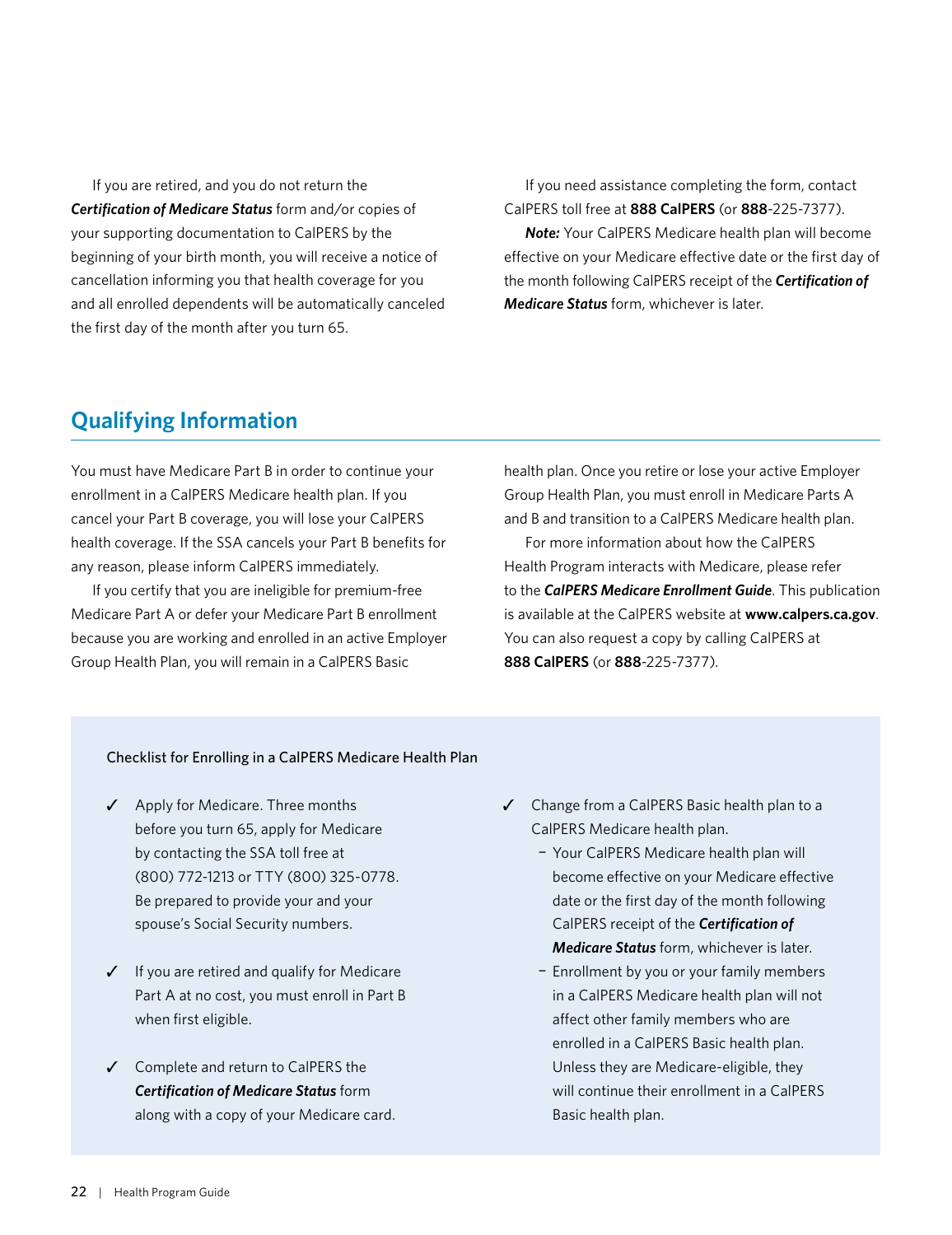## <span id="page-24-0"></span>**Getting the Information You Need**

You may obtain health benefits forms and publications on the CalPERS website at **[www.calpers.ca.gov](http://www.calpers.ca.gov)**. You may also obtain the health benefit forms and publications you need from your employer or by contacting CalPERS toll free at **888 CalPERS** (or **888**-225-7377).

The chart on the following pages can assist you in determining the forms and supporting documentation CalPERS needs to make various types of enrollment changes.

**If you are an active employee,** submit all enrollment requests and copies of supporting documentation to your health benefits officer.

**If you are a Retiree,** you can make most changes to your health enrollment when you log into myCalPERS. The Member Self Service function allows you to change plans during Open Enrollment, add a newly acquired dependent, or delete a dependent for certain qualifying life events. You may also request changes by fax, to (800) 959-6545, by calling **888 CalPERS** (or **888**-225-7377), or by mailing the request with any necessary documentation to:

CalPERS Health Account Management Division P.O. Box 942715 Sacramento, CA 94229-2715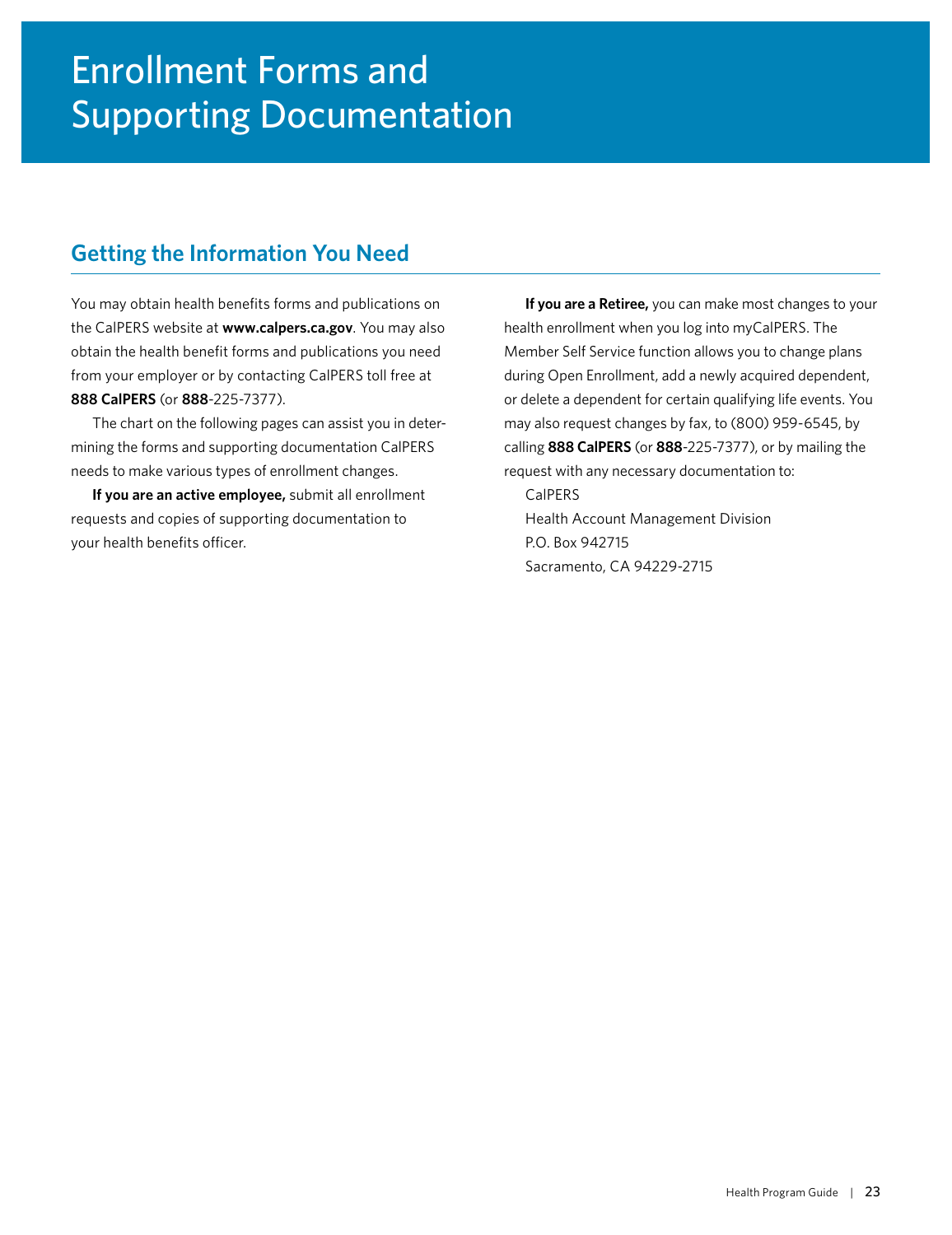## <span id="page-25-0"></span>**Required Documentation for Enrollment Change**

| <b>Enrollment type</b>                                                                     | Copies of<br>Supporting Documentation *                                                                                                               | <b>CalPERS Forms</b>                                                                                                                                                                                           |
|--------------------------------------------------------------------------------------------|-------------------------------------------------------------------------------------------------------------------------------------------------------|----------------------------------------------------------------------------------------------------------------------------------------------------------------------------------------------------------------|
| Active employee -<br>new enrollment                                                        | N/A                                                                                                                                                   | Health Benefits Plan Enrollment for Active<br>Employees form (HBD-12) (active)                                                                                                                                 |
| Adding a registered<br>domestic partner                                                    | Declaration of Domestic Partnership<br>from the California Secretary of<br>State's Office<br>Social Security card **<br>Medicare card (if applicable) | Health Benefits Plan Enrollment for Active<br>Employees form (HBD-12) (active)<br>Health Benefits Plan Enrollment for<br>Retirees form (HBD-30)                                                                |
| <b>Adding a spouse</b>                                                                     | Government issued marriage<br>certificate<br>Social Security card **<br>Medicare card (if applicable)                                                 | Health Benefits Plan Enrollment for Active<br>Employees form (HBD-12) (active)<br>Health Benefits Plan Enrollment for<br>Retirees form (HBD-30)                                                                |
| Adding a dependent who is in a<br>parent-child relationship (PCR)                          | Required supporting documentation<br>as indicated on the Affidavit of<br>Parent-Child Relationship.                                                   | Affidavit of Parent-Child Relationship<br>$(HBD-40)$<br>Health Benefits Plan Enrollment for Active<br>Employees (HBD-40) form (active)<br><b>Health Benefits Plan Enrollment</b><br>for Retirees form (HBD-30) |
| Adding/deleting a<br>dependent child                                                       | Medicare card (if applicable)<br>Reason for add/delete<br>Birth certificate<br>Social Security card **                                                | Health Benefits Plan Enrollment for Active<br>Employees form (HBD-12) (active)<br>Health Benefits Plan Enrollment for<br>Retirees form (HBD-30)                                                                |
| Changing plans due to<br>address change                                                    | Include both old and new addresses                                                                                                                    | Health Benefits Plan Enrollment for Active<br>Employees form (HBD-12) (active)<br>Health Benefits Plan Enrollment for<br>Retirees form (HBD-30)                                                                |
| <b>Medicare certification (to</b><br>validate eligibility, ineligibility,<br>or deferment) | Medicare card (reflecting Parts A and<br>B enrollment) or SSA Notice of Award                                                                         | Certification of Medicare Status form                                                                                                                                                                          |
| Death of employee, retiree, or<br>family member                                            | Death certificate                                                                                                                                     | N/A                                                                                                                                                                                                            |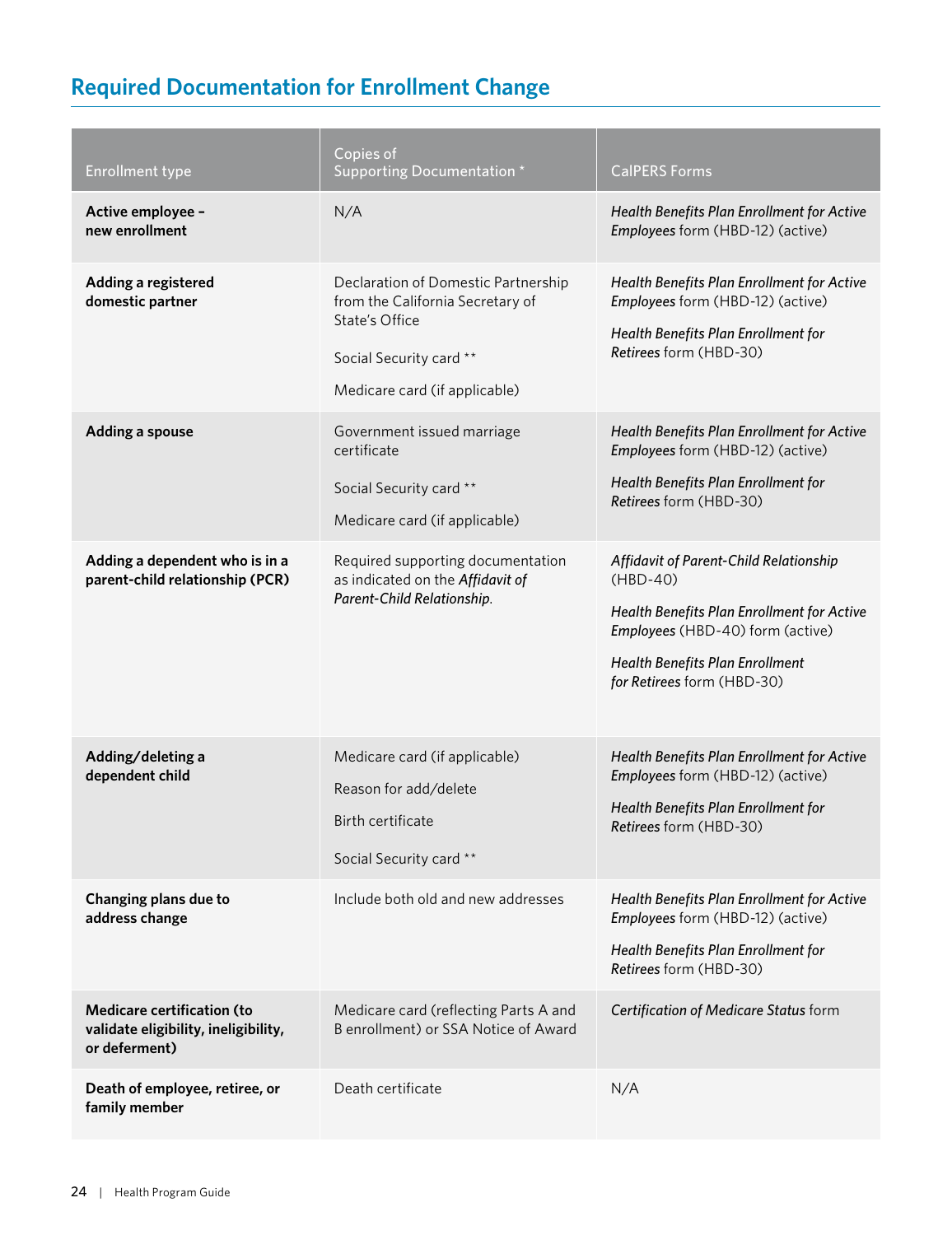| <b>Enrollment type</b>                                                         | Copies of<br>Supporting Documentation *                                                                                                                                                                                                                                               | <b>CalPERS Forms</b>                                                                                                                                                     |
|--------------------------------------------------------------------------------|---------------------------------------------------------------------------------------------------------------------------------------------------------------------------------------------------------------------------------------------------------------------------------------|--------------------------------------------------------------------------------------------------------------------------------------------------------------------------|
| Deleting a registered<br>domestic partner due to<br>termination of partnership | Termination of Domestic Partnership<br>submitted to the California Secretary<br>of State's Office                                                                                                                                                                                     | Health Benefits Plan Enrollment for Active<br>Employees form (HBD-12) (active)<br>Health Benefits Plan Enrollment for<br>Retirees form (HBD-30)                          |
| Deleting a spouse due to divorce                                               | Divorce Decree                                                                                                                                                                                                                                                                        | Health Benefits Plan Enrollment for Active<br>Employees form (HBD-12) (active)<br>Health Benefits Plan Enrollment for<br>Retirees form (HBD-30)                          |
| Disabled child over age 26 -<br>certification                                  | N/A                                                                                                                                                                                                                                                                                   | Member Questionnaire for the<br><b>CalPERS Disabled Dependent Benefit</b><br>form (HBD-98)<br>Medical Report for the CalPERS Disabled<br>Dependent Benefit form (HBD-34) |
| Enrolling self or dependents due<br>to loss of other health coverage           | Certificate of Creditable Coverage,<br>or other proof of loss of coverage<br>Medicare card (if applicable)<br>Birth certificate (child)<br>Government issued marriage<br>certificate (spouse)<br>Declaration of Domestic Partnership<br>(domestic partner)<br>Social Security card ** | Health Benefits Plan Enrollment for Active<br>Employees form (HBD-12) (active)<br>Health Benefits Plan Enrollment for<br>Retirees form (HBD-30)                          |
| Retiree - new enrollment                                                       | Medicare card (if applicable)<br>Government issued marriage<br>certificate (if applicable)                                                                                                                                                                                            | Health Benefits Plan Enrollment for<br>Retirees form (HBD-30)                                                                                                            |
| Off-Pay Status -<br>continue coverage<br>Off-Pay Status - cancel coverage      | N/A                                                                                                                                                                                                                                                                                   | Direct Payment Authorization form<br>$(HBD-21)$<br>Health Benefits Plan Enrollment for Active<br>Employees form (HBD-12) (active)                                        |

*\*\*Note: Do not submit original documents as your documentation will not be returned.\*\* If your eligible dependent does not have a Social Security number, they can still be enrolled in CalPERS health benefits. Active members, contact your health benefits officer. Retirees, contact CalPERS.*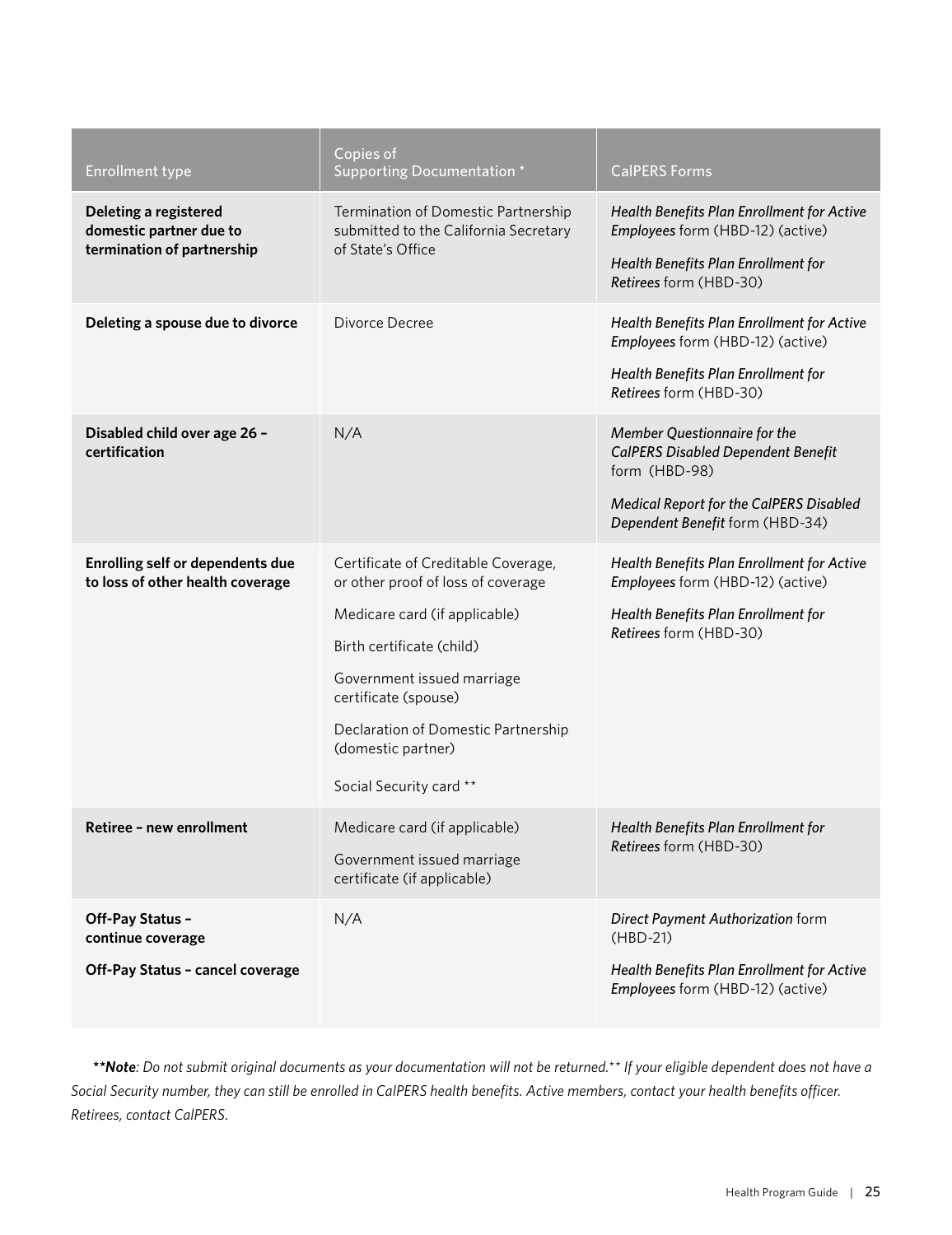## <span id="page-27-0"></span>**Getting Assistance with Your Health Benefits**

If you have questions about your CalPERS health benefits and you are an active member, contact your employer's Health Benefits Officer. If you are a retiree, contact CalPERS.

#### Online

For more information on health benefits and programs, visit the CalPERS website at **[www.calpers.ca.gov](http://www.calpers.ca.gov)**. To view your current health plan information, go to myCalPERS at **[my.calpers.ca.gov](http://my.calpers.ca.gov)**.

#### By Phone

Call CalPERS toll free at **888 CalPERS** (or **888**-225-7377) Monday through Friday, 8:00 a.m. to 5:00 p.m. TTY (877) 249-7442 (for speech and hearing impaired)

### By Mail or Fax

CalPERS Health Account Management Division P.O. Box 942715 Sacramento, CA 94229-2715 Fax (800) 959-6545

In Person You can visit a Regional Office at the following locations:

*Fresno Regional Office* 10 River Park Place East, Suite 230 Fresno, CA 93720

*Glendale Regional Office* 655 North Central Avenue, Suite 1400 Glendale, CA 91203

*Orange Regional Office* 500 North State College Boulevard, Suite 750 Orange, CA 92868

*Sacramento Regional Office* 400 Q Street, Room 1820 Sacramento, CA 95811

*San Bernardino Regional Office*  650 East Hospitality Lane, Suite 330 San Bernardino, CA 92408

*San Diego Regional Office* 7676 Hazard Center Drive, Suite 350 San Diego, CA 92108

*San Jose Regional Office* 181 Metro Drive, Suite 520 San Jose, CA 95110

*Walnut Creek Regional Office* 1340 Treat Boulevard, Suite 200 Walnut Creek, CA 94597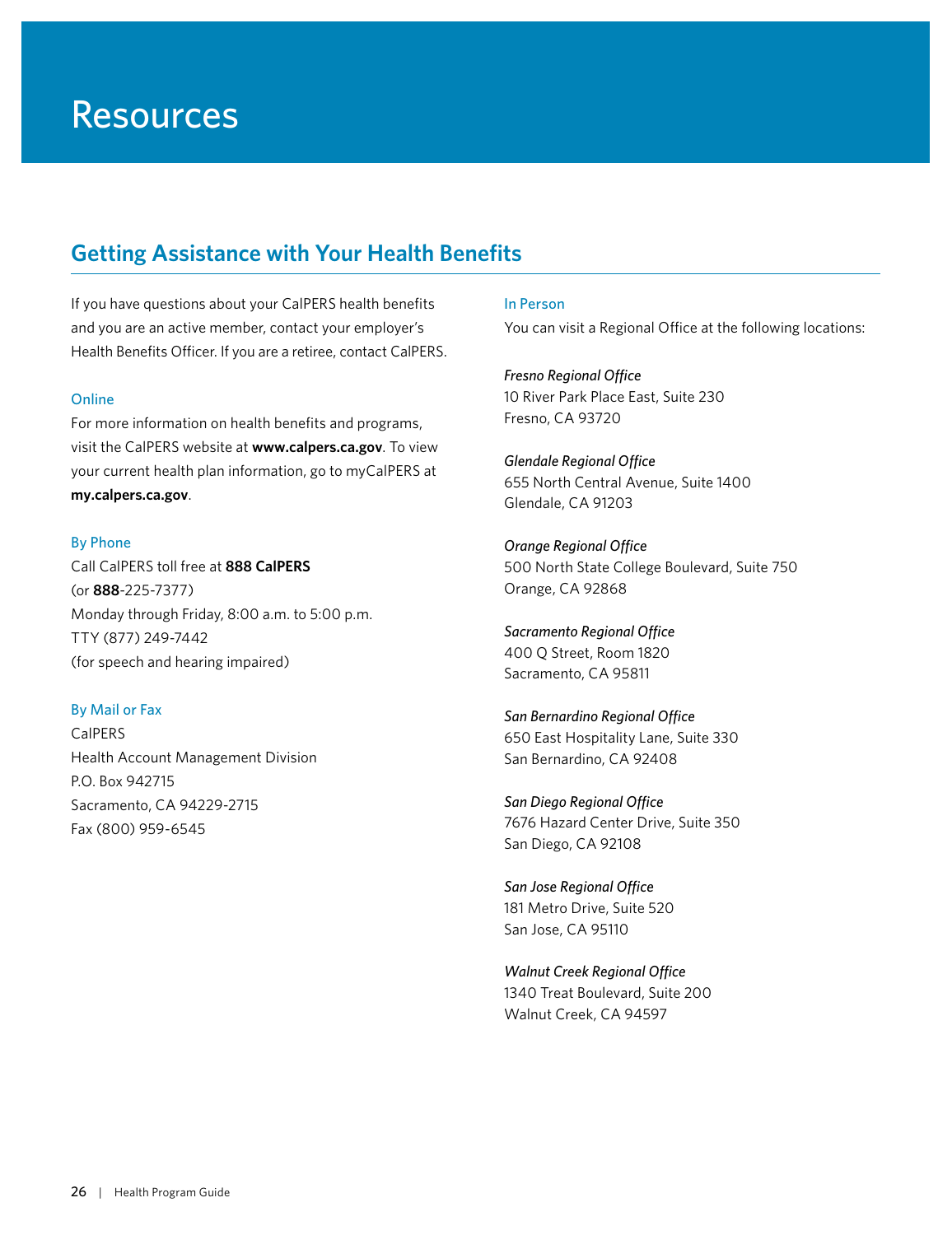## <span id="page-28-0"></span>**Contacting Your Health Plan**

To obtain up-to-date contact information for the health plans, please refer to the *Health Benefit Summary* or go to the CalPERS website at **[www.calpers.ca.gov](http://www.calpers.ca.gov)**. Contact your health plan with questions about: identification cards, verification of provider participation, service area boundaries

(covered ZIP Codes), or Individual Conversion Policies. Your plan benefits, deductibles, limitations, and exclusions are outlined in detail in your health plan's Evidence of Coverage booklet. You can obtain the Evidence of Coverage by contacting your health plan directly.

## **Resolving Problems with Your Health Enrollment**

Your health plan and CalPERS work together to ensure timely delivery of services for you and your family; however, disagreements may occur. To resolve an issue, you should first contact your health plan. If they are unable to help you, and you are an active employee, contact your employer's health benefits officer. If you are a retiree, contact CalPERS. Following is information about specific ways your health plan and CalPERS can help.

## Cancellation of Your Coverage and CalPERS Administrative Review Process

If CalPERS cancels your CalPERS health coverage, you can request an Administrative Review. The Administrative Review process helps us decide if your coverage should be reinstated. You must ask for an Administrative Review within 90 days of losing coverage by writing to:

CalPERS Health Account Services P.O. Box 942715 Sacramento, CA 94229-2715

Once we have all your information, we will review your request. We will tell you within 60 days if your coverage will be reinstated. If your coverage is not reinstated, we will tell you why.

### Filing a Grievance

If you feel your health plan has not helped you appropriately, you have a legal right to file a written grievance with them to resolve an issue, complaint, or disagreement. Refer to your health plan's Evidence of Coverage booklet for more information about your plan's grievance process. Contact your health plan for a copy of the Evidence of Coverage booklet.

### Appealing a Health Plan's Decision

If you receive a written response about a grievance you have filed and you are not satisfied with the decision, you may also appeal your plan's decision as follows:

## *Members in a Health Maintenance Organization (HMO) and Exclusive Provider Organization (EPO) Plan*

The California Department of Managed Health Care (DMHC) regulates all HMOs in California. If you are an HMO or EPO health plan enrollee, and you have filed a grievance and are dissatisfied with your HMO or EPO's final decision, you should contact the DMHC HMO Consumer Help Center at (888) 466-2219 or TTY (877) 688-9891 to register your complaint. You also should request assistance through DMHC's website at **[www.dmhc.ca.gov](http://www.dmhc.ca.gov)**. You may contact DMHC if the matter is not resolved within 30 days from the time your grievance was received by your health plan. Contact them immediately if the matter is urgent.

If you have filed a grievance and are dissatisfied with your HMO or EPO's final decision regarding your eligibility for health benefits or limits of coverage under the plan, you may contact CalPERS Health Appeals for assistance.

Members in a Preferred Provider Organization (PPO) Plan If you are a PPO health plan enrollee, and you have filed a grievance and are dissatisfied with your PPO's final decision, you may contact CalPERS at **888 CalPERS** (or **888**-225-7377) for assistance.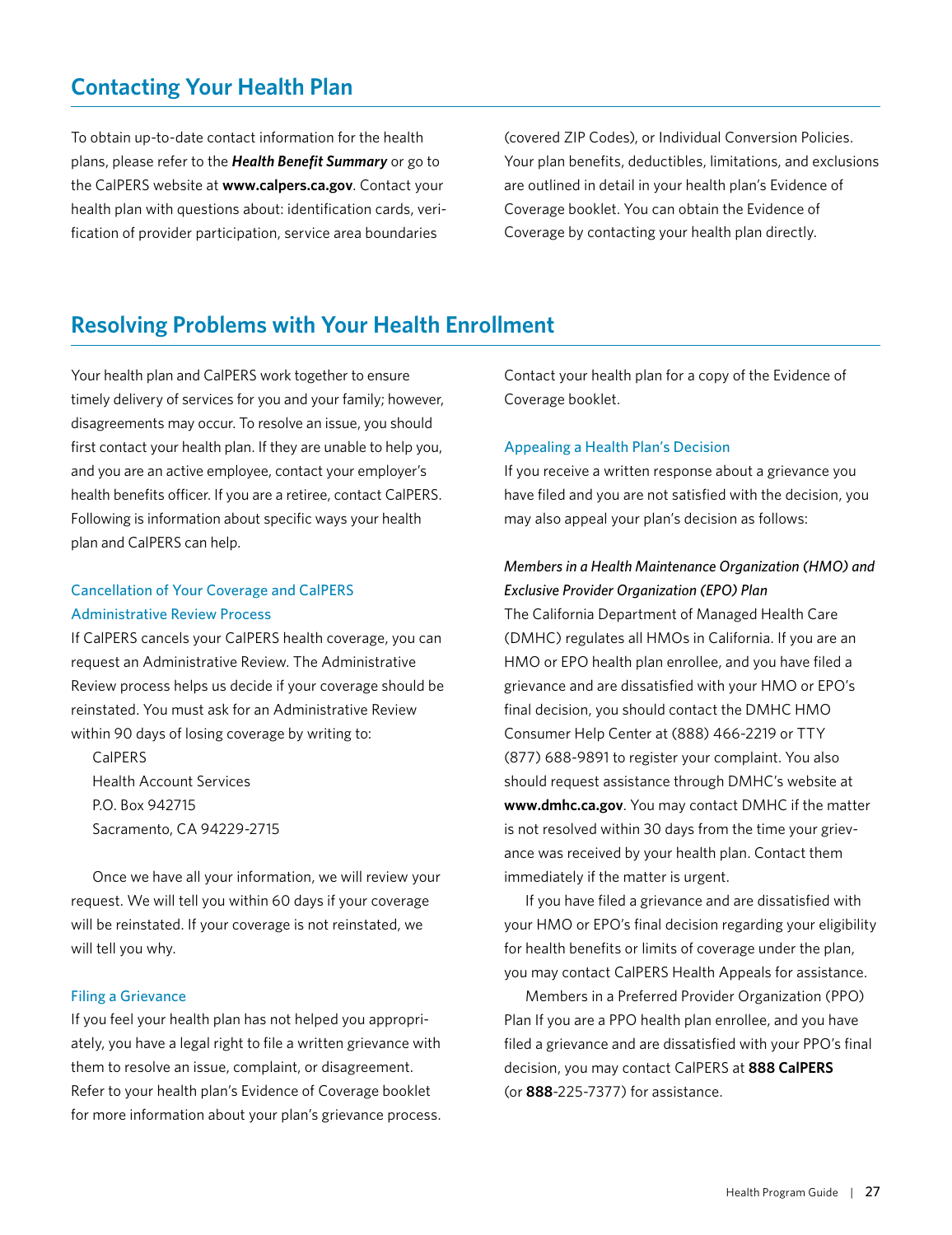<span id="page-29-0"></span>*Members in a Preferred Provider Organization (PPO)* 

*Plan*If you are a PPO health plan enrollee, and you have filed a grievance and are dissatisfied with your PPO's final decision, you may contact CalPERS at **888 CalPERS** (or **888**-225-7377) for assistance.

### Binding Arbitration

Binding arbitration is a method used by some health plans to resolve conflicts. It requires you to agree in advance that any claims or disagreements will be settled through a neutral, legally binding resolution, replacing court or jury trials. In some instances, you can choose to appeal to CalPERS rather than go through binding arbitration. If your plan requires binding arbitration, the process will be described in your plan's Evidence of Coverage booklet, which you can obtain from your health plan.

### The California Patient's Guide

The California Patient's Guide: Your Health Care Rights and Remedies informs you of your rights to receive quality health care and what steps you can take if you encounter problems. The full text of the guide is available at **[www.calpatientguide.org](http://www.calpatientguide.org)**, or you can request a copy by calling the DMHC HMO Consumer Help Center at (888) 466-2219.

## CalPERS Notice of Agreement for Arbitration

Enrolling in certain health benefit plans constitutes your agreement that any dispute(s) you have with the plan, including medical malpractice, that is, whether any medical services rendered under this contract were unnecessary or unauthorized or were improperly, negligently, or incompetently rendered, as well as any dispute(s) relating to the delivery of service under the plan will be determined by submission to arbitration as provided by California law, and not by a lawsuit or resort to court process except as California law provides for judicial review of arbitration proceedings. By enrolling in one of these plans, you are giving up your constitutional right to have any such dispute decided in a court of law before a jury, and instead are accepting the use of arbitration. Please refer to the health plan's *Evidence of Coverage* for details.

## **Patient Bill of Rights**

As a member of the CalPERS Health Program, you have important rights. These rights protect your privacy, your access to quality health care, and your right to participate fully in medical decisions affecting you and your family.

### How and Where to Get Help

If you have a concern about your rights and health care services, we urge you to first discuss it with your physician, hospital, or other provider, as appropriate. Many

complaints can be resolved at this level because your health plan wants satisfied customers. If you still have concerns, you may have the right to appeal the health plan's decision directly to CalPERS or, in many health plans, through the grievance process. Consult your *Evidence of Coverage* booklet for information on the benefits covered or your appeal rights. You can contact CalPERS at **888 CalPERS** (or **888**-225-7377) for further information.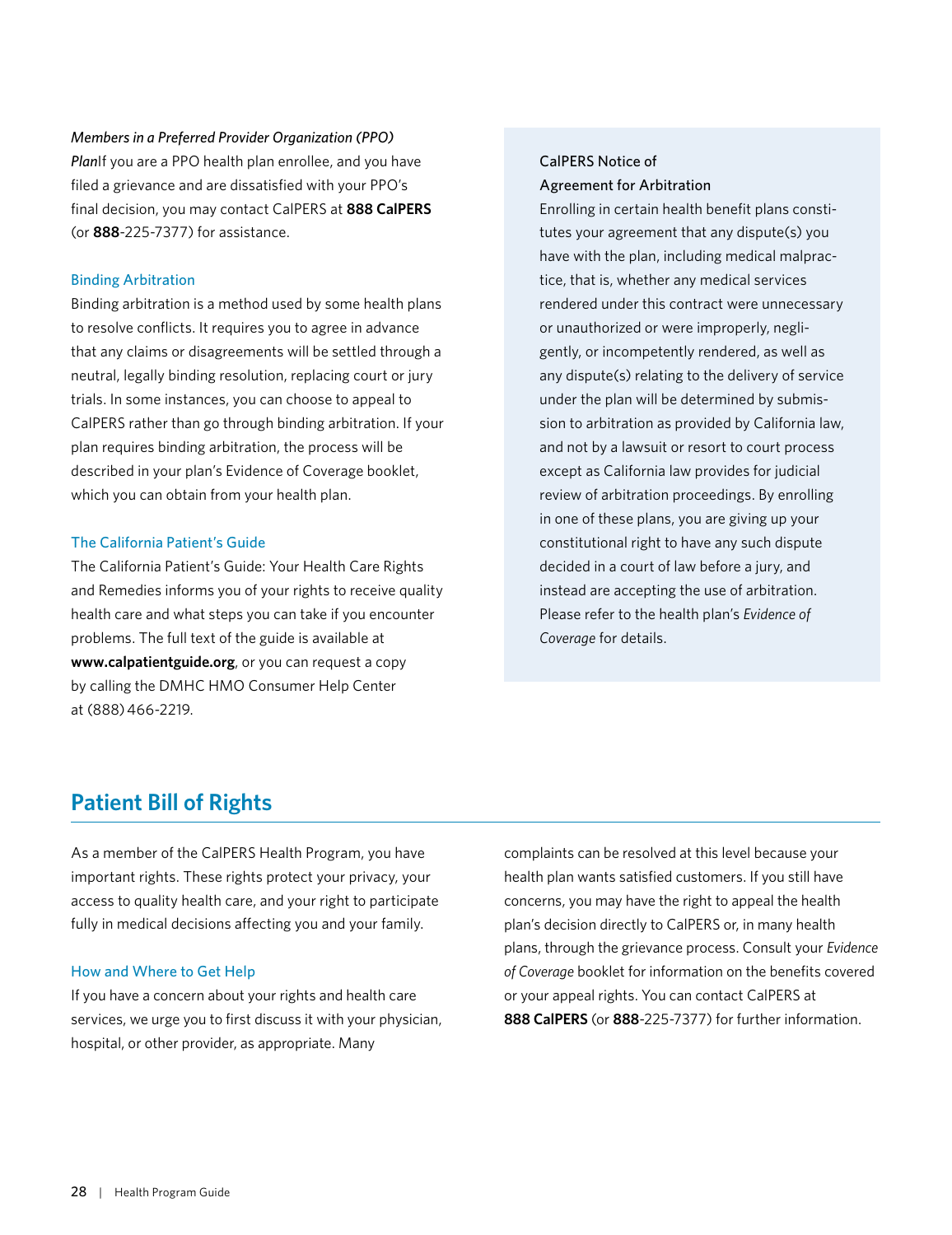## As a patient and a CalPERS member, you have the right to:

- Be treated with courtesy and respect
- Receive health care without discrimination
- Have confidential communication about your health
- Have your medical record or information about your health disclosed only with your written permission
- Access and copy your medical record
- Have no restrictions placed on your doctor's ability to inform you about your health status and all treatment options
- Be given sufficient information to make an informed decision about any medical treatment or procedure, including its risks and benefits
- Refuse any treatment
- Designate a surrogate to make your health care decisions if you are incapacitated
- Access quality medical care, including specialist and urgent care services, when medically necessary and covered by your health plan
- Access emergency services when you, as a "prudent layperson," could expect the absence of immediate medical attention would result in serious jeopardy to you
- Participate in an independent, external medical review when covered health care services are denied, delayed, or limited on the basis that the service was not medically necessary or appropriate, after the health plan's internal grievance process has been exhausted
- Discuss the costs of your care in advance with your provider
- Get a detailed, written explanation if payment or services are denied or reduced
- Have your complaints resolved in a fair and timely manner and have them expedited when a medical condition requires treatment

## You can help protect your rights by doing the following:

- Express your health care needs clearly
- Build mutual trust and cooperation with your providers
- Give relevant information to your health care provider about your health history, condition, and all medications you use
- Contact your providers promptly when health problems occur
- Ask questions if you don't understand a medical condition or treatment
- Be on time for appointments
- Notify providers in advance if you can't keep your health care appointment
- Adopt a healthy lifestyle and use preventive medicine, including appropriate screenings and immunizations
- Familiarize yourself with your health benefits and any exclusions, deductibles, co-payments, and treatment costs
- Understand that cost controls, when reasonable, help keep good health care affordable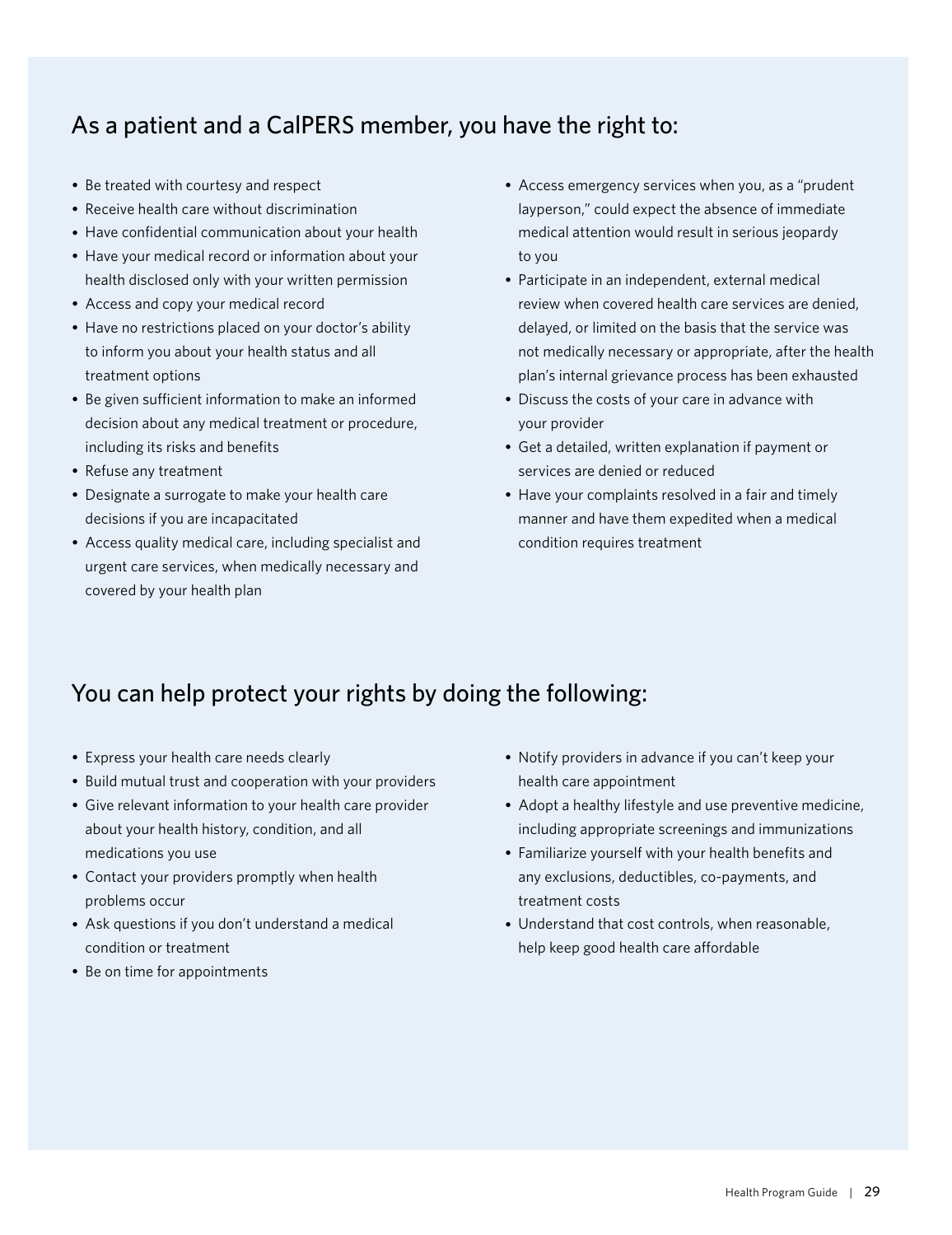### <span id="page-31-0"></span>*Effective Date: February 10, 2020.*

This notice describes how medical information about you may be used and disclosed and how you can get access to this information. Please review it carefully.

If you have any questions about this notice, please contact CalPERS HIPAA unit at **888 CalPERS** (or **888-**225-7377) or P.O. Box 942715, Sacramento, CA 94229-2715.

#### Why We Ask for Information About You

The Information Practices Act of 1977 and the Federal Privacy Act require CalPERS to provide certain information to individuals who are asked to supply information. The information requested is collected pursuant to Government Code (Section 20000, et seq.) and is used for administration of the CalPERS Board's duties under the Public Employees' Retirement Law (PERL), the Social Security Act (SSA), and the Public Employees' Medical and Hospital Care Act (PEMHCA) as the case may be. Submission of the requested information is mandatory. Failure to supply the information may result in CalPERS being unable to perform its functions regarding your status. Portions of this information may be transferred to other governmental agencies (such as your employer), physicians, and insurance carriers but only in strict compliance with current statutes regarding confidentiality.

You have the right to review your CalPERS membership file. For questions concerning your rights under the Information Practices Act of 1977, please contact the HIPAA Unit at P.O. Box 942715, Sacramento, CA 94229-2715.

#### How We Use Your Social Security Number (SSN)

Section 7(b) of the Privacy Act of 1974 (Public Law 93-579) requires any federal, state, or local governmental agency requesting an individual to disclose their SSN, inform the individual whether the disclosure is mandatory or voluntary; by which statutory or other authority the number is solicited; and what uses will be made of the number.

Section 111 of Public Law 101-173 requires group health plans to collect and provide member SSNs for the coordination of federal and state benefits. Furthermore,

the CalPERS health program requires each enrollee's SSN for identification and verification purposes.

The CalPERS health program uses SSNs for the following purposes:

- Enrollee identification for eligibility processing and verification
- Payroll deduction and state contribution for state employees
- Billing of public agencies for employee and employer contributions
- Reports to CalPERS and other state agencies
- Coordination of benefits among health plans
- Resolution of member complaints, grievances, and appeals with health plans; and
- Uses and disclosures required by the federal Affordable Care Act (ACA), such as reports to employees and the Internal Revenue Service.

#### How We Safeguard Your Protected Health Information (PHI)

We understand that PHI about you is personal and CalPERS is committed to safeguarding the PHI in our possession. This notice applies to your PHI under CalPERS Health and Long-Term Care programs. The particular group health or long-term care plan in which you are enrolled may have different policies or notices regarding its use and disclosure of your PHI.

The remainder of this notice will tell you about the ways in which we may use and disclose PHI about you. It also describes your rights and our obligations regarding the use and disclosure of PHI.

PHI is any information created or received by a health care provider or health plan or long-term care plan that relates to your past, present, or future physical or mental health or condition, the provision of health care to you, or the past, present or future payment for your health care. However, such information is only PHI if the information identifies you or contains information that can reasonably be used to identify you. Such information is PHI during your lifetime and remains PHI for a period of 50 years after your death.

The Federal HIPAA Privacy Regulations (Title 45, Code of Federal Regulations, Sections 164.500, et seq.) require us to: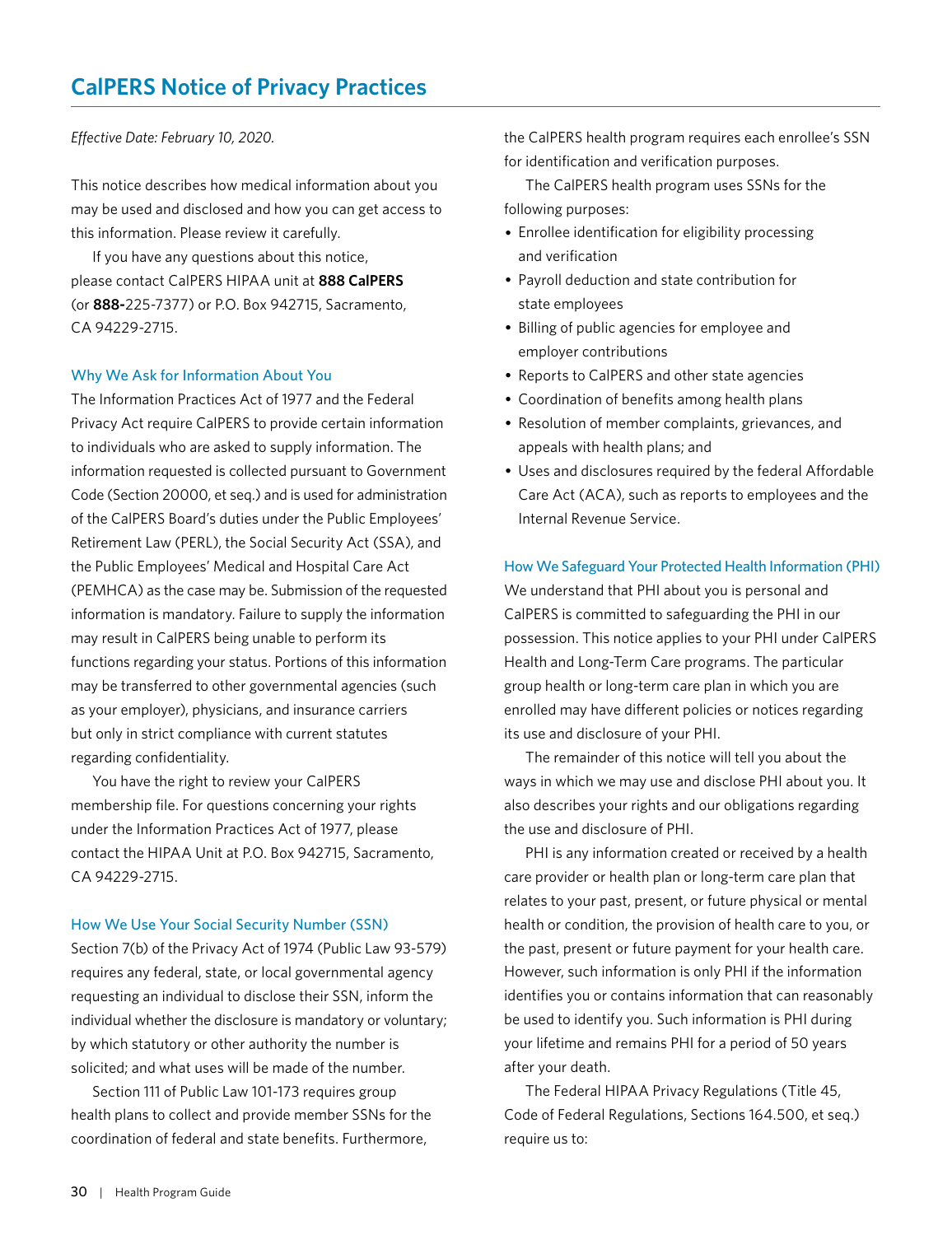- Make sure PHI that identifies you is kept private;
- Provide you with certain rights with respect to your PHI;
- Give you this notice of our legal duties and privacy practices with respect to your PHI; and
- Follow the terms of the notice that are currently in effect.

#### How We May Use And Disclose Your PHI

The following categories describe different ways CalPERS may use and disclose your PHI. For each category of uses or disclosures, we will explain what we mean and give some examples. Not every use or disclosure in a category will be listed. All of the ways we are permitted to use and disclose information under HIPAA, however, will fall within one of the categories.

- **For Payment.** We may use or disclose your PHI for payment purposes, such as to determine your eligibility for benefits; to facilitate payment for the treatment and services you receive from health care providers; to determine the amount of your benefits; or to coordinate payment of benefits with other health or long-term care coverage you may have.
- **For Health Care Operations.** We may use and disclose PHI about you to operate CalPERS Health and Long-Term Care programs. The use and disclosure of PHI is necessary to run these programs and make sure that all of our enrollees receive quality care. For example, we may use and disclose PHI about you to confirm your eligibility and to enroll you in the Health or Long-Term Care plan that you select; to evaluate the performance of the health or long-term care plans in which you are enrolled; or to resolve a complaint, grievance, or appeal with the health plan or long-term care program. We may also combine PHI about many CalPERS Health and Long-Term Care benefit enrollees to assist in rate setting or underwriting; to evaluate plan or program performance; to measure quality of care provided; or for similar health care operations.

In some cases, we may obtain PHI about you from a participating health plan, provider, or thirdparty administrator for certain health care operations. If the PHI received is from others as part of our health care operations, the uses and disclosures are in compliance with these guidelines. We will, however,

never use or disclose your genetic information for underwriting purposes.

- **For Treatment.** We may use or disclose PHI to a health care provider to facilitate medical treatment or services. For example, if your health care provider refers you to a specialist for treatment, we may disclose your PHI to the specialist to whom you have been referred, so the specialist can become familiar with your medical condition, prior diagnoses, treatment, or prognoses. It is more likely, though, that a health care provider would receive your PHI for treatment purposes from another health care provider rather than from us.
- **To Business Associates.** We may contract with third parties, known as Business Associates, to perform various functions or provide certain services on our behalf. Subcontractors of these third parties may also be our Business Associates in certain cases. For example, the entities who serve as third-party administrators for CalPERS Health or Long-Term Care programs are Business Associates. In order to perform these functions or provide these services, Business Associates may receive, create, maintain, use, and/or disclose your PHI for plan administration and other permitted purposes, after contractually agreeing to implement appropriate safeguards regarding your PHI. In addition, our Business Associates are required by law to protect PHI and comply with most of the same HIPAA standards that we do.
- **To the Plan Sponsor.** We will disclose your PHI to certain CalPERS employees for the purpose of administering health and long-term care plans. Those authorized employees, however, will only use or disclose your PHI as necessary to perform plan administration functions, or other functions required by HIPAA, unless you have authorized further use and disclosures. Your PHI cannot be used for employment purposes without your specific written authorization.
- **Incidental Uses and Disclosures.** There are certain other incidental uses and disclosures that may result from or in connection with an otherwise permitted use or disclosure, such as a use or disclosure related to providing services or conducting business. We use all reasonable efforts, however, to limit these uses and disclosures.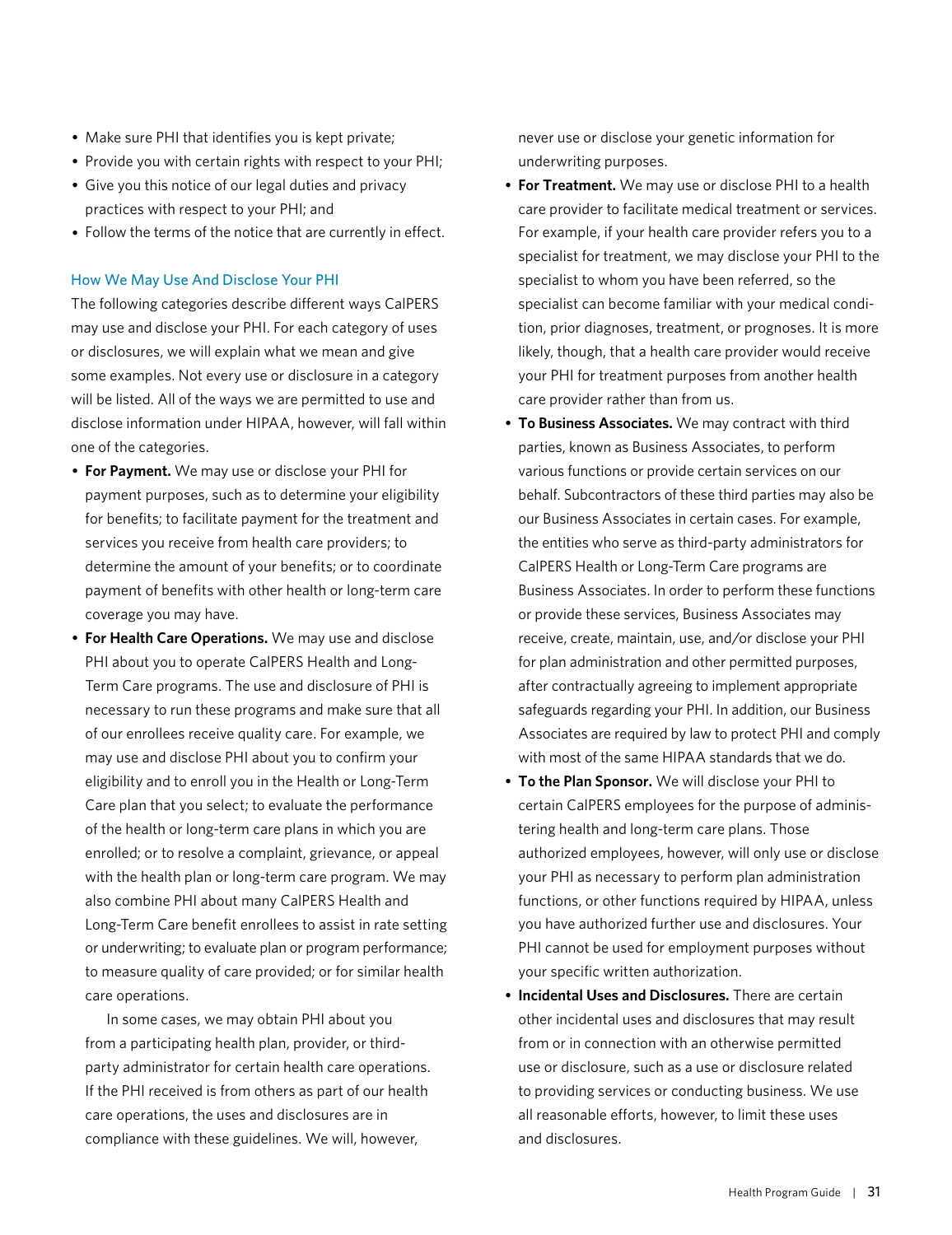- **For Health-Related Benefits and Services.** We may use and disclose your PHI to tell you about health-related benefits or services, such as treatment alternatives, disease management, or wellness programs that may be of interest to you.
- **As Required by Law.** We will disclose PHI about you when required to do so by federal, state, and local law or regulation.
- **For Research.** We may use and disclose your PHI for research purposes. However, this use and disclosure requires your prior authorization, unless authorized by an Institutional Review Board (IRB). IRBs ensure CalPERS' research activities involve no more than the minimal risk to the privacy of the research subjects; involve information that is mostly anonymous and is subject to a data use agreement; or are solely used to prepare a research protocol.
- **To Avert a Serious Threat to Health or Safety.** We may use and disclose PHI about you when necessary to prevent a serious threat to your health and safety or the health and safety of the public or another person. Any disclosure, however, would only be to someone able to help prevent the threat.
- **Minimum Necessary Standard.** To the extent possible, when using or disclosing your PHI, or when requesting your PHI from another organization subject to HIPAA, we will not use, disclose, or request more than the minimum amount of your PHI necessary to accomplish the intended purpose of the use, disclosure, or request, taking into consideration practical and technological limitations.

However, the minimum necessary standard will not apply to:

- − Disclosures to or requests by a health care provider for treatment
- − Uses by you or disclosures to you of your own PHI
- − Disclosures made to the Secretary of the U.S. Department of Health and Human Services (HHS)
- − Uses or disclosures that may be required by law
- − Uses or disclosures that are required to comply with legal regulations; and
- − Uses and disclosures for which we have obtained your authorization.

#### Special Situations

- **Workers' Compensation.** We may release PHI about you for workers' compensation or similar programs, as authorized by law. These programs provide benefits for work-related injuries or illnesses.
- **Coroners, Medical Examiners and Funeral Directors.**  We may release PHI to a coroner or medical examiner. This may be necessary, for example, to identify a deceased person or to determine the cause of death. We may also release medical information about you to funeral directors as necessary to carry out their duties.
- **Military.** If you are a member of the armed forces, we may disclose PHI about you as required by military command authorities.
- **Health Oversight Activities.** We may disclose PHI to a health oversight agency for oversight activities authorized by law. These oversight activities include, for example, audits, investigations, inspections, and licensure proceedings. These activities are necessary for the government to monitor the health care system, government programs, and compliance with civil rights laws.
- **Public Health Activities.** We may disclose PHI to public health or government authorities for public health activities authorized by law. These include, for example, health investigations, health surveillance, and reporting of abuse, neglect, or domestic violence.
- **Lawsuits and Disputes.** If you are involved in a lawsuit or a dispute, we may disclose PHI about you in response to a court or administrative order. We may also disclose PHI about you in response to a subpoena, discovery request, or other lawful process by someone involved in the dispute, but only if you have been given proper notice and an opportunity to object.
- **Law Enforcement.** We may release your PHI if asked to do so by a law enforcement official in response to a court order, subpoena, warrant, summons, or similar process.
- **National Security and Intelligence Activities.** We may release PHI about you to authorized federal officials for intelligence, counterintelligence, and other national security activities authorized by law.
- **Protective Services for the President and Others.** We may disclose PHI about you to authorized federal or state officials, so they may provide protection to the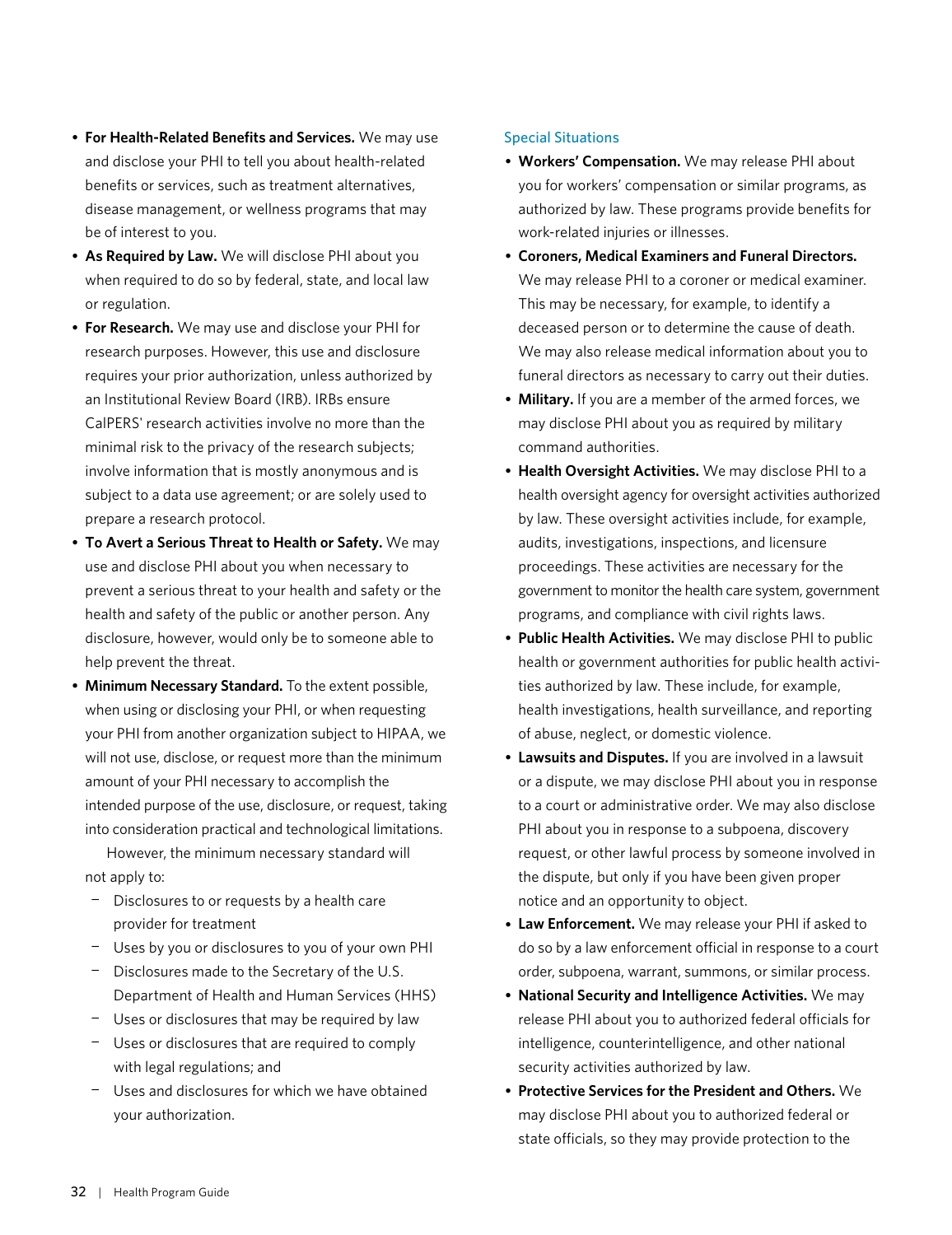President, other authorized persons, or foreign heads of state.

- **Privacy Rule Investigations.** We may disclose PHI to the Secretary of the HHS as required to cooperate with a review of our compliance with the HIPAA Privacy Rule.
- **Inmates.** If you are an inmate of a correctional institution or under the custody of a law enforcement official, we may release PHI about you to the correctional institution or law enforcement official. This release would be necessary for the institution to provide you with health care; to protect your health and safety or the health and safety of others; or for the safety and security of the correctional institution.
- **Disaster Relief Purposes.** In the event of a disaster, PHI may be disclosed to a public or private entity, authorized by law or by its charter to assist in disaster relief efforts. This information may be used to assist in notifying a family member, personal representative or another person responsilbe for the member's care of a member's location, condition, or death.

## Disclosures to Personal Representatives and Family Members

• **Personal Representatives.** We will disclose your PHI to individuals who are your personal representatives under state law. For example, in most situations, we will disclose PHI of minor children to the parents of such children. We will also disclose your PHI to other persons authorized by you in writing to receive your PHI, such as your representative under a medical power of attorney, so long as we are provided with a written authorization and any supporting documentation (i.e., power of attorney).

Under the HIPAA privacy rule, we do not have to disclose information to a personal representative if we have a reasonable belief that:

- − You have been, or may be, subjected to domestic violence, abuse or neglect by such person;
- − Treating such person as your personal representative could endanger you; or
- − In the exercise of our professional judgment, it is not in your best interest to treat the person as your personal representative.

• **Family Members.** Unless otherwise allowed by HIPAA, we will not orally disclose your PHI to your spouse, domestic partner, or parent (if you are an adult child), unless you have agreed to such disclosure. With limited exceptions, however, we will send all mail to the named insured. This includes mail relating to the named insured's family members, including information on the use of benefits and denial of benefits to the named insured's family members. If you have requested restrictions on the use and disclosure of your PHI, and we have agreed to the request, we will send mail as provided by the request. See the "Your Right to Request Restrictions" bullet under the "Your Rights Regarding Your PHI" section for more details.

Upon your death, we may disclose your PHI to a family member, other relative, or close friend involved in your health care or payment of your health care, prior to your death. This is done to the extent that the PHI is relevant to such person's involvement and such disclosure is not inconsistent with your prior expressed preference known to us.

#### Rights Regarding Your PHI

You have the following rights regarding the PHI we maintain about you:

• **Right to Inspect and Copy.** You have the right to inspect and copy PHI about you that is maintained by CalPERS Health or Long-Term Care programs.

To inspect and copy your PHI, maintained by CalPERS Health or Long-Term Care programs, you must submit your request in writing to the HIPAA Unit at P. O. Box 942715, Sacramento, CA 94229-2715. If you request a copy of the information, we may charge a fee for the costs of copying, mailing, or other supplies associated with your request.

If the information you request is maintained electronically, and you request an electronic copy, we will provide a copy in the electronic format you request, if the information can be readily produced in that format. If the information cannot be readily produced in that electronic format, we will work with you to come to an agreement on another suitable format. If we cannot agree on an electronic format, we will provide you with a paper copy.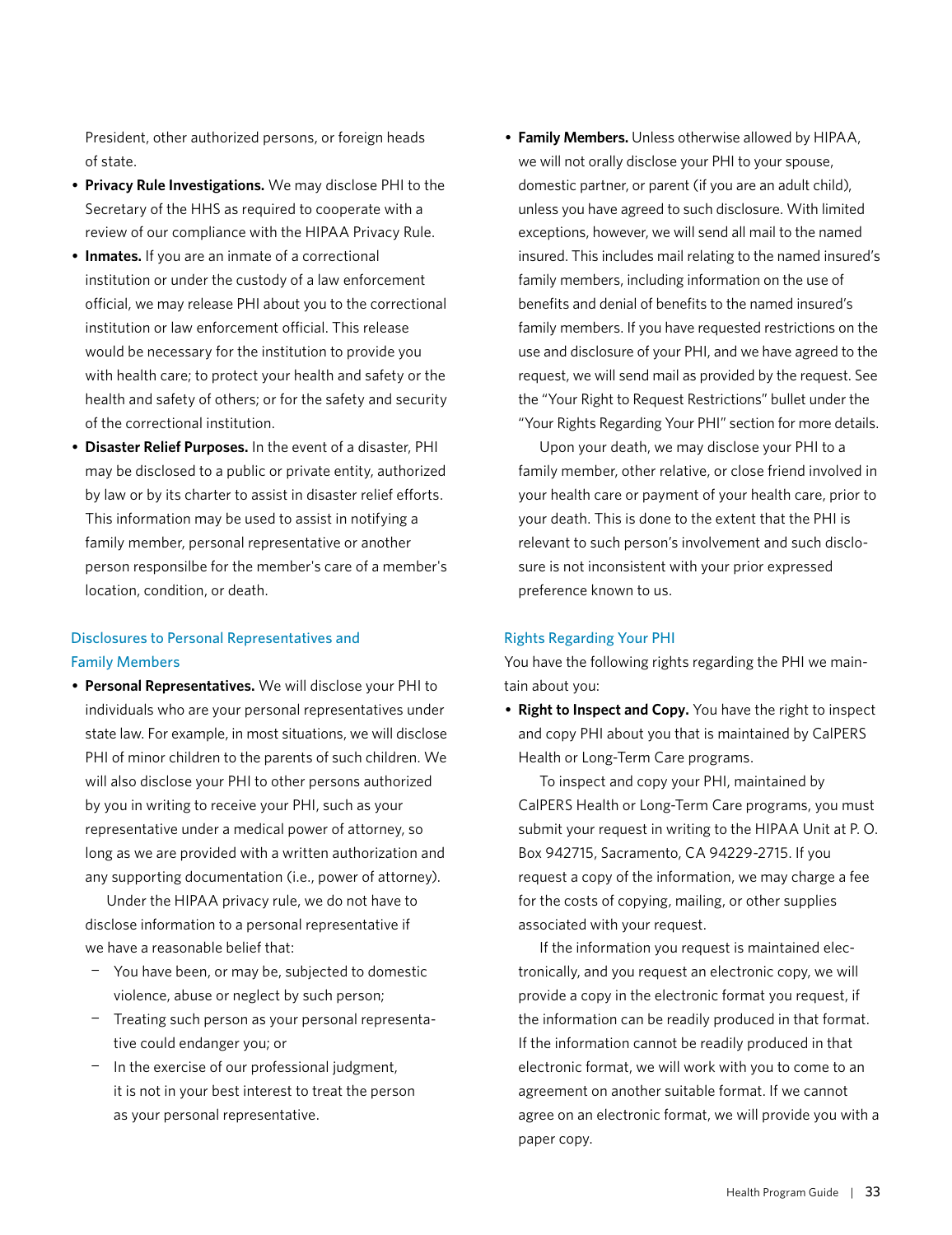We may deny your request to inspect and copy your PHI, in limited circumstances. If you are denied access to your PHI, you may request that the denial be reviewed. To request a review, you must submit your request in writing to the HIPAA Unit at P.O. Box 942715, Sacramento, CA 94229-2714.The person conducting the review will not be the person who denied your request. We will comply with the outcome of the review.

• **Right to Amend.** If you feel the PHI we have about you is incorrect or incomplete, you may ask us to amend the information. You have the right to request an amendment for as long as the information is kept by or for CalPERS Health or Long-Term Care programs.

To request an amendment, you must submit your request in writing to the HIPAA Unit at P. O. Box 942715, Sacramento, CA 94229-2715. In addition, you must provide a reason that supports your request.

We may deny your request for an amendment if it is not in writing or does not include a reason to support the request. In addition, we may deny your request if you ask us to amend information that:

- − Was not created by us, unless the person or entity that created the information is no longer available to make the amendment
- − Is not part of the PHI kept by or for CalPERS
- − Is not part of the information which you would be permitted to inspect and copy; or
- − Is accurate and complete.

If we deny your request for amendment, you have the right to submit a written addendum, not to exceed 250 words, with respect to the item in your record you believe is incomplete or incorrect. If your written addendum clearly indicates that you want the document to be made part of your health record, we will attach it to your records and include it with any disclosure of the item in question.

• **Right to an Accounting of Disclosures.** You have the right to request an "accounting of disclosures." This is a list of certain disclosures we made regarding your PHI. The accounting will not include disclosures made for purposes of treatment, payment, or health care operations; disclosures made to you; disclosures made pursuant to a written authorization from you;

disclosures made to friends or family in your presence or because of an emergency; disclosures made for national security purposes; and disclosures deemed incidental or otherwise permissible.

To request an accounting of disclosures, you must submit your request in writing to the HIPAA Unit at P.O. Box 942715, Sacramento, CA 94229-2715. Your request must state a time period, which may not be longer than six years prior to the date of the request. Your request should indicate in what form you want the accounting (paper or electronic). The first accounting of disclosures you request, within a 12-month period, will be free. For additional accountings within a 12-month period, we may charge you for the costs of providing it. We will notify you of the costs involved and you may choose to withdraw or modify your request at that time, before any costs are incurred.

• **Right to Request Restrictions.** You have the right to request a restriction or limitation on the PHI we use or disclose about you for treatment, payment, or health care operations. You also have the right to request a limit on the PHI we disclose about you to someone who is involved in your care or the payment for your care, like a family member or friend. For example, you could ask that we not use or disclose information about a surgery you had.

*We are not required to agree to your request except in limited circumstances.* We will agree to your request if the PHI pertains solely to a health care item or service for which the health care provider has been paid out of pocket in full. In other instances, we may not agree to your request. If we do agree, we will comply with your request unless the information is needed to provide you with emergency treatment.

To request restrictions, you must submit your request in writing to the HIPAA Unit at P.O. Box 942715, Sacramento, CA 94229-2715. In your request, you must tell us what information you want to limit; whether you want to limit our use, disclosure, or both; and to whom you want the limits to apply.

• **Right to Request Alternative Communications.** You have the right to request that we communicate with you about your PHI by alternative means and/or to alternative locations, if you believe that our normal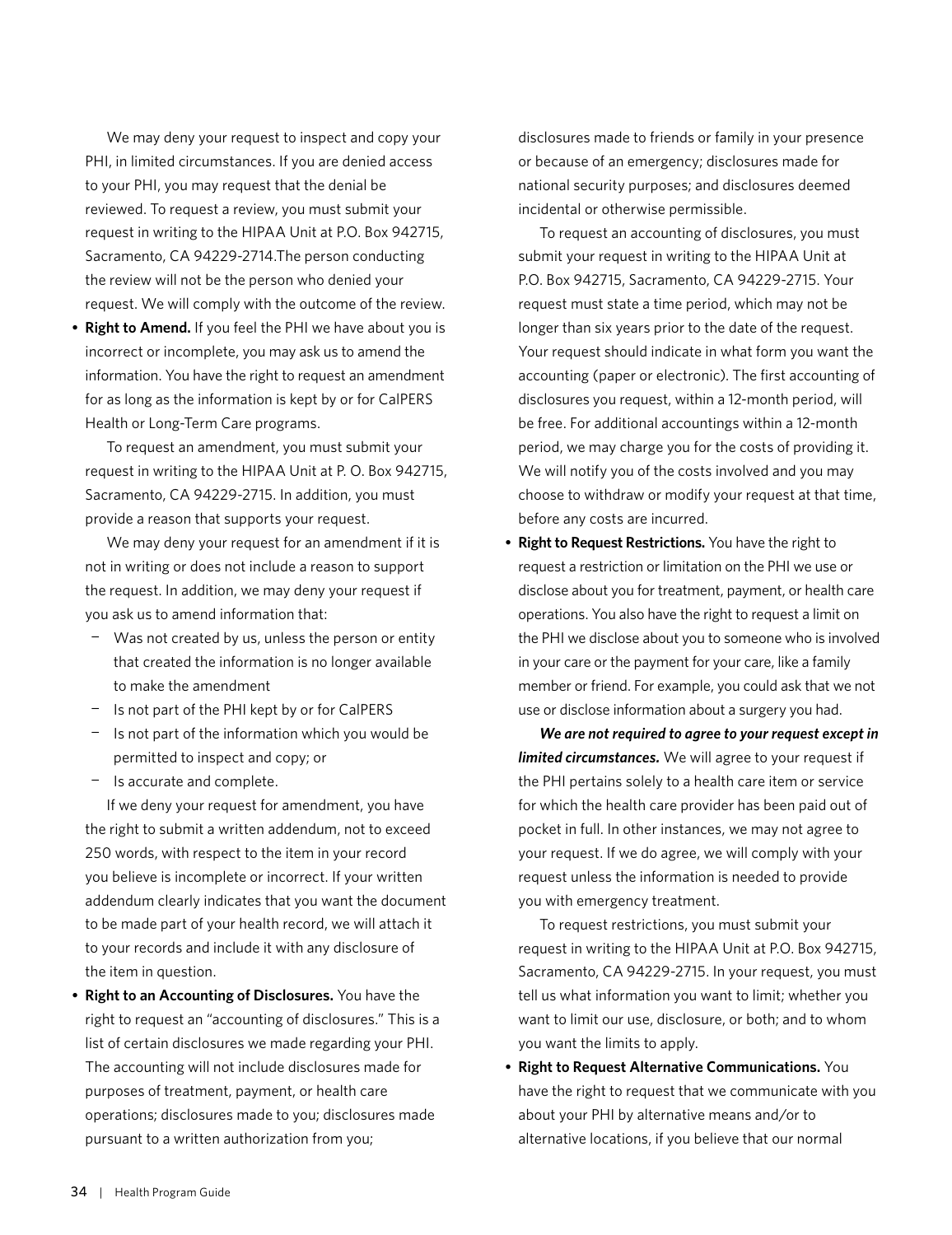method or your location of communication could endanger you. For example, you can ask that we only contact you at work or by mail to a specific address.

To request alternative communications, you must submit your request in writing to the HIPAA Unit at P.O. Box 942715, Sacramento, CA 94229-2715. Your request must specify how or where you wish to be contacted. We will not ask you to provide the reason for your request, but your request must include a statement explaining how our normal method or your location of communication could endanger you. We will accommodate all reasonable requests for alternative communications that include this required statement.

- **Breach Notification.** If and when required by HIPAA, we will notify you of a breach of the HIPAA privacy rules involving your PHI. If HIPAA requires us to send you a notice, the notice will contain:
	- − A description of the breach
	- − The type of PHI that was breached
	- − What steps you could take to protect yourself from potential harm
	- − What steps we are taking to investigate the breach, mitigate harm and protect from further breaches, and
	- − Who to contact for additional information
- **Right to a Paper Copy of This Notice.** You have the right to a paper copy of this notice. You may ask us to give you a copy of this notice at any time. Even if you have agreed to receive this notice electronically, you are still entitled to a paper copy of this notice.

To obtain a paper copy, contact the HIPAA Unit at P.O. Box 942715, Sacramento, CA 94229-2715 or visit our website at **[www.calpers.ca.gov](http://www.calpers.ca.gov)** to print out a copy. Search "Notice of Privacy Practices" to easily access the notice on our website.

#### Changes to this Notice

We reserve the right to change this notice at any time. We reserve the right to make the revised or changed notice effective for PHI we already maintain about you, as well as any information we receive in the future. We will

post a copy of the current notice on the CalPERS website at **www.calpers.ca.gov**. The notice will contain the effective date at the top of the first page. In addition, a copy of the current notice will be included in the annual CalPERS open enrollment mailing.

#### **Complaints**

If you believe your privacy rights have been violated, you may file a complaint with CalPERS or with the Secretary of HHS. To file a complaint with CalPERS, contact the HIPAA Unit at P.O. Box 942715, Sacramento, CA 94229-2715. All complaints must be submitted in writing.

You will not be retaliated against for filing a complaint.

#### Other Uses of PHI

Other uses and disclosures of PHI not covered by this notice will be made only with your written permission or authorization. If you provide us permission to use or disclose PHI about you, you may revoke that permission at any time. You may submit your request in writing to the HIPAA Unit at P.O. Box 942715, Sacramento, CA 94229-2715. If you revoke your permission, we will no longer use or disclose PHI about you for the reasons covered by your written authorization. However, please understand that we are unable to take back any disclosures we have already made with your permission, and that we are required to retain our records of your participation in CalPERS Health and Long-Term Care programs.

*Note: CalPERS does not discriminate on the basis of age, ancestry, citizenship, color, denial of Family Medical Care Leave, disability, domestic violence victim status, gender, gender identity/expression, genetic information, marital status, medical condition, military/veteran status, national origin, political affiliation, race, religion, religious creed, requests for leave under the California Family Rights Act, sex (including pregnancy, childbirth, and breastfeeding or medical conditions relating to pregnancy, childbirth, and breastfeeding), sexual orientation, or any other classification protected by federal, state or local laws or ordinances.*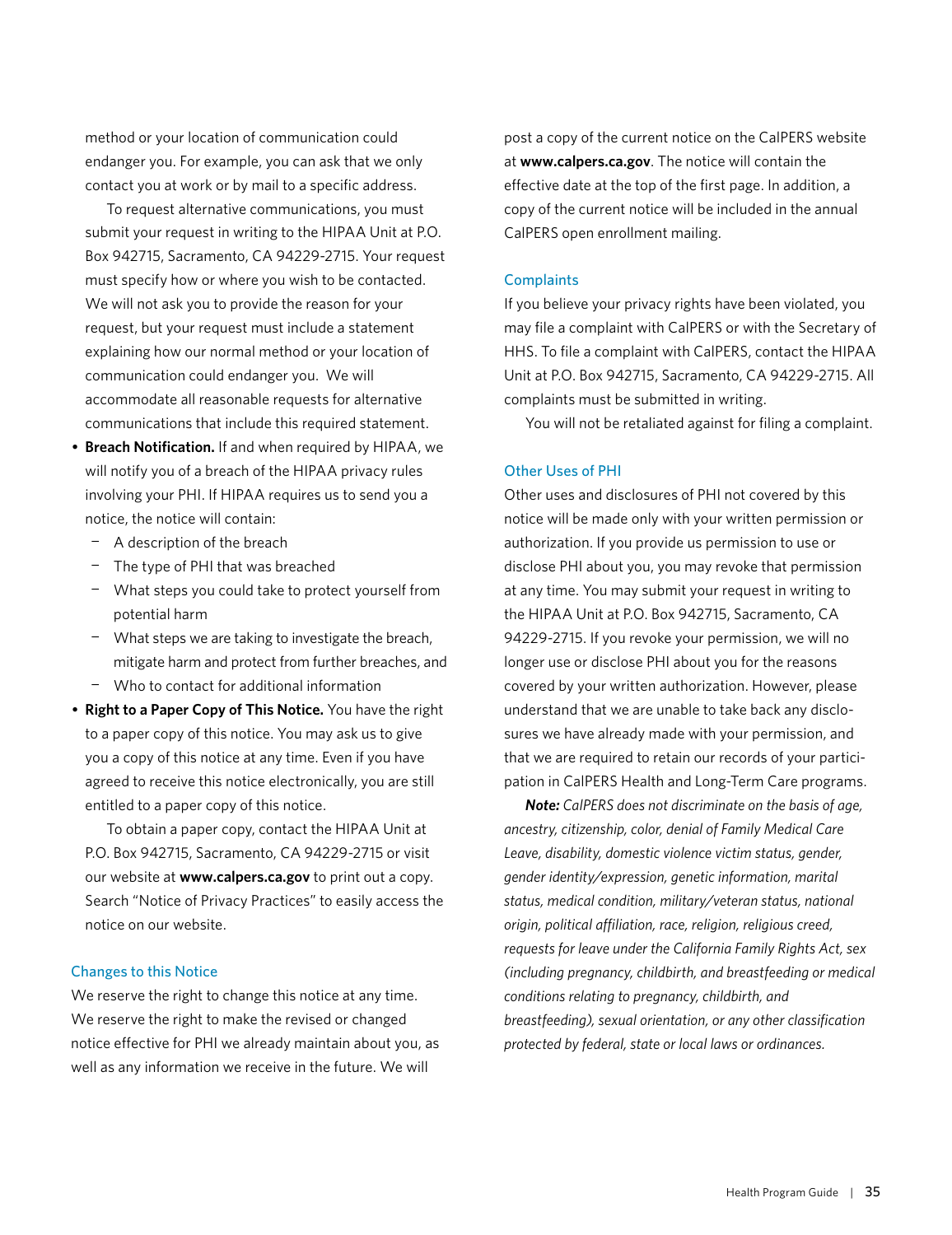# <span id="page-37-0"></span>Definition of Terms

#### **Annuitant**

A person who has retired within 120 days of separation from employment and who receives a retirement allowance from the retirement system provided by the employer, or a surviving family member who receives the retirement allowance in place of the deceased, or a survivor of a deceased employee entitled to special death benefits and survivor allowance under Section 21541, 21546, 21547, or 21547.7 of the Public Employees' Retirement Law, or similar provisions of any other state retirement system.

#### **CalPERS Basic Health Plan**

A CalPERS Basic health plan provides health benefits coverage to members who are under age 65 or who are over age 65 and still working. Members who are 65 years of age or older and not eligible for Medicare Part A may also be eligible to enroll in a Basic health plan.

#### **CalPERS Medicare Health Plan**

A CalPERS Medicare health plan provides health benefits coverage to members who are over age 65, retired, and are enrolled in Medicare Parts A and B with the Social Security Administration (SSA).

For active employees and their dependents of any age, federal law limits enrollment in a CalPERS Medicare health plan to those diagnosed with Amyotrophic Lateral Sclerosis (ALS) or End-Stage Renal Disease (ESRD) who have completed any applicable coordination periods with SSA.

## **The Consolidated Omnibus Budget Reconciliation Act (COBRA)**

The Consolidated Omnibus Budget Reconciliation Act (COBRA) of 1986 provides for continuation of group health coverage that otherwise might be terminated. COBRA provides certain former employees, retirees, spouses, former spouses, and dependent children the right to temporary continuation of health coverage at group rates. This coverage is only available when coverage is lost due to certain events.

#### **Co-insurance**

The amount you may be required to pay for service after you pay the deductible.

#### **Copay**

The amount you pay for a doctor visit or for receiving a covered service or prescription.

#### **Deductible**

The amount you must pay for health care before the health plan starts to pay.

#### **Dependent**

A family member who meets the specific eligibility criteria for coverage in the CalPERS Health Program.

#### **Employer Contribution**

The amount your current or former employer contributes towards the cost of your health premium.

### **Emergency Services**

Medical services to treat an injury or illness that could result in serious harm if you don't get care right away.

## **Health Insurance Portability & Accountability Act (HIPAA)**

This federal law protects health insurance coverage for workers and their families when they change or lose their jobs. It also includes provisions for national standards to protect the privacy of personal health information.

#### **Non-Participating Provider**

Non-preferred providers that have not contracted with the health plan.

### **Out-of-Pocket Costs**

Generally refers to the actual costs individuals pay to receive health care. These costs are the total of the premium (minus any employer contribution) plus any additional costs such as co-payments and deductibles.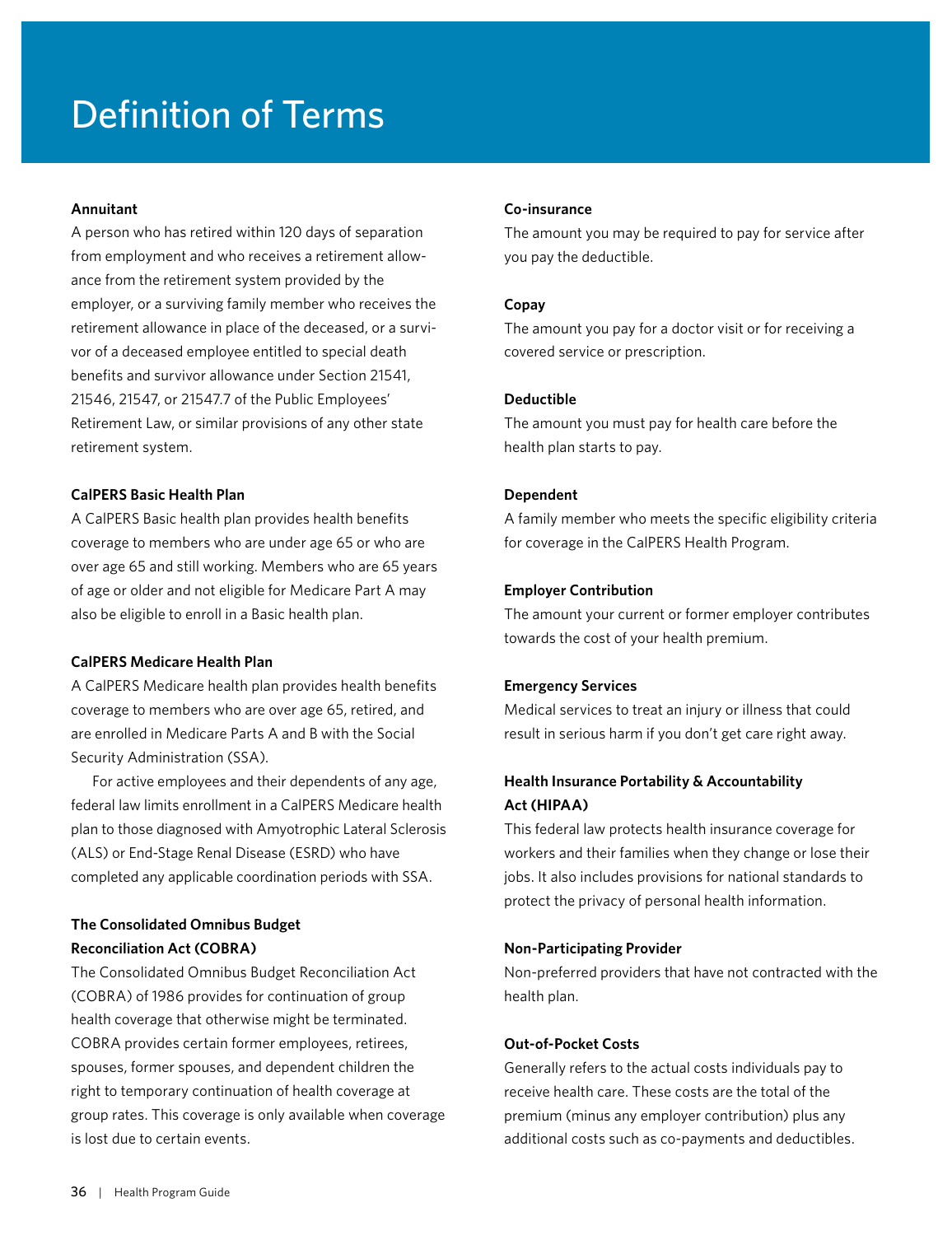### **Open Enrollment Period**

A specific period of time, as determined by the CalPERS Board of Administration, when you can enroll in or change health plans or add eligible family members who are not currently enrolled in the CalPERS Health Program.

### **Preferred Provider**

This is a provider that participates in a preferred provider network. You will pay less to visit a preferred provider.

### **Premium**

The monthly amount a health plan charges to provide health benefits coverage.

## **Primary Care Provider (PCP)**

The doctor who works with you and other doctors to provide, prescribe, approve, and coordinate all your medical care and treatment (also referred to by some health plans as "Personal Physician").

### **Retiree**

A person who has retired within 120 days of separation from employment with the State or a contracting agency and who receives a retirement allowance from the retirement system provided by the employer.

## **Service Area**

The geographic area in which your health plan provides coverage. You must reside or work in the health plan's service area to enroll in and remain enrolled in a plan. For some plans, the Medicare service area may not be identical to the Basic service area.

## **Specialist**

A doctor who has special training in a specific kind of medical care, for example, cardiology (heart), neurology (nervous system), or oncology (cancer).

## **Urgently Needed Services**

A non-emergency situation when you need to see a doctor, but are away from your health plan's service area. See your health plan's *Evidence of Coverage* booklet for more details.